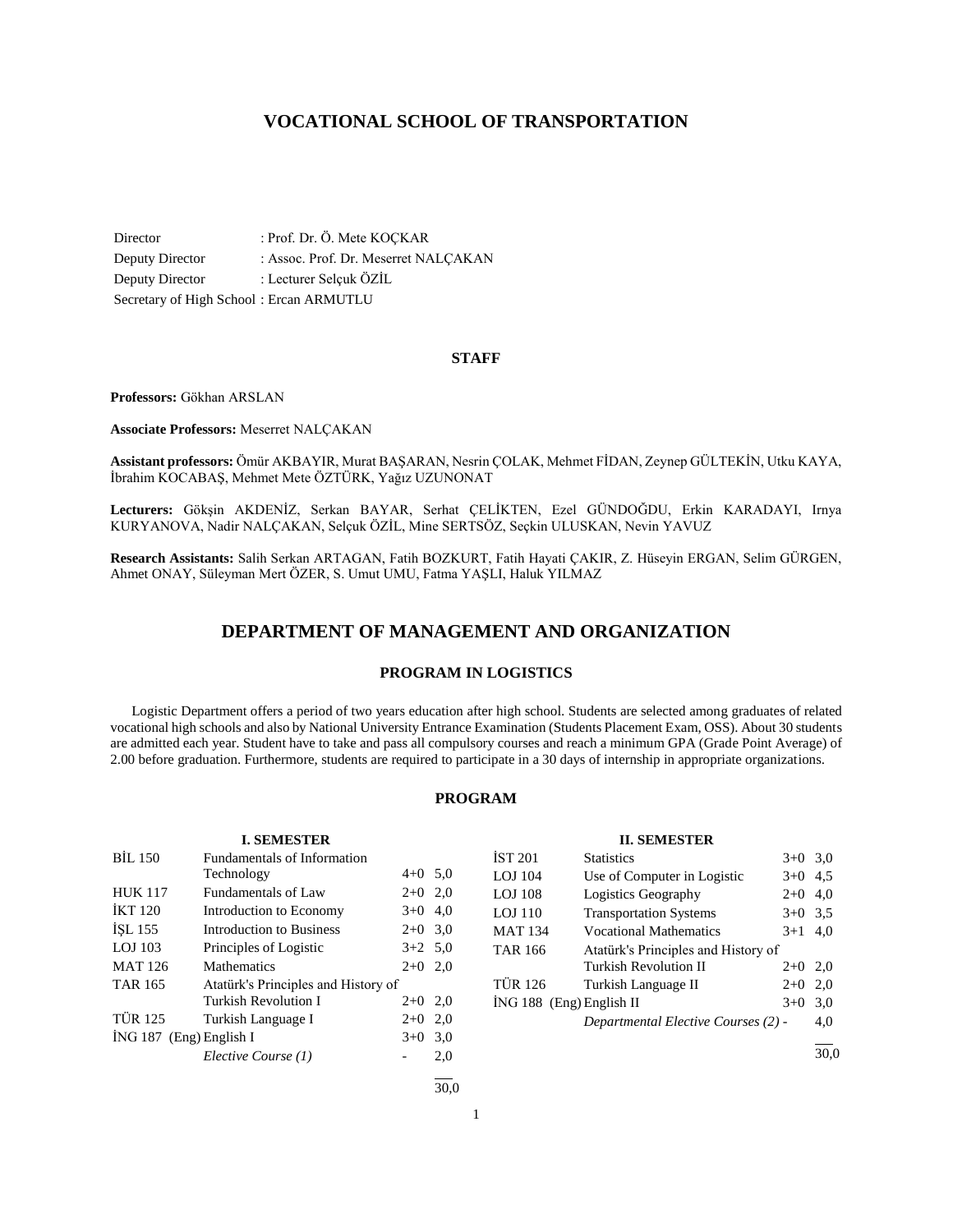# **III. SEMESTER**

| LOJ 205 | Management of Storage and Ware    |           |      |
|---------|-----------------------------------|-----------|------|
|         | House                             | $2+1$ 3.5 |      |
| LOJ 215 | Supply Chain Management           | $3+0$ 4.5 |      |
| LOJ 217 | <b>Transportation Management</b>  | $3+0$ 4.0 |      |
| LOJ 219 | Logistics Law and Documentations  | $3+0$ 4.0 |      |
|         | Departmental Elective Courses (5) |           | 12,0 |
|         | Elective Course (1)               |           | 2.0  |
|         |                                   |           |      |

30,0

# **DEPARTMENTAL ELECTIVE COURSES**<br>FMY 225 IIrbanization and Environment

| <b>EMY 225</b> | <b>Urbanization and Environment</b>          |           |     |
|----------------|----------------------------------------------|-----------|-----|
|                | Problems                                     | $2+0$ 2,0 |     |
| <b>HUK 154</b> | Commercial Law                               | $2+0$     | 3,0 |
| <b>HUK 223</b> | Labor and Social Security Law                | $2+0$     | 3,0 |
| <b>İKT 228</b> | <b>International Economy</b>                 | $2+0$     | 2,0 |
| ISL 212        | <b>Inventory Management</b>                  | $2+0$ 3.5 |     |
| ISL 213        | Human Sources Management                     | $2+0$     | 3,0 |
| ISL 421        | Entrepreneurship                             | $2+0$ 3.0 |     |
| LOJ 201        | Technology Use in Logistic                   | $2+0$     | 2,0 |
| LOJ 211        | <b>Vocational English</b>                    | $2+0$     | 3,0 |
| LOJ 214        | <b>Logistics Costs Analysis</b>              | $2+0$     | 3,0 |
| LOJ 221        | Railway Transportation                       | $3+0$     | 3,0 |
| LOJ 223        | <b>Combined Transport</b>                    | $3+0$     | 3,0 |
| LOJ 225        | Transportation Liability and Insurance $3+0$ |           | 3,0 |
| LOJ 227        | <b>Terminal Planning</b>                     | $3+0$     | 3,0 |

# **IV. SEMESTER**

| İST 226 | <b>Operations Research</b>             | $2+0$ 3.0 |     |
|---------|----------------------------------------|-----------|-----|
| LOJ 206 | Practices of Logistic                  | $0+6$ 6,0 |     |
| LOJ 216 | <b>Transportation of Dangerous</b>     |           |     |
|         | <b>Substances</b>                      | $3+0$ 4,0 |     |
| LOJ 218 | <b>Custom and Transit Transactions</b> | $2+0$ 4.0 |     |
| LOJ 220 | <b>Integrated Logistics Management</b> | $2+0$     | 4.0 |
|         | Departmental Elective Courses (3)      |           | 9.0 |
|         |                                        |           |     |

l 30,0

| LOJ 229        | International Logistics and Trade<br>Organizations | $3+0$     | 3,0 |
|----------------|----------------------------------------------------|-----------|-----|
| PZL 241        | <b>Industrial Marketing</b>                        | $2+0$     | 2,0 |
|                |                                                    |           |     |
| <b>TKY 204</b> | <b>Total Ouality Management</b>                    | $2+0$     | 2,0 |
|                |                                                    |           |     |
|                | <b>ELECTIVE COURSES</b>                            |           |     |
| BEÖ 155        | Physical Education                                 | $2+0$ 2,0 |     |
| KÜL 199        | <b>Cultural Activities</b>                         | $0+2$ 2,0 |     |
|                | SAN 155 Hall Dances                                | $0+2$ 2,0 |     |
| SNT 155        | History of Art                                     | $2+0$ 2,0 |     |
| SOS 155        | Folkdance                                          | $2+0$ 2,0 |     |
| <b>THU 201</b> | <b>Community Services</b>                          | $0+2$ 2,0 |     |
| <b>TIY 308</b> | Republic Era Turkish Theatre                       | $2+0$     | 3,0 |
| <b>TÜR 215</b> | Sign Language                                      | $1+1$     | 3,0 |
|                |                                                    |           |     |

# **DEPARTMENT OF MOTOR VEHICLES AND TRANSPORTATION TECHNOLOGY**

# **AIRCRAFT TECHNOLOGY PROGRAM**

# **PROGRAM**

| <b>I. SEMESTER</b>        |                                     |         |     |  |  |
|---------------------------|-------------------------------------|---------|-----|--|--|
| <b>BIL 150</b>            | <b>Fundamentals of Information</b>  |         |     |  |  |
|                           | Technology                          | $4 + 0$ | 5,0 |  |  |
| <b>ILT 105</b>            | General and Technical               |         |     |  |  |
|                           | Communication                       | $2+0$   | 2,0 |  |  |
| $ING 187$ (Eng) English I |                                     | $3+0$   | 3,0 |  |  |
| <b>MAT 121</b>            | Mathematics I                       | $3+1$   | 4.0 |  |  |
| TAR 165                   | Atatürk's Principles and History of |         |     |  |  |
|                           | Turkish Revolution I                | $2+0$   | 2,0 |  |  |
| <b>TEK 107</b>            | Scientific Principles of            |         |     |  |  |
|                           | Technology                          | $3+1$   | 4,0 |  |  |
| <b>TRS 123</b>            | <b>Technical Drawing</b>            | $2+2$   | 4,0 |  |  |
| <b>TÜR 125</b>            | Turkish Language I                  | $2+0$   | 2,0 |  |  |
| <b>UCT 101</b>            | Airplane Knowledge I                | $2+0$   | 2,0 |  |  |
|                           | Elective Course (1)                 |         | 2,0 |  |  |
|                           |                                     |         |     |  |  |

# **II. SEMESTER**

| <b>ELO</b> 108             | Basic Electricity and Electronics   | $2+2$ 5.0 |     |
|----------------------------|-------------------------------------|-----------|-----|
| $ING 188$ (Eng) English II |                                     | $3+0$     | 3,0 |
| <b>MAT 122</b>             | Mathematics II                      | $3+1$     | 4.0 |
| <b>TAR 166</b>             | Atatürk's Principles and History of |           |     |
|                            | Turkish Revolution II               | $2+0$     | 2,0 |
| <b>TÜR 126</b>             | Turkish Language II                 | $2+0$     | 2,0 |
| <b>UCT 102</b>             | Airplane Knowledge II               | $2+1$     | 4,0 |
| <b>UCT 104</b>             | <b>Aircraft Materials</b>           | $2 + 1$   | 4,0 |
| <b>UCT 106</b>             | Aircraft Hardware                   | $3+2$     | 6,0 |
|                            |                                     |           |     |

30,0

30,0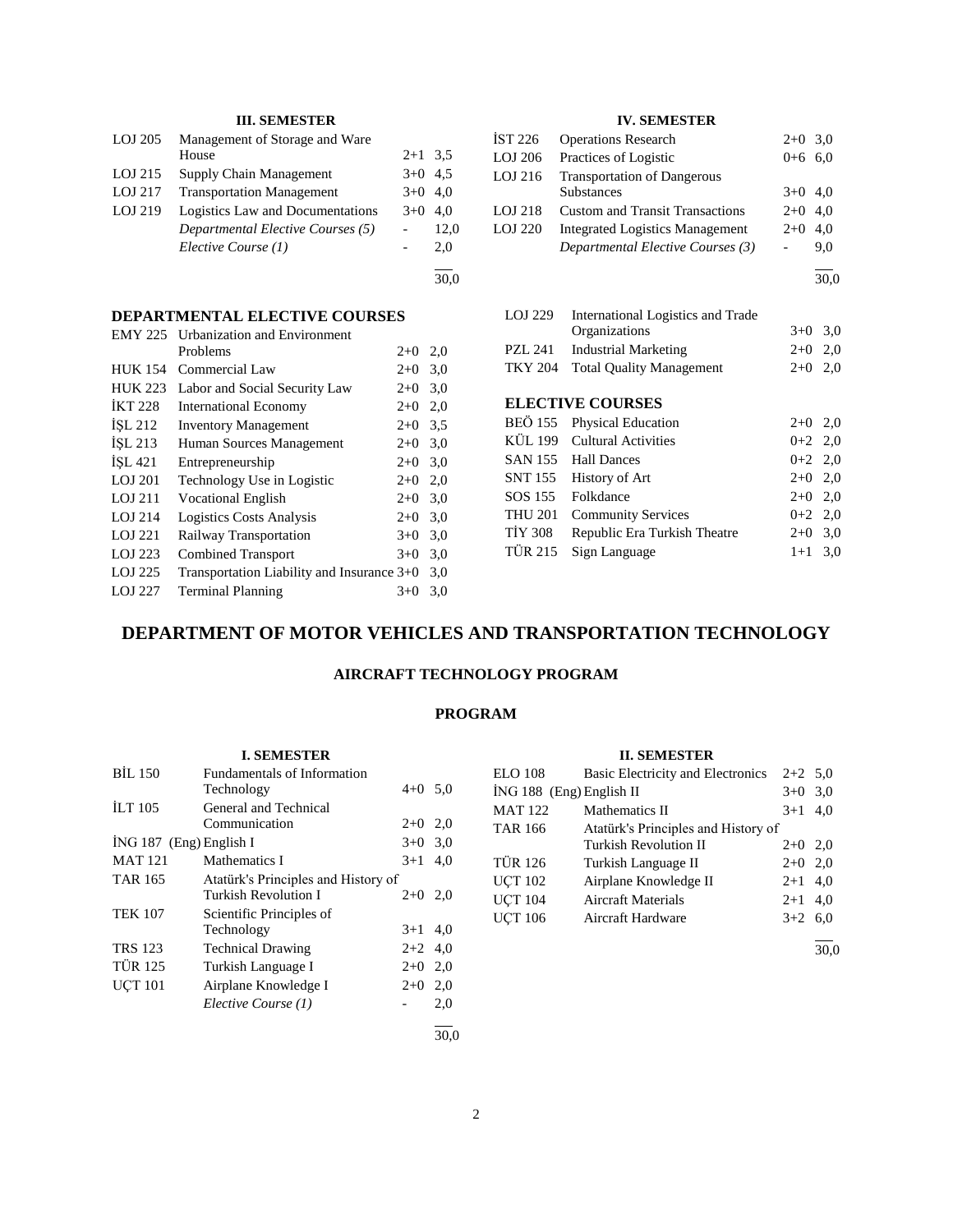|                | <b>III. SEMESTER</b>                        |                          |           |                | <b>IV. SEMESTER</b>              |           |           |
|----------------|---------------------------------------------|--------------------------|-----------|----------------|----------------------------------|-----------|-----------|
| <b>UCT 201</b> | Aircraft Maintenance, Repair and            |                          |           |                | HYO 306 Computer Aided Design    | $3+0$ 4.5 |           |
|                | Manufacturing I                             |                          | $3+3$ 7,0 | <b>UCT 202</b> | Aircraft Maintenance, Repair and |           |           |
| <b>UCT 203</b> | <b>Aircraft Structures</b>                  |                          | $2+3$ 6.0 |                | Manufacturing II                 | $3+4$ 8.5 |           |
| <b>UCT 205</b> | <b>Aviation Legislation and Regulations</b> |                          | $2+0$ 3.0 | <b>UCT 204</b> | <b>Aircraft Propellers</b>       | $2+1$ 4,0 |           |
| <b>UCT 207</b> | Human Factors                               |                          | $2+0$ 3.0 | <b>UCT 210</b> | <b>Aircraft Engines II</b>       | $2+2$ 5.0 |           |
| <b>UCT 209</b> | Aircraft Engines I                          |                          | $2+1$ 4,0 | <b>UCT 212</b> | Aircraft Systems II              | $3+3$ 8.0 |           |
| <b>UCT 211</b> | Aircraft Systems I                          |                          | $2+3$ 5.0 |                |                                  |           |           |
|                | Elective Course (1)                         | $\overline{\phantom{a}}$ | 2,0       |                |                                  |           | 30,0      |
|                |                                             |                          | 30.0      |                |                                  |           |           |
|                | <b>ELECTIVE COURSES</b>                     |                          |           | <b>THU 201</b> | <b>Community Services</b>        |           | $0+2$ 2,0 |
| <b>BEO 155</b> | <b>Physical Education</b>                   | $2+0$ 2,0                |           | <b>TÜR 215</b> | Sign Language                    |           | $1+1$ 3,0 |
| KÜL 199        | <b>Cultural Activities</b>                  | $0+2$ 2,0                |           |                |                                  |           |           |
| <b>SAN 155</b> | <b>Hall Dances</b>                          | $0+2$ 2.0                |           |                |                                  |           |           |

# **PROGRAM IN RAIL TRANSPORT MECHANIC TRAINING**

 Transportation both in local and countrywide scale is important and got complex relationships with various factors. The recent changes in daily life generated a demand for time, comfort, safety and economy. The role of railway transportation in industrial and economic growth is well understood. The new concepts in signalling and traffic administration made it easier to manage complex networks of railways. Railway has a greater role in transportation. The need of skilled labour in train driving is a growing demand. The construction of subways also generated a demand in skilled technicians. The purpose of the program is graduate the train drivers highly skilled and equipped with technical information and appliances in the industry. TCDD and Anadolu University signed a protocol, which TCDD equipment is supplied and professionals are holding lectures.

# **PROGRAM**

| <b>I. SEMESTER</b>                            |                                     |           |     |  |
|-----------------------------------------------|-------------------------------------|-----------|-----|--|
| <b>BIL 150</b><br>Fundamentals of Information |                                     |           |     |  |
|                                               | Technology<br>$4 + 0$               |           | 5,0 |  |
| <b>MAT 169</b>                                | Mathematics I                       | $3+0$     | 3,0 |  |
| <b>RAY 101</b>                                | Introduction to Railway             |           |     |  |
|                                               | Transportation                      | $3+0$ 5.0 |     |  |
| <b>RAY 103</b>                                | <b>Work Safety</b>                  | $2+0$     | 3.5 |  |
| <b>RAY 115</b>                                | Scientific Principles of            |           |     |  |
|                                               | Technology I                        | $2+0$ 2.0 |     |  |
| <b>TAR 165</b>                                | Atatürk's Principles and History of |           |     |  |
|                                               | <b>Turkish Revolution I</b>         | $2+0$ 2,0 |     |  |
| <b>TRS 102</b>                                | <b>Technical Drawing</b>            | $2+2$ 4.5 |     |  |
| <b>TÜR 125</b>                                | Turkish Language I                  | $2+0$     | 2,0 |  |
| $ING 187$ (Eng) English I                     |                                     | $3+0$     | 3.0 |  |

#### **III. SEMESTER**

| MLZ 104 Handling |                                              | $2+2$ 3.0 |  |
|------------------|----------------------------------------------|-----------|--|
|                  | RAY 201 Urban Railway Transportation Systems |           |  |
|                  |                                              | $3+0$ 4,0 |  |
|                  | RAY 203 Basics of Engine                     | $2+2$ 4,0 |  |
|                  | RAY 207 Electric Engines                     | $2+2$ 4,0 |  |
|                  | RAY 249 Railway System Traffic II            | $3+0$ 4.0 |  |
|                  | RAY 251 Train Mechanics I                    | $3+0$ 3.0 |  |
|                  | RAY 253 Towing Vehicles                      | $2+2$ 4,0 |  |

#### **II. SEMESTER**

| ELE 102                  | <b>Basics of Electricity</b>         | $2+2$ 3.0 |     |
|--------------------------|--------------------------------------|-----------|-----|
| MAT 170                  | Mathematics II                       | $3+0$ 3.0 |     |
| <b>MEK 104</b>           | <b>Statics Strength of Materials</b> | $3+0$ 4.5 |     |
| RAY 104                  | Introduction to Machines             | $2+2$ 4.5 |     |
| RAY 116                  | Scientific Principles of             |           |     |
|                          | Technology II                        | $2+0$ 2,0 |     |
| RAY 148                  | Railway System Traffic I             | $3+0$     | 4,0 |
| TAR 166                  | Atatürk's Principles and History of  |           |     |
|                          | <b>Turkish Revolution II</b>         | $2+0$ 2,0 |     |
| TÜR 126                  | Turkish Language II                  | $2+0$     | 2,0 |
| ING 188 (Eng) English II |                                      | $3+0$     | 3,0 |
|                          | Elective Course (1)                  |           | 2,0 |
|                          |                                      |           |     |

l 30,0

#### **IV. SEMESTER**

| <b>RAY 202</b> | Urban Railway Transportation       |           |     |
|----------------|------------------------------------|-----------|-----|
|                | Systems II                         | $3+0$     | 4.0 |
| RAY 245        | <b>Telecommunication Technique</b> | $2+0$     | 2.0 |
| RAY 246        | Train Driving Signal Technique     | $2+0$ 2,0 |     |
| <b>RAY 248</b> | Train Drive Techniques             | $2+2$ 3,0 |     |
| RAY 252        | Train Mechanics II                 | $3+0$ 3.0 |     |
| RAY 256        | Railway Cars                       | $2+0$     | 3.0 |
| <b>RAY 258</b> | Railway Networks                   | $2+0$     | 2.0 |

l 30,0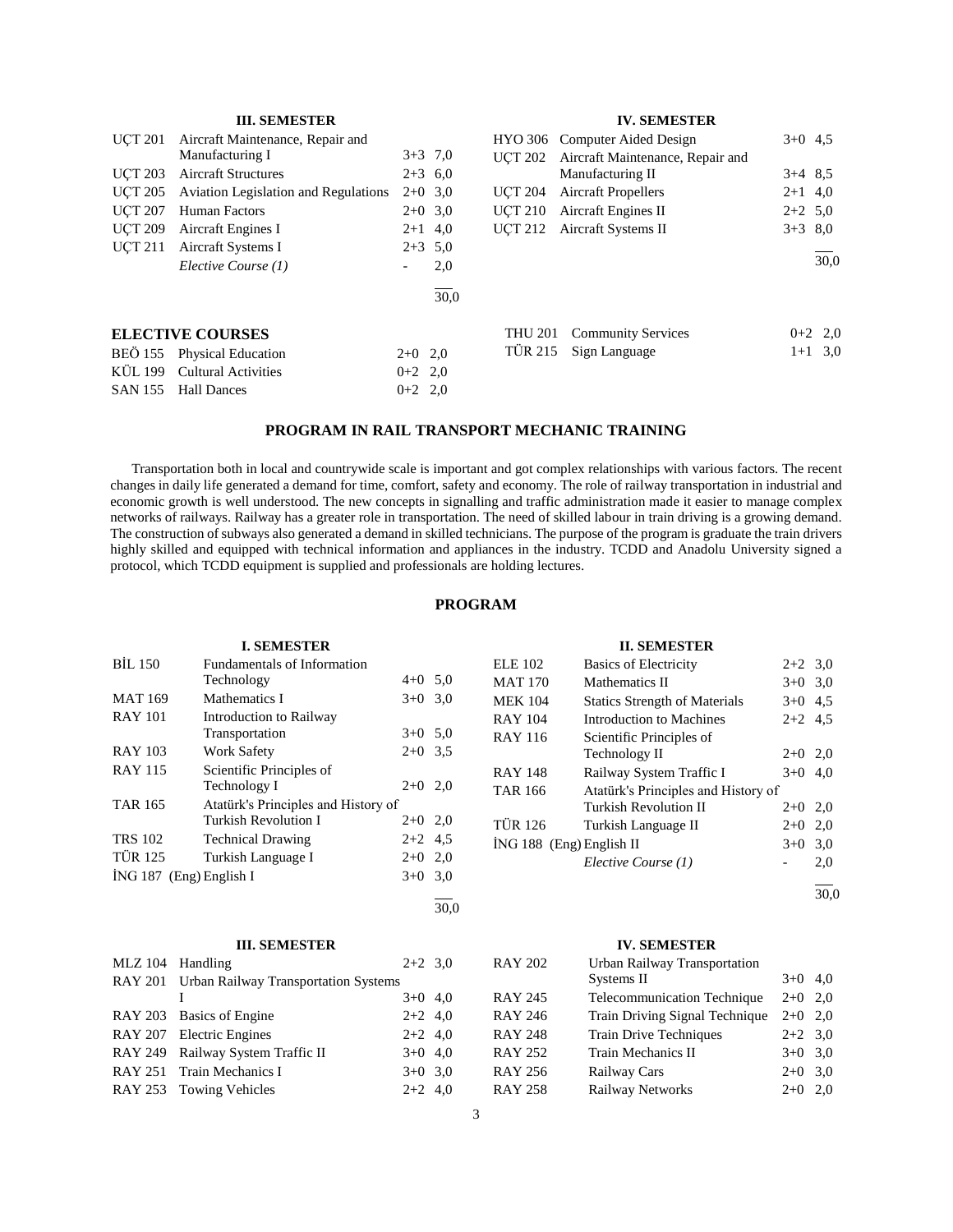| Departmental Elective Course (1) |  | 4,0 |
|----------------------------------|--|-----|
|----------------------------------|--|-----|

l 30,0

# RAY 234 (Eng) Technical English  $3+0$  3,0 *Departmental Elective Course (1)* - 4,0 *Elective Course (1)* - 4,0

l  $\frac{1}{30,0}$ 

|                | DEPARTMENTAL ELECTIVE COURSES             |           |     |
|----------------|-------------------------------------------|-----------|-----|
| <b>ISL 220</b> | Labor Legislation                         | $2+2$ 4,0 |     |
| <b>RAY 107</b> | <b>Transportation of Dangerous</b>        |           |     |
|                | Substances                                | $3+1$     | 4,0 |
| RAY 228        | Introduction to Human Resources           | $2+2$ 4,0 |     |
| RAY 229        | Introduction to Electric-Electronics      | $2+2$ 4,0 |     |
| <b>RAY 231</b> | Introduction to Railway System            |           |     |
|                | Administration                            | $2+2$ 4,0 |     |
| <b>RAY 237</b> | <b>Historical Development of Railways</b> | $2+2$ 4.0 |     |
| RAY 241        | Locomotive Failure and Maintenance        |           |     |
|                | Techniques                                | $3+0$     | 2,0 |
| RAY 243        | <b>Electrical Management Plants</b>       | $3+0$ 2,0 |     |
| <b>RAY 247</b> | Train Air Conditioning                    | $2+2$     | 4,0 |
| RAY 254        | European Union Transportation             |           |     |
|                | Legislation                               | $2+2$     | 4,0 |
| RAY 261        | Railway System Vehicle                    |           |     |
|                | Mechatronics I                            | $3+1$     | 4,0 |
|                |                                           |           |     |

**DEPARTMENTAL ELECTIVE COURSES**

|                | RAY 262 Railway System Vehicle<br><b>Mechatronics II</b> | $3+1$ 4,0 |     |
|----------------|----------------------------------------------------------|-----------|-----|
|                | RAY 264 Cultural Values in Railway<br>Transportation     | $2+2$ 4.0 |     |
|                | RAY 266 New Approaches in Railroad Traffic<br>Management | $2+2$ 4,0 |     |
|                | RAY 268 Scientific Principles in Railway<br>Engineering  | $2+2$ 4,0 |     |
| <b>TOP 102</b> | Surveying                                                | $2+2$ 4.5 |     |
|                | <b>ELECTIVE COURSES</b>                                  |           |     |
|                | BEÖ 155 Physical Education                               | $2+0$     | 2,0 |

| BEÖ 155 Physical Education    | $2+0$ 2,0 |  |
|-------------------------------|-----------|--|
| KÜL 199 Cultural Activities   | $0+2$ 2.0 |  |
| THU 205 Community Services    | $0+2$ 4.0 |  |
| TÜR 120 Turkish Sign Language | $3+0$ 3.0 |  |
|                               |           |  |

# **PROGRAM IN RAILROAD CONSTRUCTION**

 Transportation both in local and countrywide scale is important and got complex relationships with various factors. The recent changes in daily life generated a demand for time, comfort, safety and economy. The role of railway transportation in industrial and economic growth is well understood. The new concepts in signalling and traffic administration made it easier to manage complex networks of railways. Railway has a greater role in transportation. The need of skilled labour in construction and maintenance is a growing demand. The construction of subways also generated a demand in skilled technicians. The purpose of the program is graduate the technicians highly skilled and equipped with technical information and appliances in the industry. TCDD and Anadolu University signed a protocol, which TCDD equipment is supplied and professionals are holding lectures.

# **PROGRAM**

|                           | <b>I. SEMESTER</b>                  |           |      |                            | <b>II. SEMESTER</b>                  |           |      |
|---------------------------|-------------------------------------|-----------|------|----------------------------|--------------------------------------|-----------|------|
| BIL 150                   | Fundamentals of Information         |           |      | $ING 188$ (Eng) English II |                                      | $3+0$ 3.0 |      |
|                           | Technology                          | $4+0$ 5,0 |      | <b>MAT 170</b>             | Mathematics II                       | $3+0$ 3.0 |      |
| $ING 187$ (Eng) English I |                                     | $3+0$ 3.0 |      | <b>MEK 104</b>             | <b>Statics Strength of Materials</b> | $3+0$ 4.5 |      |
| <b>MAT 169</b>            | Mathematics I                       | $3+0$ 3.0 |      | <b>RAY 102</b>             | Railway System Traffic               | $3+0$ 4,0 |      |
| <b>RAY 101</b>            | Introduction to Railway             |           |      | <b>RAY 116</b>             | Scientific Principles of             |           |      |
|                           | Transportation                      | $3+0$ 5.0 |      |                            | Technology II                        | $2+0$ 2,0 |      |
| <b>RAY 103</b>            | <b>Work Safety</b>                  | $2+0$ 3.5 |      | <b>RAY 118</b>             | <b>Construction Materials</b>        | $3+0$ 3.0 |      |
| <b>RAY 115</b>            | Scientific Principles of            |           |      | <b>TAR 166</b>             | Atatürk's Principles and History of  |           |      |
|                           | Technology I                        | $2+0$ 2,0 |      |                            | <b>Turkish Revolution II</b>         | $2+0$ 2,0 |      |
| <b>TAR 165</b>            | Atatürk's Principles and History of |           |      | <b>TOP 102</b>             | Surveying                            | $2+2$ 4.5 |      |
|                           | <b>Turkish Revolution I</b>         | $2+0$ 2,0 |      | <b>TÜR 126</b>             | Turkish Language II                  | $2+0$ 2,0 |      |
| <b>TRS 102</b>            | <b>Technical Drawing</b>            | $2+2$ 4,5 |      |                            | Elective Course (1)                  |           | 2,0  |
| <b>TÜR 125</b>            | Turkish Language I                  | $2+0$ 2,0 |      |                            |                                      |           |      |
|                           |                                     |           |      |                            |                                      |           | 30,0 |
|                           |                                     |           | 30.0 |                            |                                      |           |      |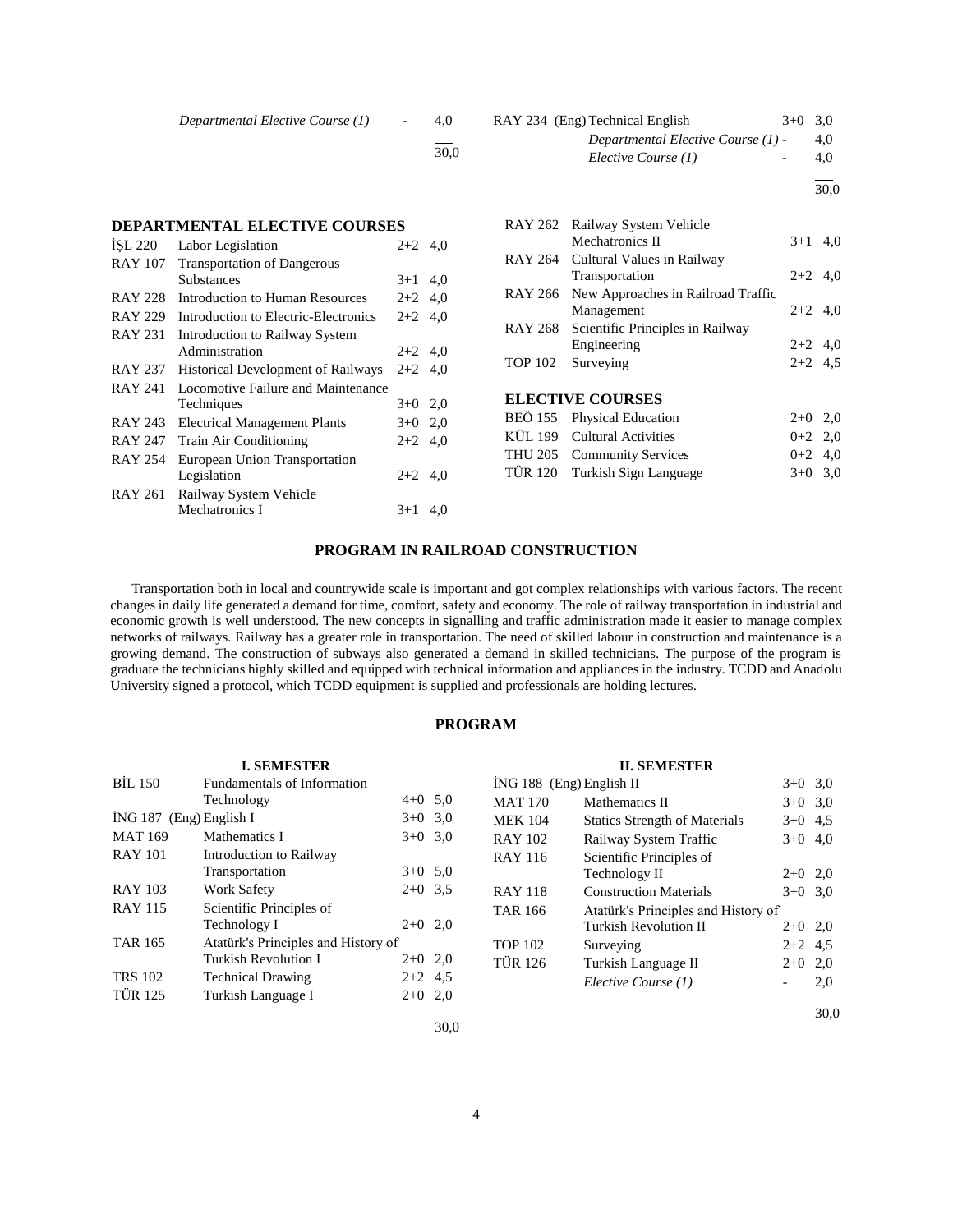# **III. SEMESTER**

| MEK 211 Soil Mechanics                       | $3+0$ 4.0 |  |
|----------------------------------------------|-----------|--|
| RAY 201 Urban Railway Transportation Systems |           |  |
|                                              | $3+0$ 4,0 |  |
| RAY 217 Infrastructure and Maintenance       | $2+2$ 4,0 |  |
| RAY 221 Road Machines                        | $2+0$ 2.0 |  |
| TRA 203 Bridges and Tunnels                  | $3+0$ 4.0 |  |
| Departmental Elective Courses (3)            | $-12.0$   |  |
|                                              |           |  |

30,0

# **IV. SEMESTER**

| <b>RAY 202</b> | Urban Railway Transportation<br>Systems II  | $3+0$     | 4.0 |
|----------------|---------------------------------------------|-----------|-----|
| <b>RAY 220</b> | Superstructure Technique and<br>Maintenance | $3+2$ 4,0 |     |
| <b>RAY 222</b> | Rail Welding                                | $2+2$ 3.0 |     |
| <b>RAY 224</b> | Railroad Project and Railroad               |           |     |
|                | Technique                                   | $2+2$ 4.0 |     |
|                | RAY 234 (Eng) Technical English             | $3+0$     | 3,0 |
|                | Departmental Elective Courses               |           |     |
|                | (2)                                         |           | 8,0 |
|                | Elective Course (1)                         |           | 4.0 |
|                |                                             |           |     |

30,0

# **DEPARTMENTAL ELECTIVE COURSES**

| ISL 220        | Labor Legislation                         | $2+2$ 4.0 |     |
|----------------|-------------------------------------------|-----------|-----|
| <b>RAY 107</b> | <b>Transportation of Dangerous</b>        |           |     |
|                | <b>Substances</b>                         | $3+1$     | 4,0 |
| <b>RAY 228</b> | Introduction to Human Resources           | $2+2$ 4.0 |     |
| <b>RAY 229</b> | Introduction to Electric-Electronics      | $2+2$ 4,0 |     |
| <b>RAY 231</b> | Introduction to Railway System            |           |     |
|                | Administration                            | $2+2$ 4,0 |     |
| <b>RAY 233</b> | Introduction to Machinery                 | $2+2$ 4,0 |     |
| <b>RAY 237</b> | <b>Historical Development of Railways</b> | $2+2$ 4.0 |     |
| <b>RAY 255</b> | Maintenance of Railway Vehicle and        |           |     |
|                | Certification                             | $2+2$ 4,0 |     |
| <b>RAY 257</b> | New Technologies in Rail Systems          | $2+2$ 4.0 |     |
| <b>RAY 261</b> | Railway System Vehicle                    |           |     |
|                | Mechatronics I                            | $3+1$     | 4,0 |
| RAY 262        | Railway System Vehicle                    |           |     |
|                | Mechatronics II                           | $3+1$     | 4,0 |

|  | RAY 264 Cultural Values in Railway         |           |  |
|--|--------------------------------------------|-----------|--|
|  | Transportation                             | $2+2$ 4,0 |  |
|  | RAY 266 New Approaches in Railroad Traffic |           |  |
|  | Management                                 | $2+2$ 4,0 |  |
|  | RAY 268 Scientific Principles in Railway   |           |  |
|  | Engineering                                | $2+2$ 4,0 |  |
|  | TRA 223 Geotechnics for Roads              | $2+2$ 4,0 |  |
|  |                                            |           |  |
|  | <b>ELECTIVE COURSES</b>                    |           |  |
|  | BEÖ 155 Physical Education                 | $2+0$ 2,0 |  |
|  | KÜL 199 Cultural Activities                | $0+2$ 2,0 |  |
|  | SAN 155 Hall Dances                        | $0+2$ 2.0 |  |

THU 205 Community Services  $0+2$  4,0 TÜR 120 Turkish Sign Language 3+0 3,0

# **PROGRAM IN RAILROAD ELECTRIC AND ELECTRONICS TECHNOLOGY**

 Transportation both in local and countrywide scale is important and got complex relationships with various factors. The recent changes in daily life generated a demand for time, comfort, safety and economy. The role of railway transportation in industrial and economic growth is well understood. The new concepts in signalling and traffic administration made it easier to manage complex networks of railways. Railway has a greater role in transportation. The need of skilled labour in electrics and electronics is a growing demand. The construction of subways also generated a demand in skilled technicians. The purpose of the program is graduate the technicians highly skilled and equipped with technical information and appliances in the industry. TCDD and Anadolu University signed a protocol, which TCDD equipment is supplied and professionals are holding lectures.

# **PROGRAM**

| <b>I. SEMESTER</b>                            |                          |           |                            | <b>II. SEMESTER</b>                 |           |  |
|-----------------------------------------------|--------------------------|-----------|----------------------------|-------------------------------------|-----------|--|
| <b>BIL 150</b><br>Fundamentals of Information |                          |           | $ING 188$ (Eng) English II |                                     | $3+0$ 3,0 |  |
|                                               | Technology               | $4+0$ 5,0 | <b>MAT 170</b>             | Mathematics II                      | $3+0$ 3,0 |  |
| İNG 187 (Eng) English I                       |                          | $3+0$ 3,0 | <b>RAY 102</b>             | Railway System Traffic              | $3+0$ 4,0 |  |
| <b>MAT 169</b>                                | Mathematics I            | $3+0$ 3.0 | <b>RAY 106</b>             | Circuit Analysis                    | $4+2$ 7,0 |  |
| <b>RAY 101</b>                                | Introduction to Railway  |           | <b>RAY 110</b>             | Measurement Technique               | $2+2$ 5.0 |  |
|                                               | Transportation           | $3+0$ 5,0 | <b>RAY 116</b>             | Scientific Principles of            |           |  |
| <b>RAY 103</b>                                | <b>Work Safety</b>       | $2+0$ 3.5 |                            | Technology II                       | $2+0$ 2,0 |  |
| <b>RAY 115</b>                                | Scientific Principles of |           | <b>TAR 166</b>             | Atatürk's Principles and History of |           |  |
|                                               | Technology I             | $2+0$ 2,0 |                            | Turkish Revolution II               | $2+0$ 2.0 |  |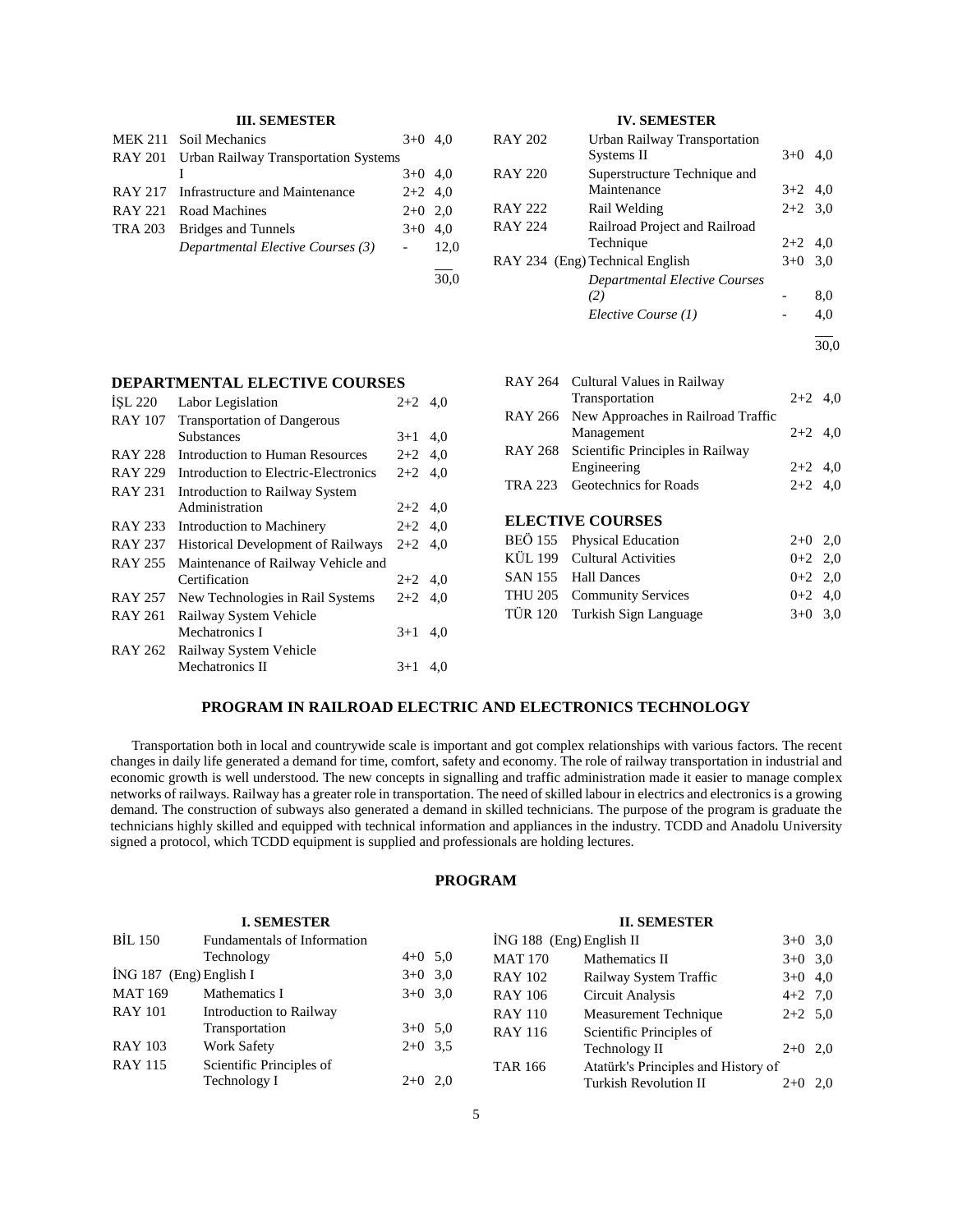| <b>TAR 165</b> | Atatürk's Principles and History of |           |      |  |  |  |  |
|----------------|-------------------------------------|-----------|------|--|--|--|--|
|                | Turkish Revolution I                | $2+0$ 2.0 |      |  |  |  |  |
| <b>TRS 102</b> | <b>Technical Drawing</b>            | $2+2$ 4.5 |      |  |  |  |  |
| <b>TÜR 125</b> | Turkish Language I                  | $2+0$ 2.0 |      |  |  |  |  |
|                |                                     |           | 30,0 |  |  |  |  |

#### **III. SEMESTER**

| RAY 201 Urban Railway Transportation Systems |           |      |
|----------------------------------------------|-----------|------|
|                                              | $3+0$ 4,0 |      |
| RAY 209 Energy Plants                        | $2+2$ 4,0 |      |
| RAY 211 Electrical Management Plants I       | $2+2$ 3.0 |      |
| RAY 213 Communication Technology             | $2+2$ 3.0 |      |
| RAY 235 Electronics                          | $3+2$ 4.0 |      |
| Departmental Elective Courses (3)            |           | 12,0 |
|                                              |           |      |

# TÜR 126 Turkish Language II 2+0 2,0 *Elective Course (1)* - 2,0 l

30,0

# **IV. SEMESTER**

| RAY 202 | Urban Railway Transportation         |           |      |
|---------|--------------------------------------|-----------|------|
|         | Systems II                           | $3+0$     | 4.0  |
| RAY 212 | Electrical Management Plants II      | $2+2$ 3.0 |      |
| RAY 214 | Communication Technology II          | $2+2$ 3.0 |      |
| RAY 218 | <b>Telephone Station Technology</b>  | $2+0$     | 2,0  |
|         | RAY 234 (Eng) Technical English      | $3+0$ 3.0 |      |
| RAY 236 | Signal Technique                     | $2+2$ 3.0 |      |
|         | <b>Departmental Elective Courses</b> |           |      |
|         | (2)                                  |           | 8,0  |
|         | Elective Course (1)                  |           | 4,0  |
|         |                                      |           | 30.0 |

| RAY 262        | Railway System Vehicle             |           |  |
|----------------|------------------------------------|-----------|--|
|                | Mechatronics II                    | $3+1$ 4,0 |  |
|                | RAY 264 Cultural Values in Railway |           |  |
|                | Transportation                     | $2+2$ 4,0 |  |
| RAY 266        | New Approaches in Railroad Traffic |           |  |
|                | Management                         | $2+2$ 4,0 |  |
| RAY 268        | Scientific Principles in Railway   |           |  |
|                | Engineering                        | $2+2$ 4,0 |  |
| <b>TOP 102</b> | Surveying                          | $2+2$ 4.5 |  |
|                |                                    |           |  |
|                | <b>ELECTIVE COURSES</b>            |           |  |
|                | BEÖ 155 Physical Education         | $2+0$ 2,0 |  |
|                | KÜL 199 Cultural Activities        | $0+2$ 2,0 |  |
|                | SAN 155 Hall Dances                | $0+2$ 2,0 |  |
|                | THU 205 Community Services         | $0+2$ 4,0 |  |
| <b>TÜR 120</b> | Turkish Sign Language              | $3+0$ 3.0 |  |

# **PROGRAM IN RAILROAD MACHINE TECHNOLOGY**

 Transportation both in local and countrywide scale is important and got complex relationships with various factors. The recent changes in daily life generated a demand for time, comfort, safety and economy. The role of railway transportation in industrial and economic growth is well understood. The new concepts in signalling and traffic administration made it easier to manage complex networks of railways. Railway has a greater role in transportation. The need of skilled labour in mechanics is a growing demand. The construction of subways also generated a demand in skilled technicians. The purpose of the program is graduate the technicians highly skilled and equipped with technical information and appliances in the industry. TCDD and Anadolu University signed a protocol, which TCDD equipment is supplied and professionals are holding lectures.

#### **DEPARTMENTAL ELECTIVE COURSES**

| ISL 220        | Labor Legislation                         | $2+2$ 4.0 |     |
|----------------|-------------------------------------------|-----------|-----|
| <b>RAY 107</b> | <b>Transportation of Dangerous</b>        |           |     |
|                | <b>Substances</b>                         | $3+1$     | 4,0 |
| RAY 228        | Introduction to Human Resources           | $2+2$ 4,0 |     |
| <b>RAY 230</b> | <b>Introduction to Railway Networks</b>   | $2+2$     | 4.0 |
| <b>RAY 231</b> | Introduction to Railway System            |           |     |
|                | Administration                            | $2+2$ 4.0 |     |
| <b>RAY 233</b> | Introduction to Machinery                 | $2+2$ 4,0 |     |
| <b>RAY 237</b> | <b>Historical Development of Railways</b> | $2+2$ 4.0 |     |
| <b>RAY 242</b> | Computer Aid Circuit Analysis             | $2+2$ 4.0 |     |
| <b>RAY 244</b> | Digital Electronic                        | $2+2$     | 4.0 |
| <b>RAY 255</b> | Maintenance of Railway Vehicle and        |           |     |
|                | Certification                             | $2+2$ 4.0 |     |
| <b>RAY 257</b> | New Technologies in Rail Systems          | $2+2$     | 4,0 |
| RAY 261        | Railway System Vehicle                    |           |     |
|                | Mechatronics I                            | $3+1$     | 4,0 |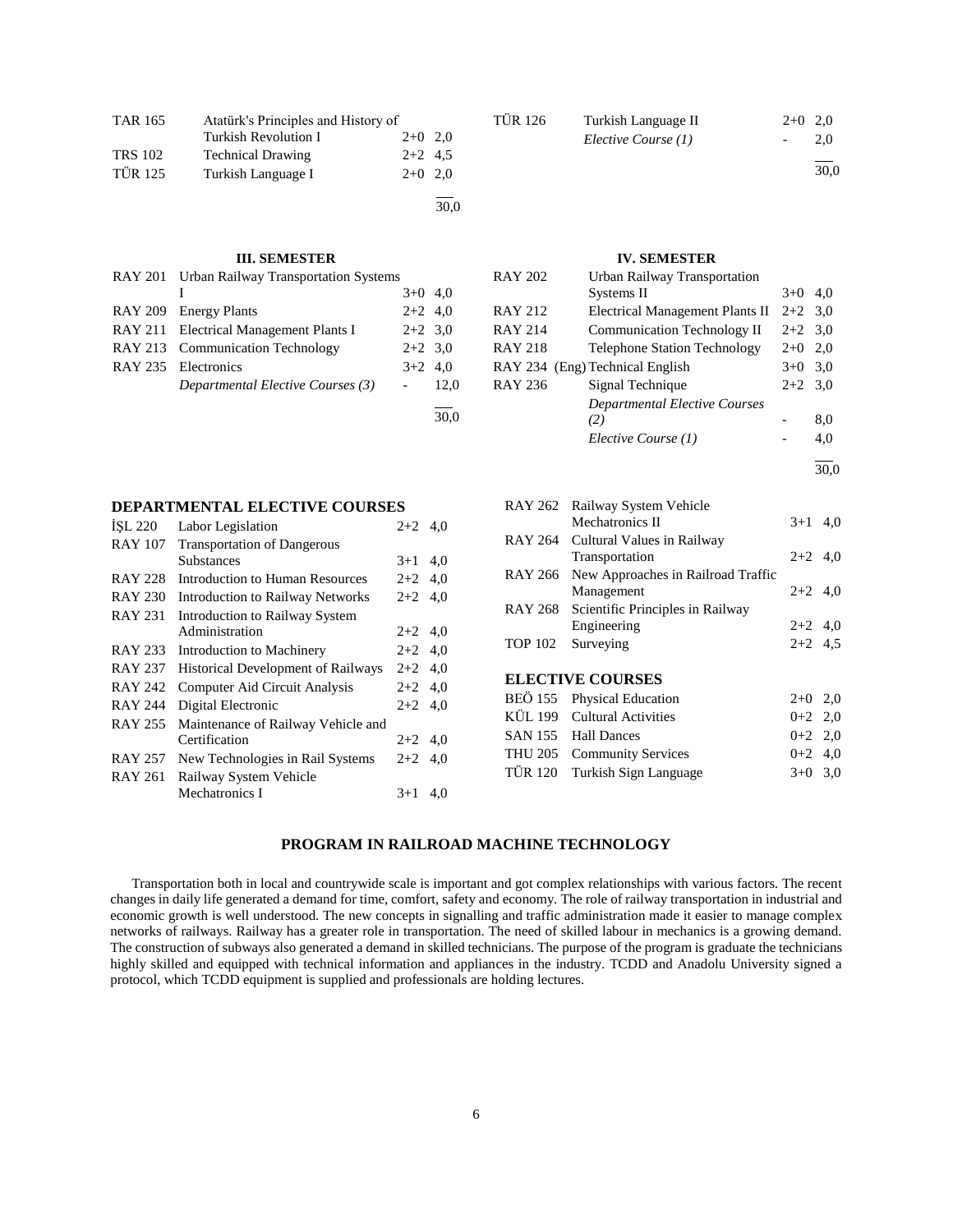# **PROGRAM**

# **I. SEMESTER**

| <b>BIL 150</b> | <b>Fundamentals of Information</b>  |           |      |
|----------------|-------------------------------------|-----------|------|
|                | Technology                          | $4 + 0$   | 5,0  |
|                | $ING 187$ (Eng) English I           | $3+0$     | 3,0  |
| <b>MAT 169</b> | Mathematics I                       | $3+0$     | 3,0  |
| <b>RAY 101</b> | Introduction to Railway             |           |      |
|                | Transportation                      | $3+0$ 5.0 |      |
| <b>RAY 103</b> | <b>Work Safety</b>                  | $2+0$     | 3.5  |
| <b>RAY 115</b> | Scientific Principles of            |           |      |
|                | Technology I                        | $2+0$ 2.0 |      |
| <b>TAR 165</b> | Atatürk's Principles and History of |           |      |
|                | <b>Turkish Revolution I</b>         | $2+0$ 2,0 |      |
| <b>TRS 102</b> | <b>Technical Drawing</b>            | $2+2$ 4.5 |      |
| <b>TÜR 125</b> | Turkish Language I                  | $2+0$     | 2,0  |
|                |                                     |           | 30.0 |

# **III. SEMESTER**

| <b>MLZ</b> 104 | Handling                                     | $2+2$ 3,0 |      |
|----------------|----------------------------------------------|-----------|------|
|                | RAY 120 Train Mechanics                      | $2+2$ 3.0 |      |
|                | RAY 201 Urban Railway Transportation Systems |           |      |
|                |                                              | $3+0$ 4,0 |      |
|                | RAY 203 Basics of Engine                     | $2+2$ 4,0 |      |
|                | RAY 207 Electric Engines                     | $2+2$ 4,0 |      |
|                | RAY 239 Towing Vehicles I                    | $2+2$ 4.0 |      |
|                | Departmental Elective Courses (2)            |           | 8,0  |
|                |                                              |           |      |
|                |                                              |           | 30.0 |

# **DEPARTMENTAL ELECTIVE COURSES**

| ISL 220        | Labor Legislation                         | $2+2$ 4.0 |     |
|----------------|-------------------------------------------|-----------|-----|
| <b>RAY 105</b> | Introduction to Locomotive Electrical     |           |     |
|                | <b>Systems</b>                            | $3+1$     | 4.0 |
| <b>RAY 107</b> | <b>Transportation of Dangerous</b>        |           |     |
|                | <b>Substances</b>                         | $3+1$     | 4,0 |
| <b>RAY 228</b> | Introduction to Human Resources           | $2+2$ 4.0 |     |
| <b>RAY 229</b> | Introduction to Electric-Electronics      | $2+2$ 4.0 |     |
| <b>RAY 230</b> | <b>Introduction to Railway Networks</b>   | $2+2$ 4.0 |     |
| <b>RAY 231</b> | <b>Introduction to Railway System</b>     |           |     |
|                | Administration                            | $2+2$ 4.0 |     |
| <b>RAY 237</b> | <b>Historical Development of Railways</b> | $2+2$ 4.0 |     |
| <b>RAY 255</b> | Maintenance of Railway Vehicle and        |           |     |
|                | Certification                             | $2+2$ 4.0 |     |
| <b>RAY 257</b> | New Technologies in Rail Systems          | $2+2$ 4,0 |     |
| <b>RAY 261</b> | Railway System Vehicle                    |           |     |
|                | Mechatronics I                            | $3+1$     | 4,0 |

# **II. SEMESTER**

| ELE 102                  | <b>Basics of Electricity</b>         | $2+2$ 3.0 |     |
|--------------------------|--------------------------------------|-----------|-----|
| İNG 188 (Eng) English II |                                      | $3+0$ 3,0 |     |
| MAT 170                  | Mathematics II                       | $3+0$ 3.0 |     |
| MEK 104                  | <b>Statics Strength of Materials</b> | $3+0$ 4,5 |     |
| RAY 102                  | Railway System Traffic               | $3+0$ 4,0 |     |
| RAY 104                  | Introduction to Machines             | $2+2$ 4.5 |     |
| RAY 116                  | Scientific Principles of             |           |     |
|                          | Technology II                        | $2+0$ 2,0 |     |
| TAR 166                  | Atatürk's Principles and History of  |           |     |
|                          | <b>Turkish Revolution II</b>         | $2+0$ 2,0 |     |
| TÜR 126                  | Turkish Language II                  | $2+0$     | 2,0 |
|                          | Elective Course (1)                  |           | 2,0 |
|                          |                                      |           |     |

 $\overline{30,0}$ 

# **IV. SEMESTER**

| RAY 202 | Urban Railway Transportation       |           |     |
|---------|------------------------------------|-----------|-----|
|         | Systems II                         | $3+0$ 4,0 |     |
| RAY 204 | Railway Cars                       | $2+2$ 4,0 |     |
| RAY 206 | Trains and Roundhouses             | $2+2$ 4,0 |     |
| RAY 208 | <b>Basics of Brake</b>             | $2+2$ 4,0 |     |
|         | RAY 234 (Eng) Technical English    | $3+0$ 3.0 |     |
| RAY 240 | Towing Vehicles II                 | $2+2$ 3.0 |     |
|         | Departmental Elective Course (1) - |           | 4,0 |
|         | Elective Course (1)                |           | 4,0 |
|         |                                    |           |     |

30,0

| RAY 262 Railway System Vehicle             |           |  |
|--------------------------------------------|-----------|--|
| Mechatronics II                            | $3+1$ 4.0 |  |
| RAY 264 Cultural Values in Railway         |           |  |
| Transportation                             | $2+2$ 4.0 |  |
| RAY 266 New Approaches in Railroad Traffic |           |  |
| Management                                 | $2+2$ 4.0 |  |
| RAY 268 Scientific Principles in Railway   |           |  |
| Engineering                                | $2+2$ 4,0 |  |
| TOP 102 Surveying                          | $2+2$ 4,5 |  |
|                                            |           |  |
| <b>ELECTIVE COURSES</b>                    |           |  |

| BEÖ 155 Physical Education    | $2+0$ 2,0 |  |
|-------------------------------|-----------|--|
| KÜL 199 Cultural Activities   | $0+2$ 2,0 |  |
| SAN 155 Hall Dances           | $0+2$ 2.0 |  |
| THU 205 Community Services    | $0+2$ 4.0 |  |
| TÜR 120 Turkish Sign Language | $3+0$ 3.0 |  |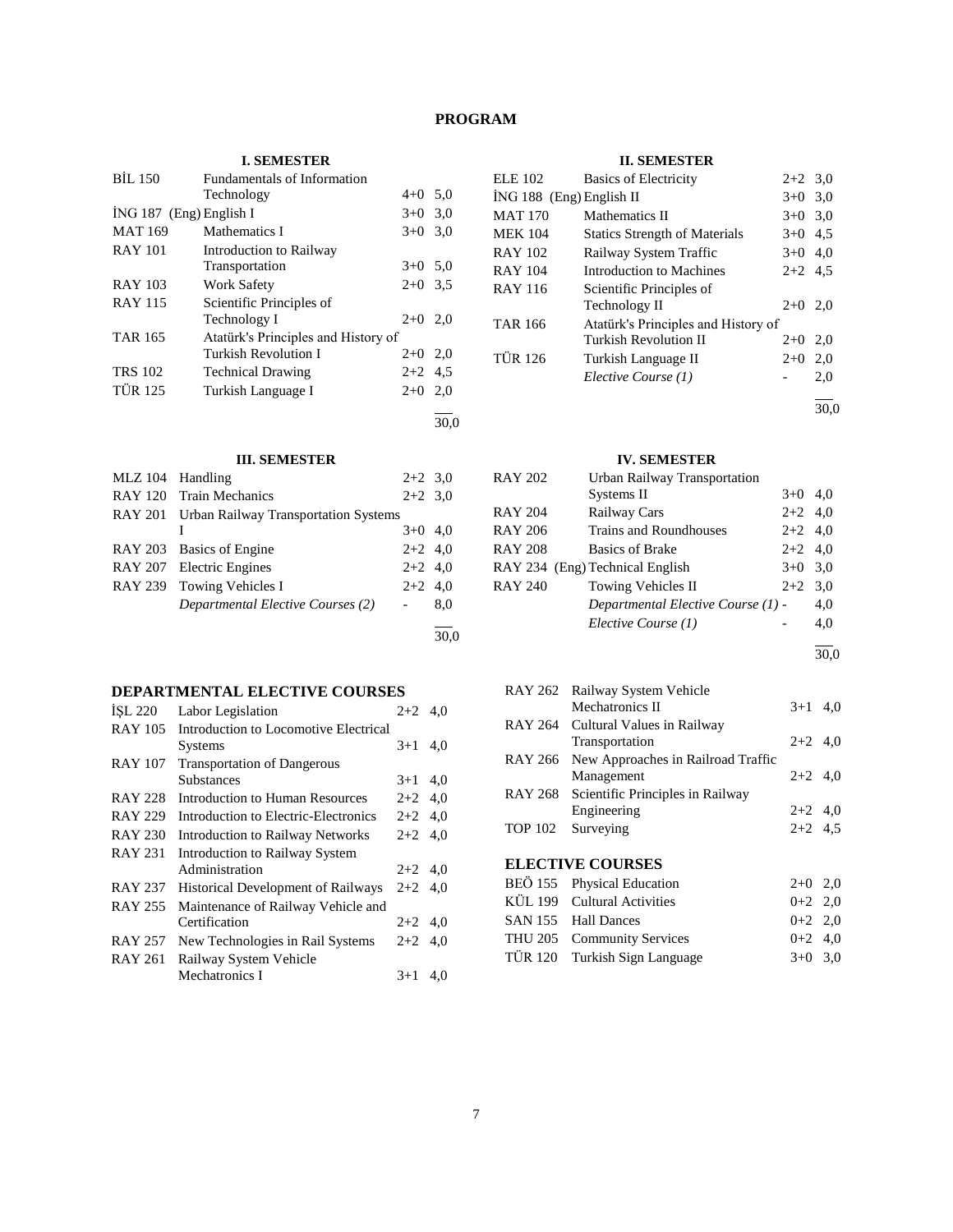# **DEPARTMENT OF TRANSPORTATION SERVICES**

# **PROGRAM IN CIVIL AVIATION CABIN SERVICES**

 Civil Aviation Cabin Services Programme offers a period of two years education after high school. Students are selected among graduates of relateel vocational high schools and also by National University Entrance Examination (Students Placement Exam, OSS). About 100 students are admitted each year. Students have to take and pass all compulsory courses and reach a minimum GPA (Grade Point Average) of 2.00 before graduation Furthermore, students are required to participate in a 30 days of internship in approprıate organizations.

# **PROGRAM**

# **I. SEMESTER**

| <b>ANT 310</b> | Swimming                                | $1+2$ 3.0                |     |
|----------------|-----------------------------------------|--------------------------|-----|
| BIL 150        | Fundamentals of Information             |                          |     |
|                | Technology                              | $4+0$ 5,0                |     |
| <b>HYO 111</b> | Introduction to Civil Aviation          | $1 + 1$                  | 2,0 |
| <b>ILT 201</b> | Interpersonal Communication             | $3+0$                    | 4.5 |
|                | İNG 115 (Eng) English Speaking Skills I | $1 + 1$                  | 2.5 |
| <b>SHK 101</b> | Knowledge of Basic Flight and           |                          |     |
|                | Aircraft                                | $1+1$                    | 2.0 |
| <b>TAR 165</b> | Atatürk's Principles and History of     |                          |     |
|                | Turkish Revolution I                    | $2+0$                    | 2,0 |
| <b>TÜR 125</b> | Turkish Language I                      | $2+0$                    | 2,0 |
|                | Departmental Elective Course (1)        |                          | 3,0 |
|                | Foreign Language Courses I(1)           | $\overline{\phantom{a}}$ | 4,0 |
|                |                                         |                          |     |

30,0

30,0

# **III. SEMESTER**

| <b>HYO 227</b> | Airport and Flight Security               | $3+0$     | 3,0 |
|----------------|-------------------------------------------|-----------|-----|
|                | ING 217 (Eng) English Speaking Skills III | $3+4$     | 7.0 |
| <b>SHK 201</b> | <b>Normal Safety Procedures</b>           | $1+3$ 3.5 |     |
| <b>SHK 205</b> | In-Flight Customer Services               | $1+2$ 3.0 |     |
| <b>SHK 207</b> | Passenger Service                         | $1+1$     | 2.0 |
|                | Departmental Elective Courses (2) -       |           | 7.5 |
|                | Foreign Language Courses III (1) -        |           | 4,0 |
|                |                                           |           |     |

# **DEPARTMENTAL ELECTIVE COURSES**

| <b>HTK 406</b> | <b>Aviation Psychology</b>            | $3+0$ 4.5 |     |
|----------------|---------------------------------------|-----------|-----|
| <b>HYO 303</b> | <b>Model Aircraft Constmetion</b>     | $1+2$ 3,0 |     |
| <b>HYO 308</b> | Organizational Behavior               | $3+0$     | 3,0 |
| <b>HYO 451</b> | General Aviation                      | $3+0$ 3.5 |     |
| <b>ILT 303</b> | Communication and Persuasion          | $3+0$     | 4.5 |
| <b>ILT 356</b> | Non-Verbal Communication              | $3+0$ 3.5 |     |
| <b>ILT 363</b> | Verbal Communication                  | $3+0$     | 4,5 |
| ISL 102        | Management and Organization           | $3+0$     | 4,0 |
| ISL213         | Human Sources Management              | $2+0$     | 3,0 |
| ISL 352        | Organizational Communication          | $2+0$     | 3,0 |
| <b>SHK 103</b> | Professional English I                | $2 + 1$   | 3.0 |
|                | SHK 104 (Eng) Professional English II | $2 + 1$   | 4.0 |
|                | SHK 107 (Eng) English in Real Life I  | $3+0$     | 4.0 |

# **II. SEMESTER**

|                | ING 116 (Eng) English Speaking Skills II | $1 + 1$   | 2.5  |
|----------------|------------------------------------------|-----------|------|
| SAĞ 116        | Health Information and First Aid         |           |      |
|                | in the Cabin                             | $1+2$ 3.0 |      |
| <b>SHK 102</b> | Meteorology                              | $2+0$     | 3,0  |
| <b>SHK 106</b> | Introduction to Cabin Attendant          | $1+2$ 3.0 |      |
| <b>TAR 166</b> | Atatürk's Principles and History of      |           |      |
|                | Turkish Revolution II                    | $2+0$     | 2,0  |
| <b>TÜR 126</b> | Turkish Language II                      | $2+0$     | 2,0  |
|                | Departmental Elective Courses (2) -      |           | 8.5  |
|                | Elective Course (1)                      |           | 2,0  |
|                | Foreign Language Courses II (1) -        |           | 4,0  |
|                |                                          |           | 30.0 |

# **IV. SEMESTER**

|                | ING 218 (Eng) English Speaking Skills IV | $2+3$ 5.5 |      |
|----------------|------------------------------------------|-----------|------|
| <b>SHK 202</b> | <b>Emergency Procedures</b>              | $1+3$ 3.5 |      |
| <b>SHK 208</b> | Dangerous Goods                          | $1+1$ 2.0 |      |
| <b>SHK 210</b> | In-Flight Resource Management            | $1+2$ 3.0 |      |
|                | Departmental Elective Courses (3) -      |           | 12,0 |
|                | Foreign Language Courses $IV(1)$ -       |           | 4,0  |
|                |                                          |           |      |

30,0

|                | SHK 108 (Eng) English in Real Life II   | $3+0$ 4,0 |  |
|----------------|-----------------------------------------|-----------|--|
| <b>SHK 203</b> | <b>Basic Service Knowledge</b>          | $1+1$ 2,0 |  |
| <b>SHK 204</b> | In-Flight Services                      | $1+1$ 2,0 |  |
| <b>SHK 206</b> | <b>CRS</b> Application                  | $1+3$ 3.5 |  |
| <b>SHK 212</b> | Ground Handling and Operation $1+1$ 2,0 |           |  |
| <b>TÜR 215</b> | Sign Language                           | $1+1$ 3,0 |  |
|                |                                         |           |  |

# **ELECTIVE COURSES**

| BEÖ 155 Physical Education            | $2+0$ 2,0 |  |
|---------------------------------------|-----------|--|
| KÜL 199 Cultural Activities           | $0+2$ 2.0 |  |
| MÜZ 151 Short History of Music        | $2+0$ 3.0 |  |
| MÜZ 155 Turkish Folk Music            | $2+0$ 2.0 |  |
| MÜZ 157 Traditional Turkish Art Music | $2+0$ 2.0 |  |
| SAN 155 Hall Dances                   | $0+2$ 2.0 |  |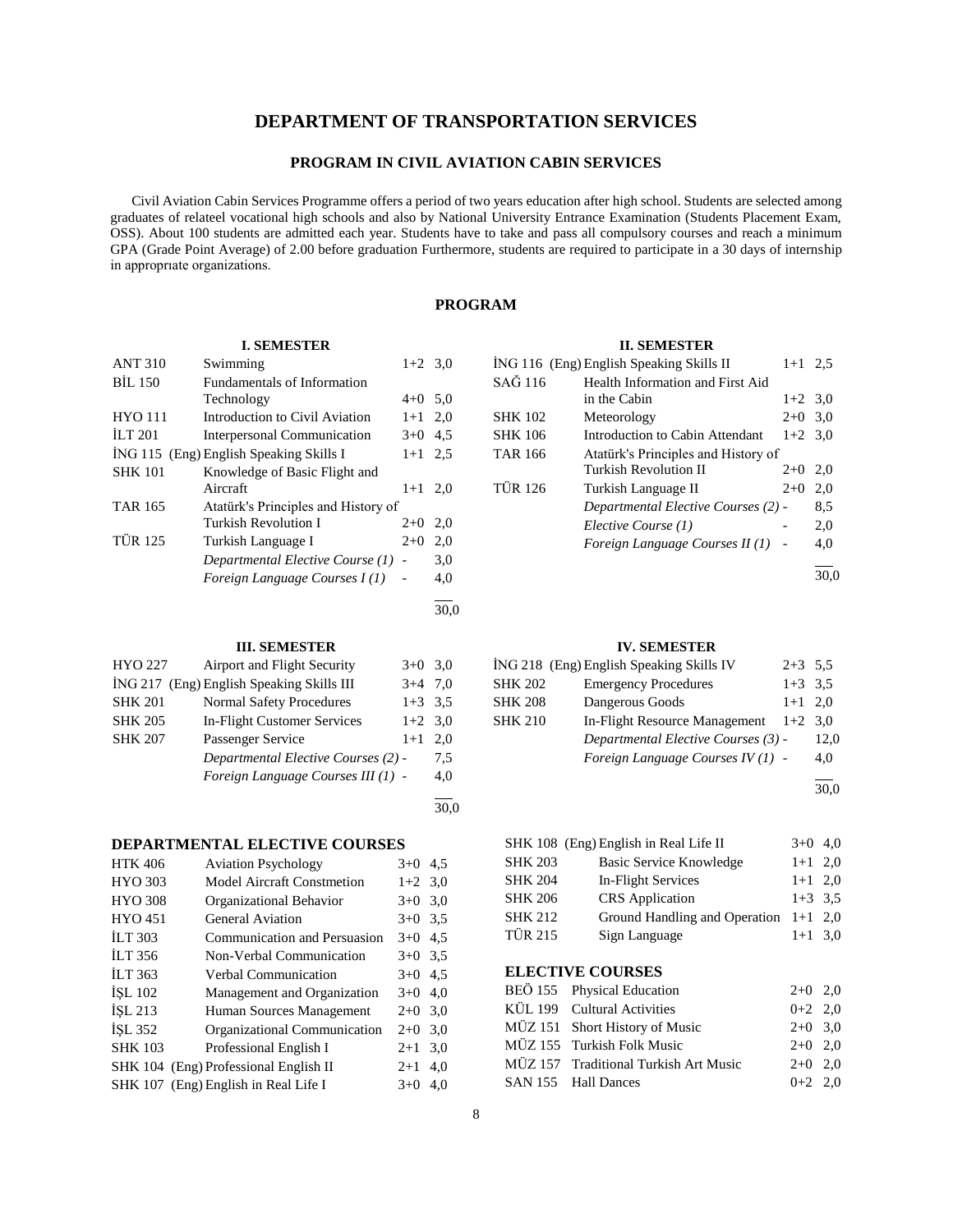| <b>SNT 155</b><br>History of Art               | $2+0$ 2,0 |           | ISP $255$ (Spa) Spanish II  | $3+0$ 4,0 |  |
|------------------------------------------------|-----------|-----------|-----------------------------|-----------|--|
|                                                |           |           |                             |           |  |
| SOS 155<br>Folkdance                           | $2+0$ 2,0 |           | $ISP 257$ (Spa) Spanish III | $3+0$ 4,0 |  |
| <b>THU 201</b><br><b>Community Services</b>    | $0+2$ 2,0 |           | $ISP 358$ (Spa) Spanish IV  | $3+0$ 4,0 |  |
| <b>TIY 308</b><br>Republic Era Turkish Theatre | $2+0$ 3.0 |           | $ITA 255$ (Ita) Italian I   | $3+0$ 4,0 |  |
|                                                |           |           | $ITA 256$ (Ita) Italian II  | $3+0$ 4,0 |  |
| <b>FOREIGN LANGUAGE COURSES</b>                |           |           | İTA 357 (İta) Italian III   | $3+0$ 4,0 |  |
| $CIN 255$ (Chi) Chinese I                      |           | $3+0$ 4,0 | $ITA 358$ (Ita) Italian IV  | $3+0$ 4,0 |  |
| $\overline{C}$ IN 256 (Chi) Chinese II         |           | $3+0$ 4,0 | JAP 301 (Jap) Japanese I    | $4+0$ 4,0 |  |
| CİN 357 (Chi) Chinese III                      |           | $3+0$ 4,0 | JAP 302 (Jap) Japanese II   | $4+0$ 4,0 |  |
| CIN 358 (Chi) Chinese IV                       |           | $3+0$ 4,0 | JAP 403 (Jap) Japanese III  | $4+0$ 4,0 |  |
| FRA 255 (Fra) French I                         |           | $3+0$ 4,0 | JAP 404 (Jap) Japanese IV   | $4+0$ 4,0 |  |
| FRA 256 (Fra) French II                        |           | $3+0$ 4,0 | RUS 115 (Rus) Russian I     | $3+0$ 4,0 |  |
| FRA 357 (Fra) French III                       |           | $3+0$ 4,0 | RUS 116 (Rus) Russian II    | $3+0$ 4,0 |  |
| FRA 358 (Fra) French IV                        |           | $3+0$ 4,0 | RUS 217 (Rus) Russian III   | $3+0$ 4,0 |  |
| ISP 154 $(Spa)$ Spanish I                      |           | $3+0$ 4,0 | RUS 218 (Rus) Russian IV    | $3+0$ 4,0 |  |
|                                                |           |           |                             |           |  |

# **PROGRAM IN RAILROAD TRANSPORTATION MANAGEMENT**

 Transportation both in local and countrywide scale is important and got complex relationships with various factors. The recent changes in daily life generated a demand for time, comfort, safety and economy. The role of railway transportation in industrial and economic growth is well understood. The new concepts in signalling and traffic administration made it easier to manage complex networks of railways. Railway has a greater role in transportation. The need of skilled labour in management is a growing demand. The construction of subways also generated a demand in skilled technicians. The purpose of the program is graduate the technicians highly skilled and equipped with technical information and appliances in the industry. TCDD and Anadolu University signed a protocol, which TCDD equipment is supplied and professionals are holding lectures.

# **PROGRAM**

# **I. SEMESTER** BİL 150 Fundamentals of Information Technology 4+0 5,0 MAT 169 Mathematics I  $3+0$  3,0 RAY 101 Introduction to Railway Transportation 3+0 5,0 RAY 103 Work Safety 2+0 3,5 RAY 115 Scientific Principles of Technology I 2+0 2,0 TAR 165 Atatürk's Principles and History of Turkish Revolution I 2+0 2,0 TRS 102 Technical Drawing 2+2 4,5 TÜR 125 Turkish Language I 2+0 2,0 İNG 187 (Eng) English I 3+0 3,0 l 30,0 **III. SEMESTER**

| HUK 154 Commercial Law                       | $2+0$ 3,0 |  |
|----------------------------------------------|-----------|--|
| İKT 214 Transportational Economics           | $2+0$ 2,0 |  |
| PZL 401 Marketing                            | $2+0$ 3,0 |  |
| RAY 201 Urban Railway Transportation Systems |           |  |
|                                              | $3+0$ 4,0 |  |
| RAY 223 Railway System Management            | $2+2$ 3,0 |  |
| RAY 225 Train and Wagon Planning             | $3+2$ 4,0 |  |
| RAY 227 Railway Transportation I             | $3+0$ 3,0 |  |

# **II. SEMESTER**

| ÍSL 101                  | Introduction to Business            | $3+0$     | 4,5 |
|--------------------------|-------------------------------------|-----------|-----|
| MAT 170                  | Mathematics II                      | $3+0$     | 3,0 |
| MUH 151                  | Introduction to Accounting          | $3+0$     | 4,5 |
| RAY 102                  | Railway System Traffic              | $3+0$     | 4,0 |
| RAY 116                  | Scientific Principles of            |           |     |
|                          | Technology II                       | $2+0$ 2,0 |     |
| RAY 120                  | <b>Train Mechanics</b>              | $2+2$ 3.0 |     |
| TAR 166                  | Atatürk's Principles and History of |           |     |
|                          | Turkish Revolution II               | $2+0$     | 2,0 |
| TÜR 126                  | Turkish Language II                 | $2+0$     | 2,0 |
| ING 188 (Eng) English II |                                     | $3+0$     | 3,0 |
|                          | Elective Course (1)                 |           | 2,0 |
|                          |                                     |           |     |

30,0

#### **IV. SEMESTER**

| İSN 102        | <b>Public Relations</b>         | $3+0$     | 3.0 |
|----------------|---------------------------------|-----------|-----|
| <b>İST 201</b> | <b>Statistics</b>               | $3+0$     | 3.0 |
| <b>RAY 202</b> | Urban Railway Transportation    |           |     |
|                | Systems II                      | $3+0$ 4,0 |     |
| <b>RAY 226</b> | <b>International Railway</b>    |           |     |
|                | Transportation                  | $3+0$ 3.0 |     |
| <b>RAY 238</b> | Railway Systems Cost Analysis   | $2+0$     | 2.0 |
|                | RAY 234 (Eng) Technical English | $3+0$     | 3.0 |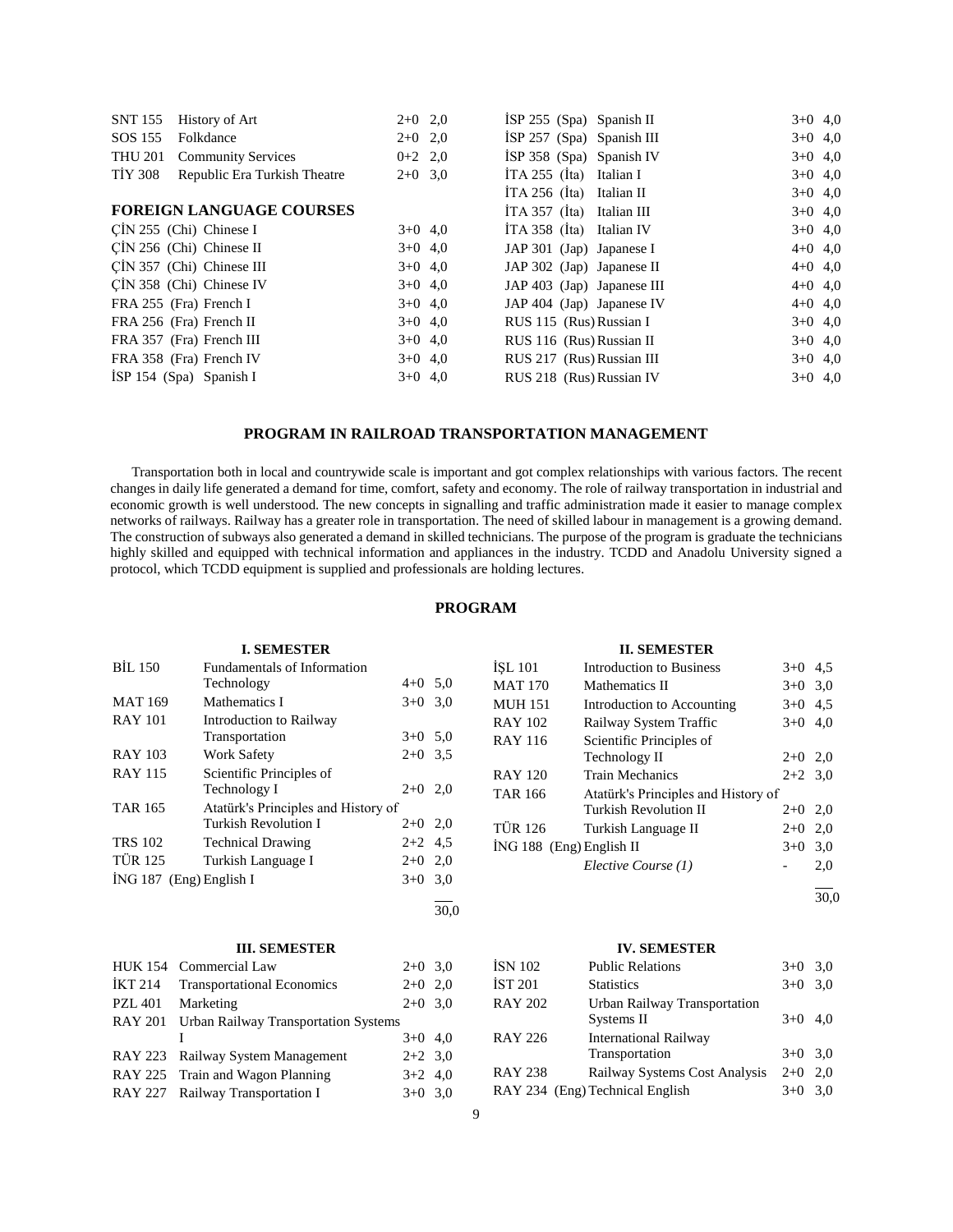| Departmental Elective Courses (2) | $\sim$ $\sim$ | 8.0  |
|-----------------------------------|---------------|------|
|                                   |               | 30.0 |

# **DEPARTMENTAL ELECTIVE COURSES**

| ISL 220        | Labor Legislation                         | $2+2$     | 4.0 |
|----------------|-------------------------------------------|-----------|-----|
| LOJ 212        | <b>Logistics Management</b>               | $2+2$ 4.0 |     |
| PZL 456        | <b>Services Marketing</b>                 | $3+0$     | 4,5 |
| <b>RAY 107</b> | <b>Transportation of Dangerous</b>        |           |     |
|                | Substances                                | $3+1$     | 4,0 |
| <b>RAY 228</b> | Introduction to Human Resources           | $2+2$ 4.0 |     |
| <b>RAY 229</b> | Introduction to Electric-Electronics      | $2+2$     | 4,0 |
| <b>RAY 230</b> | <b>Introduction to Railway Networks</b>   | $2+2$ 4.0 |     |
| <b>RAY 233</b> | Introduction to Machinery                 | $2+2$     | 4.0 |
| <b>RAY 237</b> | <b>Historical Development of Railways</b> | $2+2$ 4.0 |     |
| RAY 260        | <b>Transportation Management</b>          | $2+2$     | 4.0 |
| <b>RAY 261</b> | Railway System Vehicle                    |           |     |
|                | Mechatronics I                            | $3+1$     | 4.0 |
| <b>RAY 262</b> | Railway System Vehicle                    |           |     |
|                | Mechatronics II                           | $3+1$     | 4,0 |
|                |                                           |           |     |

| Departmental Elective Courses |     |
|-------------------------------|-----|
| (2)                           | 8.0 |
| Elective Course (1)           | 4.0 |
|                               |     |

 $\frac{1}{30.0}$ 

|                | NA 1 204 Cultural Values III Natiway<br>Transportation | $2+2$ 4.0 |  |
|----------------|--------------------------------------------------------|-----------|--|
|                | RAY 266 New Approaches in Railroad Traffic             |           |  |
|                | Management                                             | $2+2$ 4,0 |  |
|                | RAY 268 Scientific Principles in Railway               |           |  |
|                | Engineering                                            | $2+2$ 4,0 |  |
| <b>TOP 102</b> | Surveying                                              | $2+2$ 4.5 |  |
|                |                                                        |           |  |
|                | <b>ELECTIVE COURSES</b>                                |           |  |
|                | BEÖ 155 Physical Education                             | $2+0$ 2,0 |  |
|                | KÜL 199 Cultural Activities                            | $0+2$ 2,0 |  |
|                | SAN 155 Hall Dances                                    | $0+2$ 2,0 |  |
|                | THU 205 Community Services                             | $0+2$ 4.0 |  |
|                | TÜR 215 Sign Language                                  | $1+1$ 3.0 |  |

RAY 264 Cultural Values in Railway

# **PROGRAM IN TRANSPORTATION AND TRAFFIC SERVICES (KKTC)**

#### **PROGRAM IN TRANSPORTATION AND TRAFFIC SERVICES**

 Scientific and technological improvements of our times have effected society and human life in many ways and increased life standards with new technology and equipments. Transportation vehicles; have positive effects in economic, social and cultural improvements. The fact that the number of vehicles and drivers has increased has created the concept of "Traffic Safety". Traffic safety concept includes deaths, injuries, physical disabilities, social-economical losses, relatives of dead and wounded, and psychological, social effects, environmental pollution. Traffic accidents occured without concern of time, person and location effect all people in society and therefore interest public opinion. In developed countries; there are many projects about traffic safety, and there are institutions educating people about traffic, and highway transportation,also educating experts and producing various research. Depending on the results of these researchs, new plans and social campaigns are being held. Besides the increase in number of motor vehicles and drivers, improvements in the country, the increase in population, unsystematic city planning increase the possibility of traffic accidents and causes difficulties for the solution of the traffic safety problem. Traffic safety; can be solved by the improvements in infrastructure and training of more people about traffic.Highway Transportation and Traffic Program held by Porsuk Vocational School aims at supplying the labor force necessary for highway transportation and traffic.

# **PROGRAM**

|                         | <b>I. SEMESTER</b>                 |                          |           |                | <b>II. SEMESTER</b>                  |           |      |
|-------------------------|------------------------------------|--------------------------|-----------|----------------|--------------------------------------|-----------|------|
| <b>BİL 150</b>          | Fundamentals of Information        |                          |           |                | $ING 188$ (Eng) English II           | $3+0$ 3.0 |      |
|                         | Technology                         |                          | $4+0$ 5.0 | <b>MAT 170</b> | Mathematics II                       | $3+0$ 3.0 |      |
| İNG 187 (Eng) English I |                                    |                          | $3+0$ 3.0 | <b>MEK 104</b> | <b>Statics Strength of Materials</b> | $3+0$ 4.5 |      |
| <b>IST 201</b>          | <b>Statistics</b>                  |                          | $3+0$ 3.0 | <b>RAY 116</b> | Scientific Principles of             |           |      |
| <b>MAT 169</b>          | Mathematics I                      |                          | $3+0$ 3.0 |                | Technology II                        | $2+0$ 2,0 |      |
| <b>MEK 103</b>          | Vehicle Mechanics                  |                          | $3+2$ 5.0 | <b>TOP 102</b> | Surveying                            | $2+2$ 4.5 |      |
| <b>RAY 115</b>          | Scientific Principles of           |                          |           | <b>TRA 104</b> | Traffic Regulations and Law          | $2+0$ 2.5 |      |
|                         | Technology I                       | $2+0$ 2,0                |           | <b>TRA 106</b> | <b>Transportation Politics and</b>   |           |      |
| <b>TRA 101</b>          | Introduction to Transportation and |                          |           |                | Planning                             | $3+0$ 4,0 |      |
|                         | Traffic Technique                  |                          | $3+0$ 5.0 | <b>TRS 102</b> | <b>Technical Drawing</b>             | $2+2$ 4.5 |      |
| <b>TÜR 125</b>          | Turkish Language I                 | $2+0$ 2,0                |           | <b>TÜR 126</b> | Turkish Language II                  | $2+0$ 2,0 |      |
|                         | Elective Course (1)                | $\overline{\phantom{0}}$ | 2,0       |                |                                      |           |      |
|                         |                                    |                          |           |                |                                      |           | 30.0 |

30,0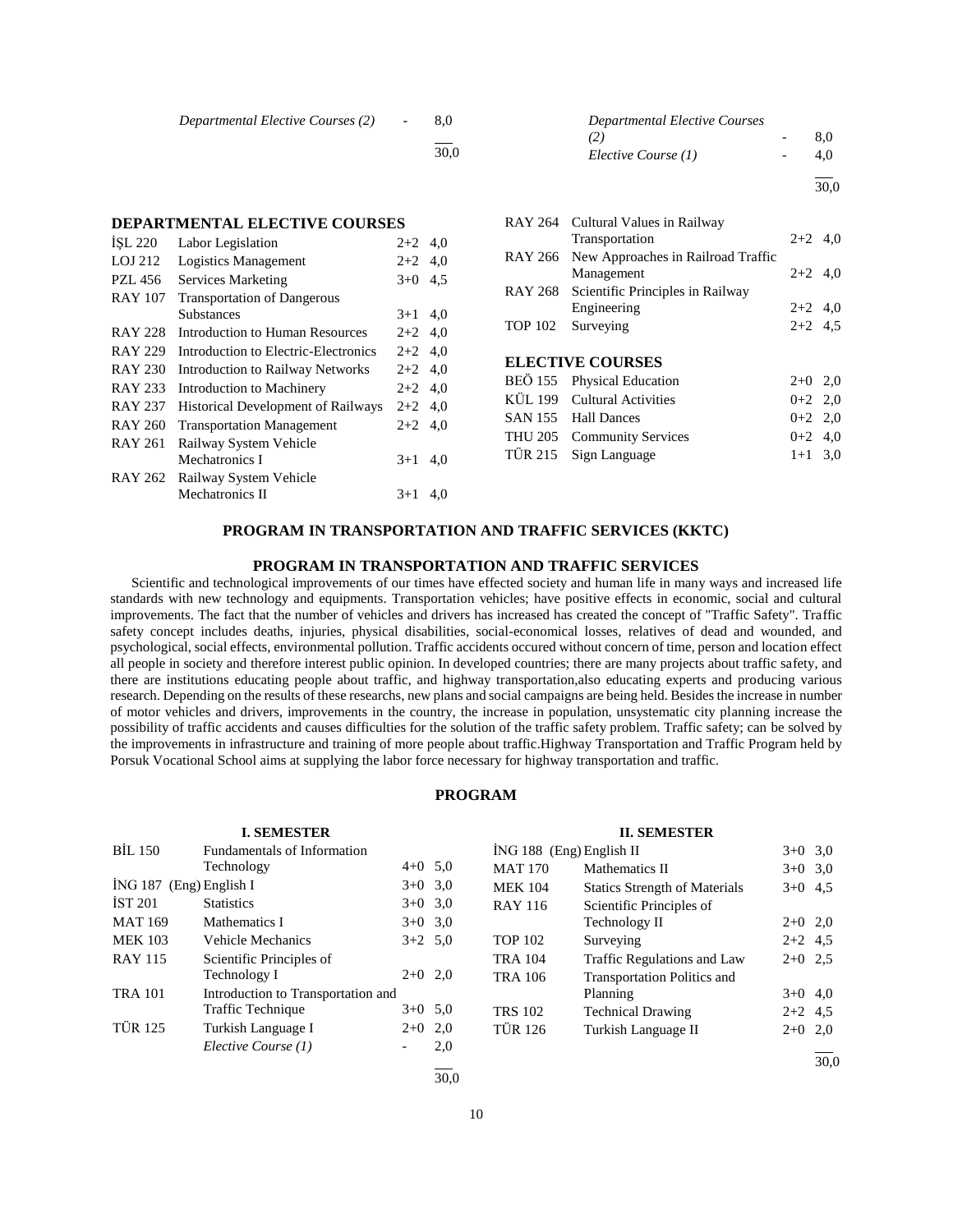# **III. SEMESTER**

| HUK 153        | Fundamentals Concepts of Law        | $2+0$ 3.0 |     |
|----------------|-------------------------------------|-----------|-----|
| <b>MEK 211</b> | Soil Mechanics                      | $3+0$ 4.0 |     |
| PSI 203        | <b>Traffic Psychology</b>           | $2+0$ 2,0 |     |
| SAĞ 102        | First Aid                           | $2+0$ 2.5 |     |
| <b>TAR 165</b> | Atatürk's Principles and History of |           |     |
|                | Turkish Revolution I                | $2+0$ 2,0 |     |
| <b>TRA 201</b> | Traffic Planning and Application I  | $2+2$ 4.5 |     |
| <b>TRA 217</b> | Road Projects and Highway           |           |     |
|                | Techniques                          | $2+2$ 4.0 |     |
|                | Departmental Elective Courses (2)   |           | 8,0 |
|                |                                     |           |     |

# **IV. SEMESTER**

| <b>IKT 214</b> | <b>Transportational Economics</b>  | $2+0$     | 2.0  |
|----------------|------------------------------------|-----------|------|
| <b>TAR 166</b> | Atatürk's Principles and History   |           |      |
|                | of Turkish Revolution II           | $2+0$ 2.0 |      |
| <b>TRA 202</b> | Traffic Planning and Application   |           |      |
|                | Н                                  | $2+2$ 3.0 |      |
| TRA 203        | <b>Bridges and Tunnels</b>         | $3+0$ 4,0 |      |
| <b>TRA 204</b> | Road Superstructure                | $2+0$ 2,0 |      |
| <b>TRA 210</b> | Accident Location, Investigation   |           |      |
|                | and Consultative Authority         | $2+2$ 3.0 |      |
|                | TRA 212 (Eng) Technical English    | $3+0$     | 3,0  |
| <b>TRA 214</b> | Computer Applications in Traffic   |           |      |
|                | Planning                           | $2+2$     | 3,0  |
|                | Departmental Elective Course (1) - |           | 4,0  |
|                | Elective Course (1)                |           | 4.0  |
|                |                                    |           | 30,0 |

**DEPARTMENTAL ELECTIVE COURSES**

| <b>ISN 102</b> | <b>Public Relations</b>                 | $3+0$ 3.0 |     |
|----------------|-----------------------------------------|-----------|-----|
| <b>PSI 208</b> | Conflict and Stress Management          | $3+0$     | 5.0 |
| <b>TRA 206</b> | International Traffic Law               |           |     |
|                | Enforcement                             | $3+0$ 4,0 |     |
| <b>TRA 209</b> | <b>Traffic Documentation Operations</b> | $3+0$     | 4,0 |
| <b>TRA 211</b> | <b>Traffic Education</b>                | $3+0$ 4,0 |     |
| <b>TRA 213</b> | <b>Highway Services and Maintenance</b> | $3+0$ 4.0 |     |
| <b>TRA 215</b> | Motorized Vehicle Technology            | $3+0$     | 4.0 |
| <b>TRA 216</b> | <b>Highway Traffic Safety Control</b>   | $3+0$     | 4,0 |
| <b>TRA 219</b> | <b>Traffic Audits and Regulations</b>   | $3+0$     | 4.0 |

| <b>ANT 310 Swimming</b> | $1+2$ 3,0 |
|-------------------------|-----------|

Teaching Phases in Swimming: Adaptation to Water, Respiration, Adaptation of Eyes, Floating, Advancing in water; Swimming Techniques and Analyses: Freestyle, Backstroke, Butterfly, Breaststroke; Rules of Competitions and officiating; Triathlon; Organization in Swimming; FINA; Dimensions of Swimming Pools; Biomechanics of Swimming.

# **BEÖ 155 Physical Education 2+0 2,0**

Definition of Physical Education and Sports; Aims, Disadvantages of Inactive Life; Various Activities for Physical Education; Recreation; Human Physiology; First Aid; Sports Branches: Definition, Rules and Application; Keep Fit Programs.

## **BİL 150 Fundamentals of Information Technology 4+0 5,0** Introduction to Computer: History of Computer; Operating

Systems: Introduction to operating systems; Office Software-Word Processors and Document Systems: General Characteristics of the Office Software; Office-Software-Spreadsheets Programs: Spreadsheets Programs; Office Software-Presentation Programs: Presentation Programs; E

# **ELECTIVE COURSES**

| BEÖ 155 Physical Education  | $2+0$ 2,0 |  |
|-----------------------------|-----------|--|
| KÜL 199 Cultural Activities | $0+2$ 2.0 |  |
| SAN 155 Hall Dances         | $0+2$ 2.0 |  |
| THU 205 Community Services  | $0+2$ 4.0 |  |
| TÜR 215 Sign Language       | $1+1$ 3.0 |  |

# **COURSE CONTENTS**

Mail-Personal Communication Management: General Characteristics of the E Mailing System; Effective use of the Internet and Internet Security; Network Technologies. Computer Hardware and Error Detection: Types of Computers; Social Networks and Social Media: Social Media and Introduction to Social Media; Special Application Software: Multimedia; Law and Ethics of Informatics: Intellectual Property and Informatics Law; E-Learning: Developments in E-Learning; E-Government Applications; Computer and Network Security; Latest Strategic Technologies of Informatics: Factors Affecting Technological Developments.

#### **ÇİN 255 Chinese I 3+0 4,0**

Functions; Greetings, how do you do? Making an acquaintance; What is your name? Making an inquiry; When is your birthday? Where do you live? Phonetics; Phonetic alphabet, Initials, Finals, Tones, Spelling; Grammar; Affirmative and negative questions; Questions with interrogative pronouns-Sentences with adjectival predicate with a verbal predicate?with a nominal predicate & with verbal constructions in series; The attributive genitive; The shi sentence?Ways to show the year, The month, The day and the days of the week; The question tag Haoma; You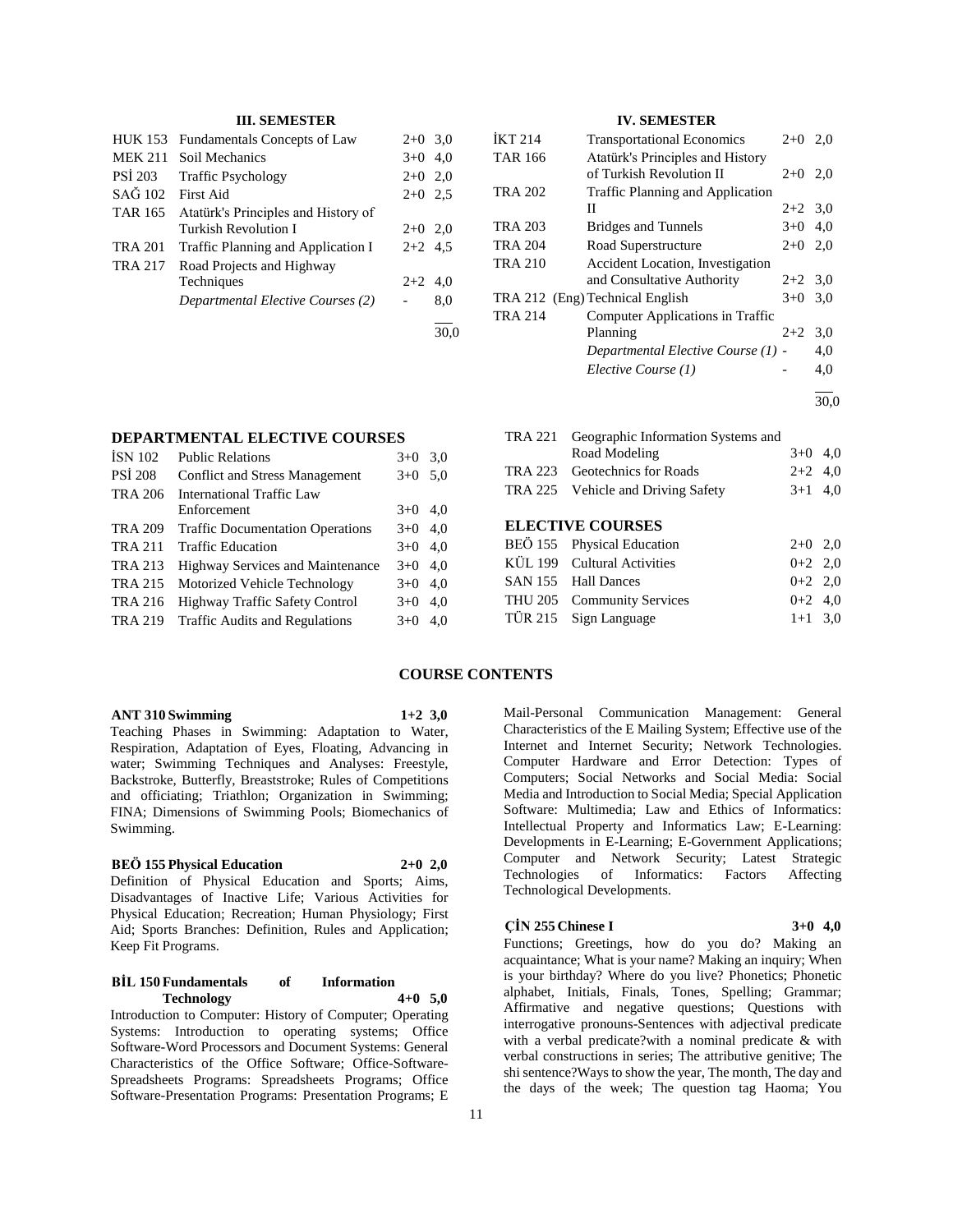sentences; Prepositional constructions; Grammatical functions of time words; Adverbial adjuncts; Words of location.

# **ÇİN 256 Chinese II 3+0 4,0**

Functions; Needs: I want to buy something, Making an appointment: Have you ever seen Turkey? Going to some places, Welcome; Reception; Let's have a toast! Grammar; Modal particle le Reduplication of verbs; Sentences with a subject-predicate; Modal verbs; Sentences with a ditransitive verb; The modal verb hui; Numeral-measure compounds; Pivotal sentences; shi sentences; Complement of result; Preposition gei, Aspect particle guo, Sentences without a subject; Expression hai mei you ne, Alternative questions; Directional complement; Expressions yao le, shi de, Objects of cong and zai with zher & nar, Frequency degrees; Verb phrase or subject-predicate phrase.

#### **ÇİN 357 Chinese III 3+0 4,0**

Functions; Intation: Will you join us? Declination: I can't go; Apology: Regret: I haven't seen him; Praise: Great; Congratulation: Persuasion: Don't smoke, Comparison: It is colder today, Hobby: I like walking; Language: Speak slowly, Grammar; Continuous actions; Durational words or phrases; Aspect particle & verb le, Adjective hao, Adverbs jiu &cai Complements of Direction, Potential, Quantity & Duration, Pivotal sentence with rang Affirmative questions with shibushi, expressions of you you, yaoshi jiu & chu le yi wai kai & xia; youdianr as an adverbial adjunct; Sentences expressing existence; Use of duo, bi you & meiyou for comparison; Questions with ba.

#### **ÇİN 358 Chinese IV 3+0 4,0**

Functions; Travelling: Is the park beautiful! Are there any books? To see a doctor; I have a flu; To pay a visit; Are you better now? Departure; I'll return home, To give a farewell: We are sorry to let you go, Shipment; Is this the place for checking? To see someone off; Have a pleasant journey; Grammar: rhetoric questions with bushima, Duration of an action; Jian as a complement of result; Reduplication of adjectives & structural particle di ba sentences; Expressions yi jiu , youde youde & le jiu; Complex sentences with suiran, danshi &budan; Passive sentences; Verb dong as potential complement; Continuation & progression of an action; Use of buru for comparison.

#### **ELE 102 Basics of Electricity 2+2 3,0**

Formation and Properties of Electricity; Basic Electrical Laws; Direct Current and Alternative Current Sources; Electricity-Work and Electricity-Power Relations; Transformers and Electrical Installation Schemes; Operations and Connections of Electric Motors; Equipments Used in Electrical Installations; Stable Electrical Plants; Energy Sources.

**ELO 108 Basic Electricity and Electronics 2+2 5,0** Electron Theory: Structure Of The Electric Charges and Atoms, Molecules, Distribution in Ions, Conductors, Molecular Structure Of Semiconductors and insulators; Static Electricity and Transmission: Static Electricity and

Electrostatic Loads Distribution, Coulomb?s Law, Electricity Solids, Liquids, Gases and İn Vacuum Transmission; Electrical Terminology: Electromotor Force, Voltage, Current, Resistance, Conductivity, Conventional Current, Elektron Flow, Electricity Production Methods; Direct Current Supplies, Batteries and Types, Serial and Parallel Batteries , Internal Resistance and Its Effects, Thermocouples, Photocells Study; Alternating Current Theory: Sinüsoidal Waves, Phase, Period, Frequency, Voltage, Current and Power; Triangle / Square Waves; Principles Of Single Phase and Three Phase, Electronic Equipment: Electronic Equipment İn Aircraft, Flight Computers: Basic Computer Structures; Electrostatic Sensitive Devices, Protection Against Electric Shock.

#### **EMY 225 Urbanization and Environment Problems 2+0 2,0**

Urbanization; Causes of Urbanization; City Planning; Residence Policy: Slum House, Metropolitan territories planning; Metropolitan Management and Public Utilities; Metropolitan Management in Turkey; Environmental Urbanization; Environment and Envorinmental Problems; Envorinmental Pollution and Protecting.

#### **FRA 255 French I 3+0 4,0**

Language Functions: Greetings, Invitations, accepting or refusing invitations; Vocabulary Knowledge: Nourishment, Accommodation, Clothing and colors, Bairams and activities; Grammar: Expressions showing quantity, Demonstrative and possessive adjectives, Prepositions and time indicators, Stressed personal pronouns, Imperatives, Verbs with double pronouns; Learning About French Culture: An area in France: La Baurgogne; Pronunciation, Semi-vowels, Gliding.

# **FRA 256 French II 3+0 4,0**

Language functions: Imperatives and wishes; Evaluation, Proving and Thanking; Vocabulary: Nourishment, Accommodation, Clothing and colors, Bairams and activities; Ordinal Numbers; Grammar: Expressions showing quantity, Demonstrative and Possessive Adjectives, Prepositions and Time indicators, Stressed personal pronouns: Imperative moods, Verbs with double pronouns; Learning about Target Culture: An Area in France: La Bourgogne; Pronunciation: Intonation, Semi-Vowels, Gliding.

#### **FRA 357 French III 3+0 4,0**

Language Functions: Expressing One's Opinion, Asking for Somebody's Opinion, Giving Negative Reaction, Confirmation, Asking for Explanation, Making Suggestions; Vocabulary: Education, Transportation, Communication, Family, Health; Grammar: Pronouns, Indirect Speech, Futur Proche and Future Tense, Passé Composé, Imparfait, Negation; Pronunciation: Intonation, Gliding, Vowels; Learning about French Culture: Regions and Social Life in France.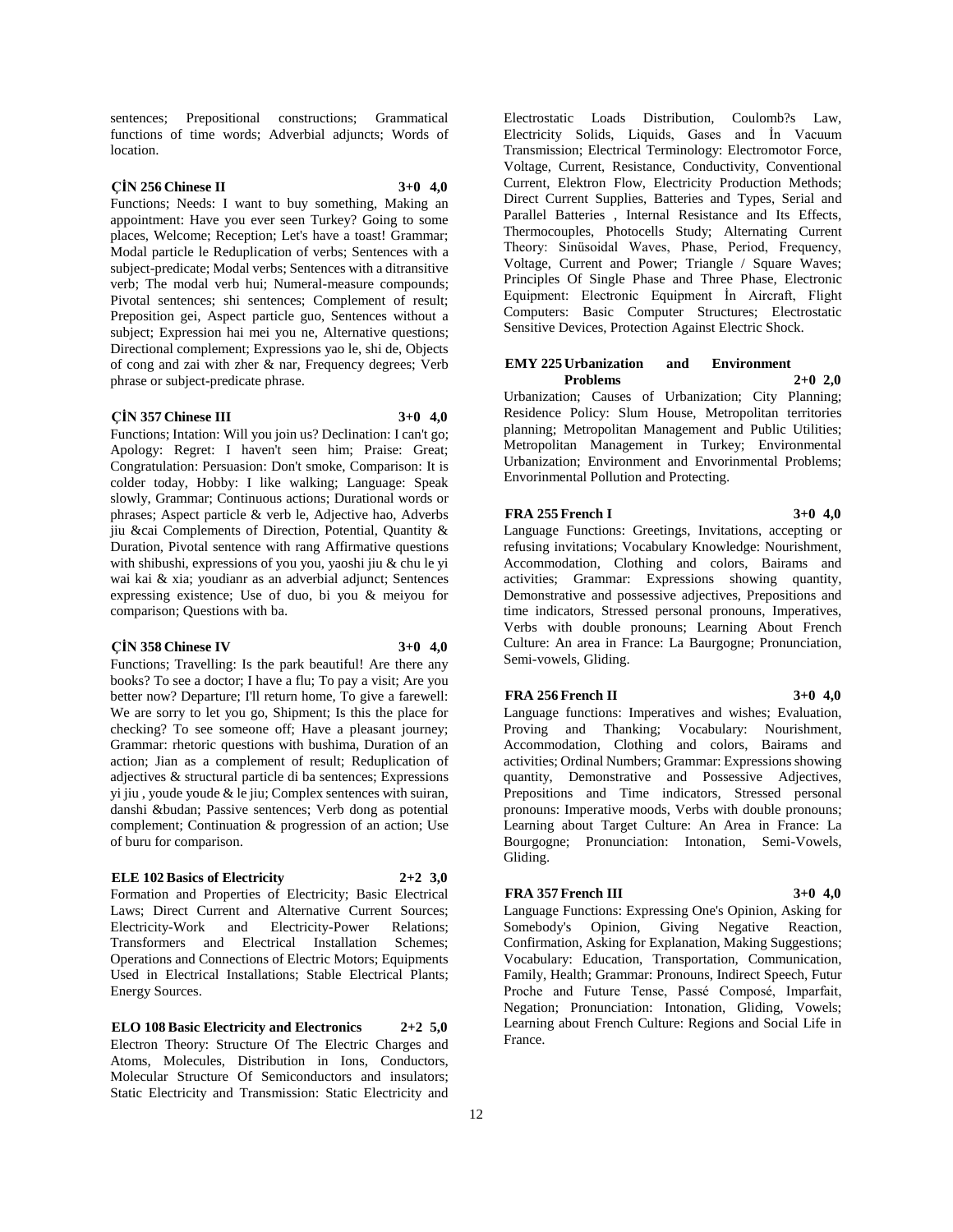# **FRA 358 French IV 3+0 4,0**

Language Functions: Expressing Wishes, Prohibition and Acceptance, Expressing Opinions and Debating, Expressing Regrets; Vocabulary: Press and Media, Weather Forecast and Seasons, Means of Communication; Grammar: Compound Pronouns, Comparatives, Futur, Imperatives, Passé Recent - Présent Continu, Conditionnel, Impersonnel Verbs, Group III Verbs, Conditional Clauses; Pronunciation: Intonation, Complex Sounds; Learning about French Culture: Regional Life, Economical and Ecological Problems, Traditions and Modern Life.

# **HTK 406 Aviation Psychology 3+0 4,5**

Definition of Aviation Psychology and History; Human Information Processing; Vigilance and Attention; Senses and Perception; Definition of Attention: Main factors affecting person's attention level, Attention in working group; Perception: Senses and functions of perception; Memory and Learning: Basic forms and types of memory; Definition of Motivation: Relationship between motivation and learning, Performance and attention; Personality: Definition, Developing stages, Personality disorders; Human Error and Decision Making; Communication: Various levels of communication, Communication practice in regard to preventing or solving conflicts; Stress Management Techniques.

# **HUK 117 Fundamentals of Law 2+0 2,0**

Systems of Law: The Turkish law system; Branchs and Sources of Law; The Turkish Judgement System; Judgement System and Types of Lawsuit; Legal Actions: Relationships and treatments; Personality Concept; Classified of Persons: Real and legal Persons; Efficiencies of Persons: Right efficiency, Action efficiency; Relationship, Residence; Inheritance Concept and Legal Inheritors; Rights, Examined of The Private Rights; Acquiring of Rights and Goodwill Rules: Losing and Protection of Rights and Proof Responsibility; Ownership Right, Purview and Types of Ownership Right; Obligation Concept and Types of Contract; Laws of Independent Accountancy and Financial Adviser.

**HUK 153 Fundamentals Concepts of Law 2+0 3,0** Social Rules and Law; Concept of Law and Legal Sanctions; Characteristics of Legal Rules; Sources of Law; Branchs of Law; Definition and Types of Legal Rights; Legal Capacity: As subject of rights, Capacity to act; Kinship; Domicile; Protection of Personality; Possession; Ownership; Obligation and Responsibility; Judiciary Systems.

#### **HUK 154 Commercial Law 2+0 3,0**

Commercial Law Concept and Commercial Enterprise; Merchant; Commercial Name; Commercial Register; Unfair Competition; Commercial Reports; Merchant Assistant; Current Account; Partnership Concept; Definition and Elements of Partnership; Collective Partnerships: Establishment, Operation, Ending; Commanded Partnership: Establishment, Operation, Ending; Joint Stock Corporation: Establishment, Operation, Ending; Limited Company: Establishment, Operation, Ending.

**HUK 223 Labor and Social Security Law 2+0 3,0** Individual Labor ;Law Labor Law; General Information and Characteristics of Labor Law; Historical Background of Labor Law in the World and Turkey, Explaining Basic Principles; Legal Regulations; Basics of Labor Law: Employers, Apprentice and trainees, Deputy employee, Secondary employees; Work Place and Organization; Definition of Contracts; Types of Contracts and Contract Obligations; Case Studies in Contract Services; Arrangements at Work Place; Periods of Work, Breaks, Paid Holidays and Inspection of Work; Collective Labor Law Regulating Formation of Unions, Collective Labor Contracts; Strike and Lockout; Collective Labor Agreements; Institutions Acting on Behalf of Employee and Employers; Labor Conflicts and Solutions, Social Security Law;, Universal Dimensions and Contemporary Trends in Social Security; Institutions of Obligatory Social Security in Turkey, Management of Institutions of Social Insurance, Social Insurance Institutions; Liabilities, Responsibilities of Social Insur

**HYO 111 Introduction to Civil Aviation 1+1 2,0** Terms/ Aviation terminology: Aviation Alphabet, Basic concepts, Codes of airport an airlines, Abbreviations, National and International Regulations, National and International Civil Aviation Authorities; Air Transportation Sectors: The general structure of the sector, Airlines, airports, Ground Handlings; Audits of Civil Aviation and Audit Procedures; travel Geography, Countries, Cultural diversity.

**HYO 227 Airport and Flight Security 3+0 3,0** Security Related Definitions; International and National Legislation on Aviation Security; Airport Security; Security areas and security measures; Passenger Terminal Security: Security systems; Human Factor in Aviation Security; Role of Cabin Attendants in Aviation Security: Cabin crew

collaboration; Unlawful Acts: Bomb threats in aircraft, Detection of suspicious substances, Hijacking, Disruptive passengers, Sabotage and suicide attack; Aircraft Security: Preflight security check; Cockpit Security; Transport of Weapons and Explosives.

**HYO 303 Model Aircraft Constmetion 1+2 3,0** Introduction to Building Model Aircraft; Flight Principles of Model Aircraft; Major Parts of Model Aircraft: Wing, Structure, Landing gear, Tail, Flight controls, Engines; Types of Model Aircraft: Free flight models, Radio controlled models; Plans and Building Materials; Building Techniques; Flying Techniques.

**HYO 306 Computer Aided Design 3+0 4,5**

Basic Concepts: Introduction, User Interfaces, Workspaces, Description of The Menus; Wired Geometry and Surface Modeling: Basic Geometric Elements, 3D Wired Geometry and Advantages, Construction Techniques of Basic and Advanced Surface Elements; Part Design: Profile Drawing, Line, Plane and 3D Operations, Part Analysis; Assembly Design: Adding, Modifying and Constraining Assembly Components , Assembly Analysis; Drafting for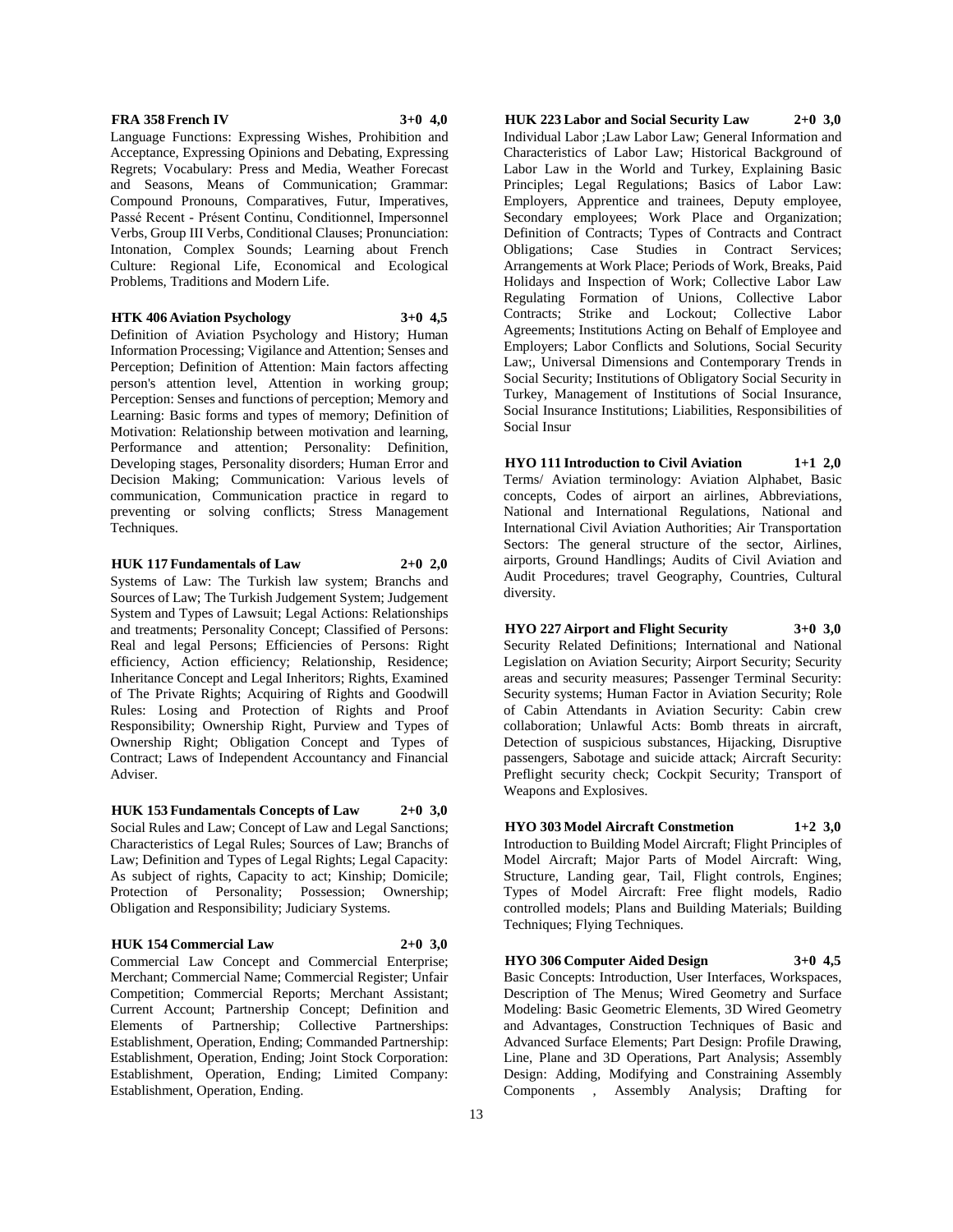Manufacturing: Basic and Auxiliary Views, Sectioning Techniques, Drawing Standards, Dimensioning and Pivoting.

# **HYO 308 Organizational Behavior 3+0 3,0**

Introduction to Organizational Behavior and Scientific Foundations of Organizational Behavior; Historical Development of Organizational Behavior; An Individual and Personality in Organization; Attitudes and Job Satisfaction; Foundations of Personal Differences, Biographical Characteristics; Abilities and Learning; Organizational Culture; Groups and Group Dynamics in Organizations; Working with Group Techniques and Participant Management; Motivation Process and Theories of Motivation; Leadership and Theories of Leadership; Conflict; Stress and Stress Management; Organizational Environment and Technology; Organizational Change; Organizational Improvement.

# **HYO 451 General Aviation 3+0 3,5**

Concept and Content of General Aviation; Development of General Aviation; Regulations in General Aviation; Practices of General Aviation in the World; General Aviation in Turkey: Training facilities, Air taxi operations, Aircraft rent, Corporate aviation, Personal and private purposes in general aviation, Sport, Demonstrational and promotional purposes in general aviation; Types of Aircraft Used in General Aviation; Future of General Aviation.

# **İKT 120 Introduction to Economy 3+0 4,0**

Economics Science and Main Concepts of Economics; Generation and Historical Evolution of Economics Science; Relations with Other Sciences and Importance in Everyday Life; Economic Organization and Basic Economic Systems; Supply and Demand Concepts in Macroeconomics; Factors Effecting Supply and Demand; Elasticity of Supply and Demand; Market Concept: Components, Types and competitive market; Utility; Consumer Equity; Identity Curve Analysis and Budget Line; Production Factors; Production Function Analysis and Cost Analysis; Pricing of Production Factors from Production Interest and Income Distribution; National Income from Macroeconomics Approach: calculating national iIncome; Money and Characteristics: Money types, Functions and policies of money; Economic Instabilities; Inflation; Unemployment and Cyclical Fluctuations; Growing and Development of an Economy; Panel Decisions and Applications.

# **İKT 214 Transportational Economics 2+0 2,0**

Basic Concepts: Demand, Asset-service; Production costs: Total, Variable, Constant, Marginal cost; Transportation Economy: Economical, social and political functions of transportation economy; Approach to Micro and Macro Economy: Demand and equilibrium in transportation; Properties of Transportation; Transportation subsystems; Transportation and Politics in Developed Countries, Benefit-Cost Analysis of Consistency of Transportation System Choosing; Interaction Between Transportation System and Environment; Traffic Accidents and Economical Losts; Economical Analysis of Transportation System in Turkey.

# **İKT 228 International Economy 2+0 2,0**

Economic Growth and International Trade: Globalization in World Economy; International Economic Integration; International Economic Policies; Trade Restrictions; Dumping; Export Subsidies; Foreign Exchange Markets; Balance of Payments; International Monetary Systems; International Credit Markets; International Monetary Fund and Turkey; International Investment Analysis.

#### **İLT 105 General and Technical Communication 2+0 2,0**

Definition and Type of Communication: Communication and it's basic concepts, Types of communication; Oral Communication: Techniques, Principles and necessity of oral communication, It's effects on daily life; Written Communication; examples of written language, The kinds of written text used for institutional communication at business Life; Applying Communication Techniques at Business Life; Graphics Communication; Purpose of using Graphic and Schemes Communication; Communication via Technological Devices; Convenience provided by Technologic Equipments.

**İLT 201 Interpersonal Communication 3+0 4,5** Verbal Communication; Speaking Skills As Dimension of Interpersonal Communication; Listening Capabilities As Dimension of Interpersonal Communication; Non-Verbal Communication; Signs And Meanings; Stress And Stress Management; Group; Group Dynamics; Small Group Characteristics; Persuasion; Speaking And Listening; Time And Time Management; Interpersonal Communication; History of Communication Research.

**İLT 303 Communication and Persuasion 3+0 4,5** Communication in organizations; Group Communication; Concept of persuasion, historical perspective of persuasion and theories of persuasion; Sources of persuasion in organizations, persuasion for organizational goals, management in organizations and persuasion, motivation in organizations and persuasion; Conflicts in organizations and persuasion, decision making in organizations and persuasion, leadership and persuasion, personality and persuasion; Persuasion tactics in organizations and persuasion, classification of persuasion tactics, types of persuaders and persuaded, bottom-up and top-down persuasion; Resistance to persuasion; Instruments and media used for persuasion in organizations; Barriers to persuasive process.

# **İLT 356 Non-Verbal Communication 3+0 3,5**

The concept of non-verbal communication; Importance of non-verbal communication in daily life; Communication environment; Effects of environment in human communication; The use of personal field in communication; Cultural differences in non-verbal communication; Effects of physical characteristics in human communication; Emotional expressions in non-verbal communication; Non-verbal speech and listening; Mimics, gestures, positioning, appearance, touching, facial expressions, eye movements and control of voice in non-verbal communication; Nonverbal communication skills in various contexts.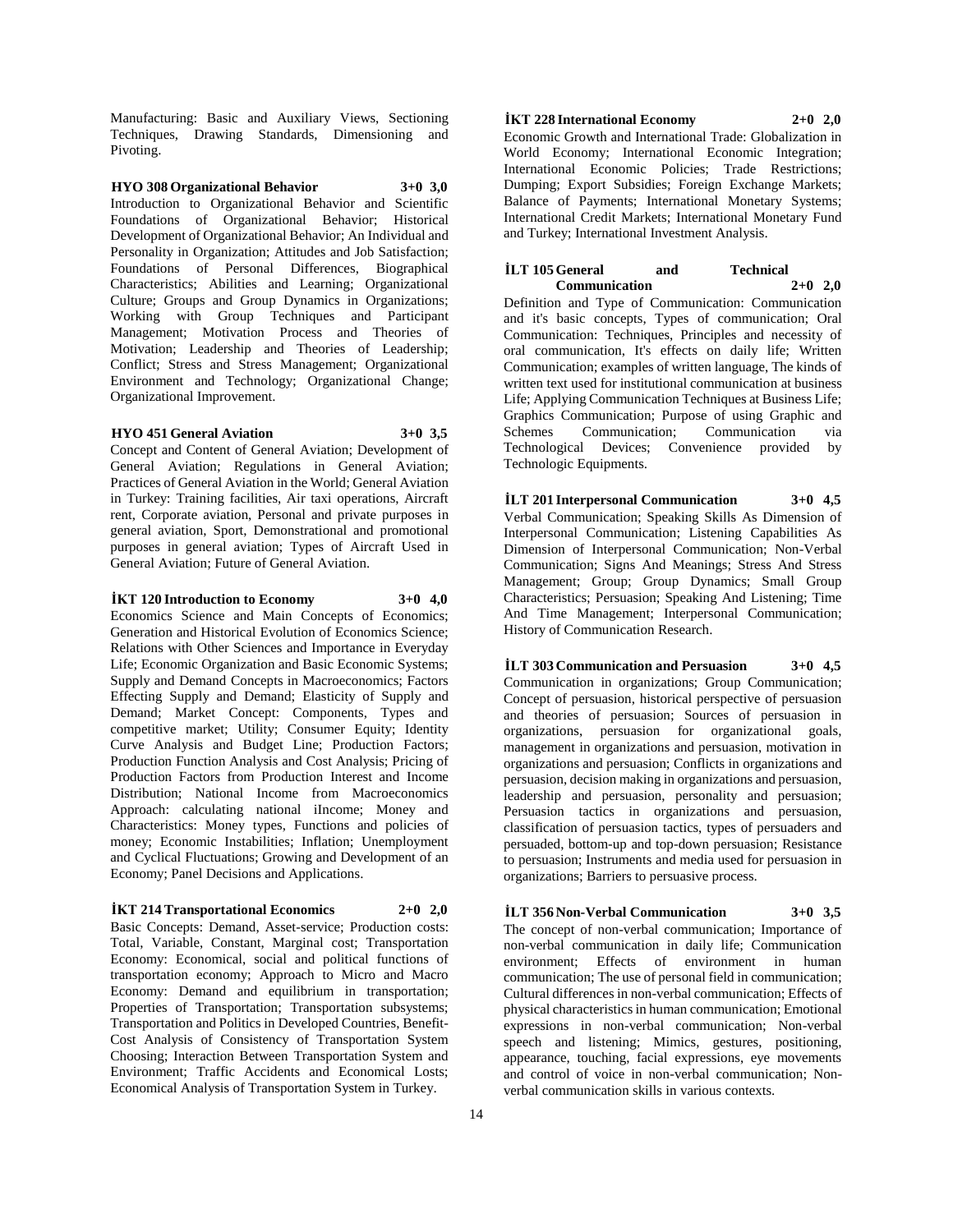#### **İLT 363 Verbal Communication 3+0 4,5**

Importance of speech in effective communication process; Meaning and definition of speaking: Speaking and the components of communication process; Types of speech; Elements of speech; Appropriate use of vocabulary, style, and language; Deciding on topics, goals, and argumentative styles; Public Speech: Perceiving the self and the others, benefiting from feedback, self-esteem and fear of stage; Listening activity: Listening for understanding; Types of listening and effective listening; Using materials during speech; Nonverbal communication and speaking; Speaking mistakes; Pronunciation errors, behavioral control; Analysis of effective and ineffective speeches.

# **İNG 115 English Speaking Skills I 1+1 2,5**

Required phrases for everyday English; Greeetings, Introducing, Asking for and giving directions. Social Life: giving an order and paying the bill at restaurants, pubs and bars, Making reservations, shopping. Improvement of listening skills, Pronunciation: improvement of pronunciation and understanding.

# **İNG 116 English Speaking Skills II 1+1 2,5**

Daily life and social expressions at advanced level. Asking for information about transportation. Various expressions for various situations. Expressions for formal/official situations. Asking for an appointment, job applications/interview, form filling. Formal and informal telephone conversations. Dealing with various accents and register, exercises to improve speaking skills, exercises on problematic sounds and words.

# **İNG 187 English I 3+0 3,0**

Using Personal Pronouns and Possessive Adjectives; Using to be in Present Tense; Using Singular and Plural Nouns; Using Basic Language Related to Food and Drink; Using "There is-there are" in sentences; Using "have got"; Asking "yes-no" Questions and Giving Short Answers to Them; Talking about Daily and Weekly Routines; Talking about Likes and Dislikes; Talking about Sports and Hobbies; Talking about Abilities by Using "can", "can't"; Using Adjectives that Describe People; Talking about Appearance, Personality and Feelings of People; Talking about Clothes and Colours; Talking about Shopping and Prices; Using Present Continuous Tense.

# **İNG 188 English II 3+0 3,0**

Using Simple Present Tense; Comparing Simple Present and Present Continuous Tenses; Using Prepositions of Time and Place; Giving Directions, Making Reservations; Using "to be" in Past Tense; Using Regular and Irregular Verbs in Simple Past Tense; Using Comparative and Superlative Form of Adjectives; Using Modals to Give Advice; Suggestions and Obligations; Using Future Tense: Making Sentences Using "going to" and "will"; Using If Clauses Type 0 and 1.

# **İNG 217 English Speaking Skills III 3+4 7,0**

Improvement of listening skills, the importance of pronunciation in oral communication, presentation of communication skills and use of them effectively, utilizing effective tone of voice and body language, teaching vocabulary for, word formation and phrases required by cabin attendants.

# **İNG 218 English Speaking Skills IV 2+3 5,5**

Improvement of listening skills, importance of pronunciation in oral communication, communication skills required in the professional area, improvement of English pronunciation, increasing the level of comprehensibility; words, phrases, and sentences required by flight crew in case of emergency.

# **İSN 102 Public Relations 3+0 3,0**

Fundamentals of Public Relations; Historical Development of Public Relations in Turkey and in the World; Development of Public Relations in Private and Public Sector; Career Development in Public Relations; Place of Public Relations Department in an Organization; Interdepartmental Public Relations; Research in Public Relations; Planning a Public Relations Campaign: Identifying problems, Determining objectives, Application and evaluation; Materials Used in Public Relations: Written, Audio-visual and other materials.

#### **İSP 154 Spanish I 3+0 4,0**

Saying hello, Introduction, Spanish Alphabet, Pronunciation exercises, Numbers in Spanish, Country names, Nationalities, Personal pronouns, Verb conjugations in Present tense, Use of Ser-Estar and Haber verbs, Demonstrative Pronouns, Grammatical Gender in Spanish, Asking for directions, Giving directions, Asking for time and telling time, Describing people and objects, Comparatives, Shopping, Imperative sentences in Spanish, Use of Poder, Gustar, Querer and Tener verbs, Vocabulary building: Objects in the classroom, Objects at home, Occupations, Food and description of clothes.

#### **İSP 255 Spanish II 3+0 4,0**

Polite requests, Asking for permission, Present Perfect tense, Past Perfect tense, Reqular conjugation of verbs, Irregular conjugation of verbs, Asking for opinions, Description of event and people in past tense, Talking about past habits, Future tense, Talking about future plans, Vocabulary building: Parts of body, Colors, Fruits and vegetables, Talking about health, Use of Ser and Estar verbs in Present Perfect and Past Tense, Use of past tense forms.

# **İSP 257 Spanish III 3+0 4,0**

Regular and Irregular Verbs in Imperatives, Negative Forms of Imperatives, Verb Conjugations, Present Perfect Tense, Simple Past Tense, Past Continuous Tense, Past Perfect Continuous Tense, Verb Conjugations in all Tenses, The Use and Comparison of Past Tenses, Future Tense, Future Tense with 'ir+a infinitive', The terms of Traveling, Talking about Climate and Geography, Use of Gustar - Encantar - Odiar ? Preferir Verbs, Tambien - Tampoco, Ordering at a Restaurant, Conjunctions, Vocabulary Building.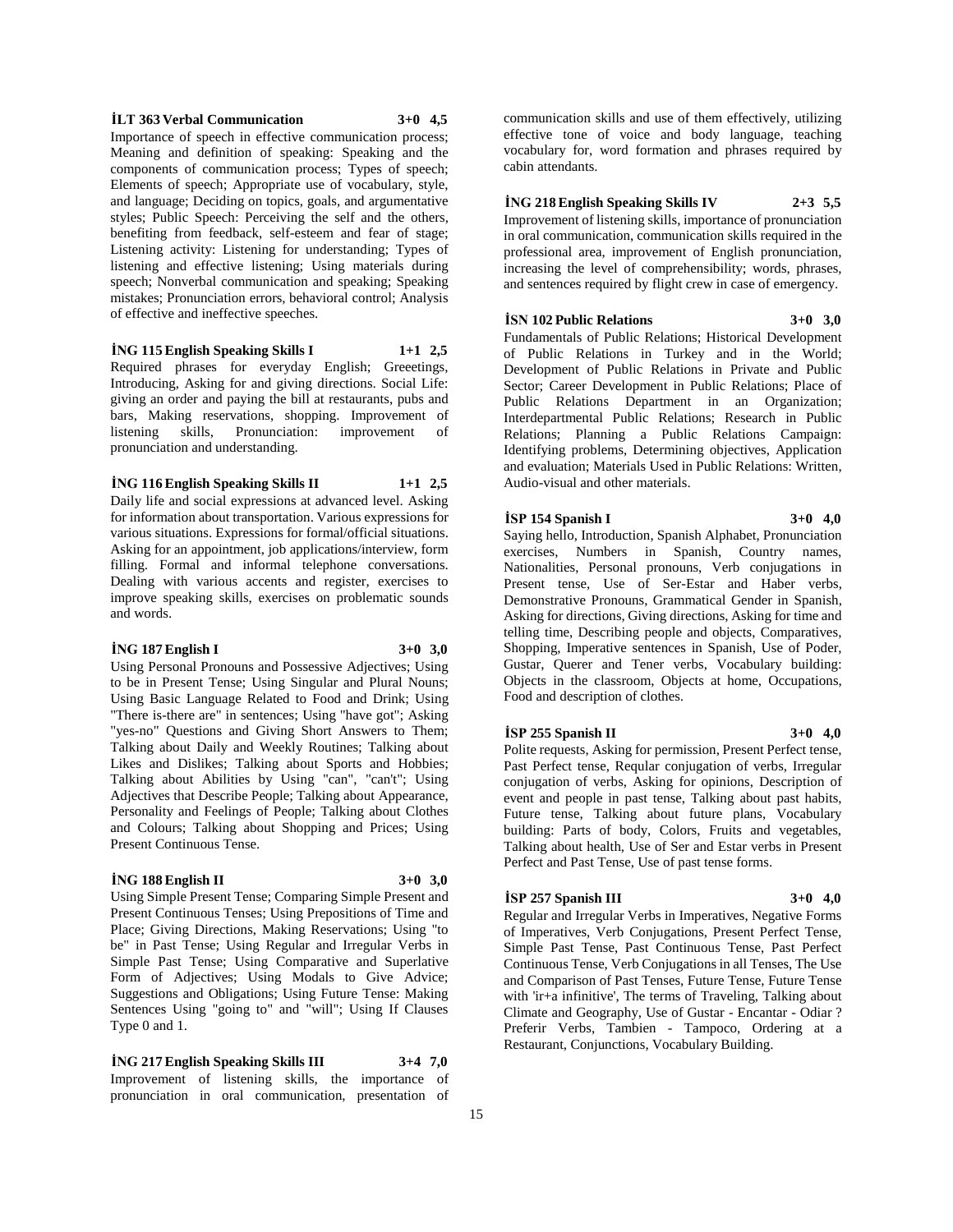#### **İSP 358 Spanish IV 3+0 4,0**

Introduction to Subjunctives; Verb Forms of Subjunctives; Verb Forms of Future Tense; Use of Future Tense; Making Suggestions; Accepting and Rejecting Suggestions; Analyzing Various Past Tenses; Verb Forms and Use of Perfect Subjunctives; Verb forms and Use of Present Perfect Tense; Verb Forms and Use of Perfect Modals; Vocabulary Building; Pair and Group Work for Spoken Spanish; Introducing Simple Reading Passages.

# **İST 201 Statistics 3+0 3,0**

Definition of Statistics: Data collection; Data Presentation Techniques, Distribution theory; Sampling: Errors, Estimation of population parameters; Hypothesis Testing: Hypothesis testing for two populations, Comparisons of ratios, Hypothesis testing for large and small samples; The Chi-Square Distribution and Chi-Square Testing; Correlation: Simple linear correlation coefficient, Regression coefficient, Forecasting, Determination coefficient.

#### **İST 226 Operations Research 2+0 3,0**

Introduction to Operations Research, Model Concept and Model Building, Optimization with Linear Programming: Graphic Method, Solution with Lindo, Transportation and Appointment Problems, PERT/CPM Network Models, Travelling Salesman Problems: Shortest path problem - Maximum flow problem, Queuing Models.

#### **İŞL 101 Introduction to Business 3+0 4,5**

Concept of business: Economic systems, Production factors, Needs and wants, Demand, Goods and services, Consumption and consumer; Success criterion: Efficiency and related concepts; Characteristics of Businesses: Goals and functions of businesses, Relationships with the environment and responsibilities of businesses, Grouping of businesses; Foundation of businesses: Foundation decision, Determining plant location; Extending Businesses; Business ethics and social responsibility ( Ethical and moral rules); Concept of management; Functions of management; Human resources management; Functions of human resources management; Principles of marketing.

# **İŞL 102 Management and Organization 3+0 4,0**

Management: Definition, Significance of Management for Business Enterprises; Development of Management Science: Classical, Behavioral and Modern Theories; Management Systems; Decision Making and Planning; Concepts of Authority and Power: Characteristics of Authority and Power, Delegation of Authority; Organization: Characteristics and Principles; Comparison of Organization and Planning Processes; Departmentalization; Staffing: Fundamentals, Staffing Process; Leading: Fundamentals, Leading Process; Organizational Structures: Development and Varieties of Organizational Structures; Controlling: Fundamentals and Controlling Process.

# **İŞL 155 Introduction to Business 2+0 3,0**

Introduction to Business: Basic concepts, External environment of business enterprises; Structure of Business

Enterprises; Foundations of Business Enterprises: Stages, Feasibility decisions; Functions of Business Enterprises: Management, Marketing, Production and financing; Cost Concept: Variable and fixed costs, Unit and total costs, Job order costing system, Process costing, Case studies.

# **İŞL 212 Inventory Management 2+0 3,5** Inventory; Content; Inventory Management; Importance for Companies; Functions of Inventory; Inventory Control; The Purpose of Inventory Control; Inventory Systems; Inventory Costs; ABC Approach; Inventory Models; Effects of Discounts on the Costs of Inventory; Determining where to Order.

**İŞL 213 Human Sources Management 2+0 3,0** Introduction To Staff Management; Basic Functions; Organizing; Planning of Work Force; Methods; Planning Means; Work Analysis; Work Definitions; Work Necessities; Hiring: Finding; Selecting; Training; Staff Training; Methods; Principles; Evaluating; Staff Evaluating; Methods; Evaluation Mistakes; Discipline; Types; Forming The System; Punishment Application; Salary Management; Salary Methods; Staff services.

# **İŞL 220 Labor Legislation 2+2 4,0**

Constitution, Law, Covenant and Regulation Concepts; Labor Laws in History; The Aim and Scope of Labor Law No. 4857; Labor Agreement Types and Regulations Related to The Annulment of Labor Agreements; Wages in Labor Laws; Organization of Occupation; Regulations Related to Occupational Health and Occupational Safety; Social Insurance and Universal Health Insurance Law No. 5510; The Trade Unions Act No. 2821; Strike and Lockout Law No. 2822; Legislation Related to Civil Servants; Working Principles for Civil Servants.

**İŞL 352 Organizational Communication 2+0 3,0** Definition and Significance of Organizational Communication; Functions of Organizational Communication; Organizational Communication Process; Channels of Organizational Communication; Communication Methods and Tools in Organizations: Organizational Communication and Managerial Function; Organizational Culture and Communication; Barriers to Organizational Communication; Developing Methods of Organizational Communication.

# **İŞL 421 Entrepreneurship 2+0 3,0**

Importance and Evolution of Entrepreneurship: Entrepreneurship within the framework of Manager, Concepts of Entrepreneur, Employer, Boss and Investor; Leadership in Entrepreneurship and Importance of Management Characteristics; Characteristics of Entrepreneurship; Changing Views of Entrepreneurship; General Evaluation of Entrepreneurship in Turkey: Change and Entrepreneurship; Entrepreneurship before and after the Republic; Female Entrepreneurs.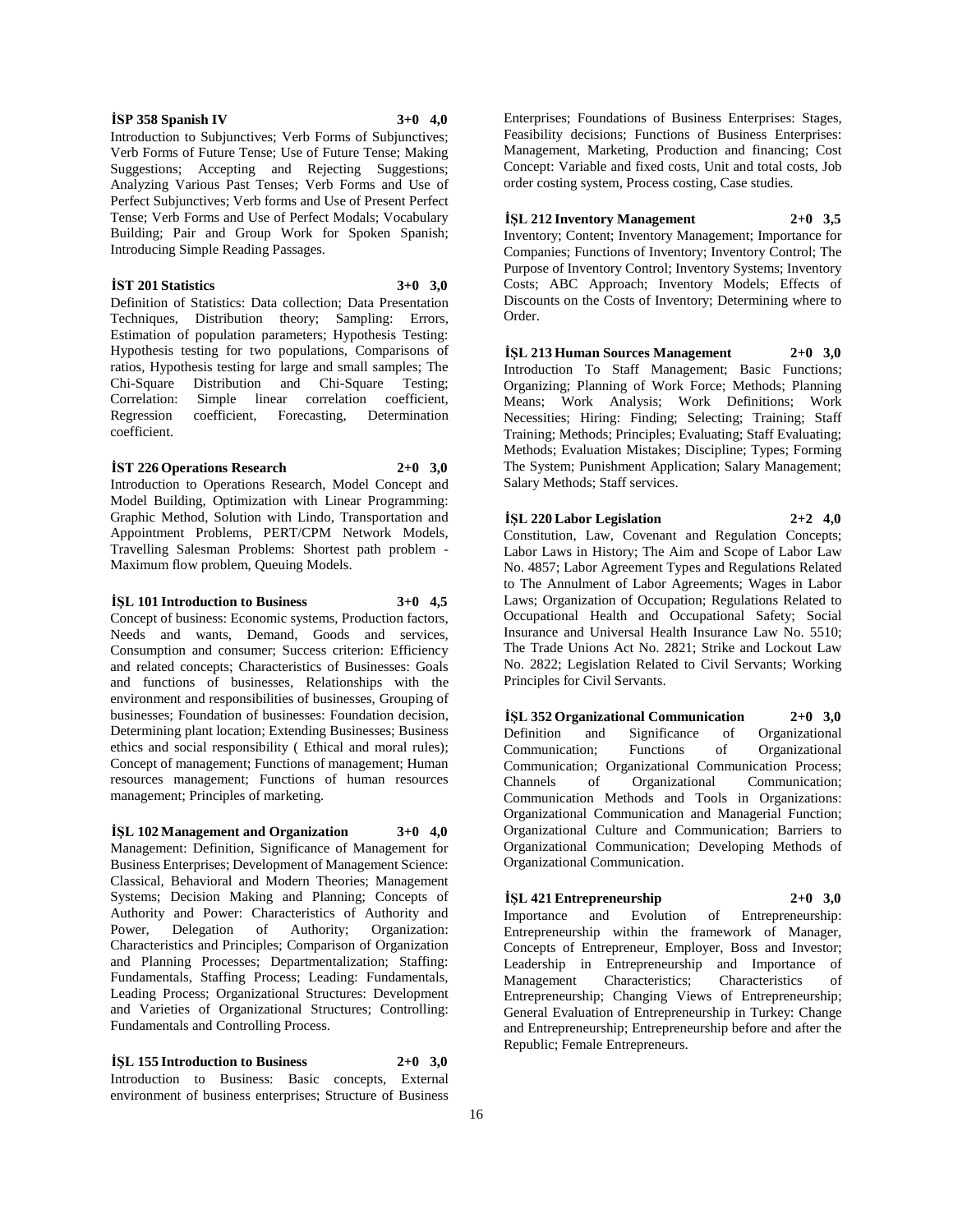Imperfect Tense and Conjugation of Verbs in this Tense; Prepositions; Double Object Pronouns; Possessive Pronouns; The Use of Partitives 'Ci? and 'Ne?; Construction of Passive with 'Si!?.

**İTA 357 Italian III 3+0 4,0**

Personal and Demonstrative Pronouns; Use and Conjugation of Verbs 'Essere? and 'Avere?; Introducing Oneself; Improving Reading Comprehension by means of Dialogs ; Describing People ; Days ; Months ; Years ; Asking the Time

**İTA 256 Italian II 3+0 4,0** Simple and Compound Prepositions; Past Tense and Conjugation of Verbs in this Tense; Transitive and Intransitive Verbs in Past Tense; Improving Reading Skills; Analyzing Paragraphs and Texts; Interrogatives: Asking Questions; Introduction to Italian Culture and Daily

# **İTA 358 Italian IV 3+0 4,0**

Language.

Future Tense; Future Perfect Tense and the Conjugation of Verbs in this Tense; Demonstrative Pronouns; Adverbs; Past Perfect Tense and the Conjugation of Verbs in this Tense.

# **JAP 301 Japanese I 4+0 4,0**

Basic Verbs; Words and Sentence Structures Used In Daily Speech; Greetings; Meeting Someone new; Introducing Oneself; Asking For Price; Time Concept; Numbers; Verbs And Words About Traveling By Train And By Bus; Likes And Dislikes; Apologizing.

# **JAP 302 Japanese II 4+0 4,0**

Introducing Oneself And One's Family; Ordering Food And Beverages In A Restaurant Or Cafe; Asking for the Bill; Meals And Expressions Used for Ordering Meals; Making A Reservation; Talking On The Phone; Asking For Information; Quantifiers; Demonstrative Adjectives; Talking About Past And Future.

# **JAP 403 Japanese III 4+0 4,0**

Requests and orders for something, giving directions to a taxi driver, asking permission, refusal situations, family terms, giving advice, negative positions of like and dislike at simple present tense and past tense, desire-preference-like and dislike at adjectives and verbs, verbs used for public transportation.

# **JAP 404 Japanese IV 4+0 4,0**

Guessing, expressing feeling about something, writing letter, situations at traffic, talking about business trip; direct and indirect verbs, modal of ability, basic conjunctions, negative positions at simple present tense, differences of -niwa and dewa, -ta form at verbs, -te/de and -ku/ni form at adjectives.

# **KÜL 199 Cultural Activities 0+2 2,0**

Participating Actively or as a Spectator in Sports Activities; Participating in Activities Arranged by the Counseling Center; Participating in Workshops in Art; Education on Museums; Participating in Art Trips; Participating in Cultural Trips; Participating in and Taking Duty in activities such as Cinema, theatre, scientific Meeting etc.; Taking duty in Clubs; Being a Student Representative and Participating in Environmental Activities.

# **LOJ 103 Principles of Logistic 3+2 5,0**

Logistic: Basic concepts, Significance; Supply Chain: Relationships, Management, Field of application, Movement and Stocking up the products in supply chain; Explaining Logistics within Networks of Physical Distribution and Supply Chain; Components of Logistic System; Outsourcing; Customer Satisfaction; Logistic Systems; Order Management and Customer Services; Protective Packaging and Material Handling; Stock Management: Principles of Stock Management: Distribution Centers and Stocking Up; Infrastructure and Management of Transportation: Delivering Products to Consumers from Production Line: Carrying Raw Materials to the Production Line: Efficiency: Cost Management.

# **LOJ 104 Use of Computer in Logistic 3+0 4,5**

Terminology; Local Area Network: Application and its Cost; Wide Area Network: Application Fields and its Cost; Internet, Transportation and Logistic Software: Application and its Cost; Softtrans: Application; Ulaşnet Project: Application; Custom-Edi Project: Application, Systems of Vehicle Follow up: Application in Turkey and the World.

# **LOJ 108 Logistics Geography 2+0 4,0**

What is Logistics Geography?; Impact of Geographic Factors on Logistics; Historical Development of Logistics on Geography; Logistics Geography of Turkey; Logistics Geography and Transportation; Logistics Geography and Location Selection: Market, Climatic conditions, Labor force, Incentives and infrastructure, Raw materials, Water, Land topography, Transportation, Energy.

# **LOJ 110 Transportation Systems 3+0 3,5**

Importance of Transport; Transport Sector and Its Development; Features of the Transport Sector; Transportation Costs; Transport Systems: Road, Rail, Sea, Air and pipelines; Definitions of Multi-mode, Intermodal, and Combined Transport; Main Functions of Intermodal Transport Chain: Load merge, Connections between transportation modes, Transmission and Distribution; SWOT Analysis of Transportation Modes; Specialization Competition Cooperation on Transportation and Factors Affecting the Selection of Transportation Mode; Transportation Vehicles; Ro-Ro, Piggyback Applications; Transportation with Towing, Transportation without Towing, Accompanied and Unaccompanied Transportation; Intermodal Transport Potential and Applications in Europe and Turkey; Rail and Road Connections of Our Ports in Terms of Intermodal Freight.

#### **İTA 255 Italian I 3+0 4,0**

; Ordinal and Cardinal Numbers.

Sounds in Italian; Masculine and Feminine Definite Articles;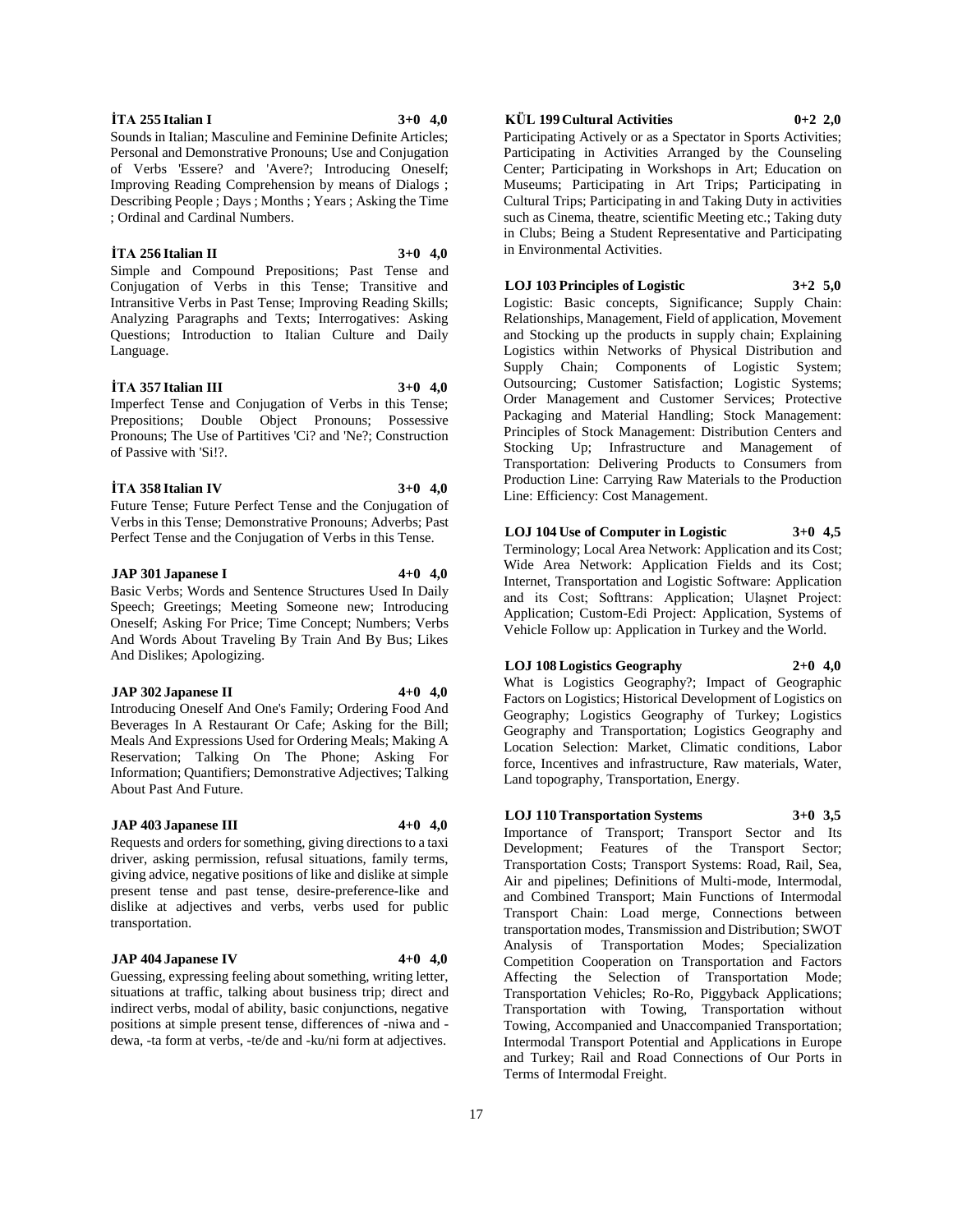**LOJ 201 Technology Use in Logistic 2+0 2,0** New Trends in Logistic; RFID Technology; RFID Labels: Passive: Semi-passive, Semi-active or Active; RFID Arrangements; Map Systems; Use of GPS; Routing with the help of GPS.

#### **LOJ 205 Management of Storage and Ware House 2+1 3,5**

Storage Management; Logistic and Storage Management; Factors Affecting Effective Storage Management; Activities of Storage; Arrangements of Storage Placement; Identifying Dimensions of Storage; Use of Volume and Accessibility; Types of Pallets and their Configurations; Place of Pallets; Methods of Stocking; Measurement of Storage Performance; Productivity of Labor; Ratio of Space Use; Determining the Number of Workers; Cross Shipping; Physical Control and Security; Auditing Stock Records.

# **LOJ 206 Practices of Logistic 0+6 6,0**

Planning and Preparation Related to the Practicing Areas; Studies on Writing and Verbal Expressing; Practicing the Theoretical Logistic Knowledge; Practicing the Theoretical Purchasing Knowledge; Practicing the Theoretical Knowledge of Insurance Trade; Operating Logistic Firms; Reporting; Comparing the Logistic Practices of Different Companies.

#### **LOJ 211 Vocational English 2+0 3,0**

Concept of Vocational English and its Importance in Practice; Terminology Used in Logistic; Practicing on Manuals by use of Translation; Practicing the Principles of Writing in Technical Reports; Writing a CV; Letters of Order and Formal Letters; Translation Practice with Vocational Texts; Preparing Documents; Writing Basic Formal Letters.

# **LOJ 212 Logistics Management 2+2 4,0**

Logistics Management Definition; Basic Logistics operations; Stock Management; Warehouse Management; Transportation Management and Mode of Transportation; Support Logistics Operations; Packaging; Customer Services; Other Operations; Order Processing; Handling; Information Management; Demand Forecasting/ Planning; Services Support After Buy; Factory and Warehouse Facilities; Buying; Clearance; Waste Item Management; Marketing; Distribution Channels; Supply Chain Concept; Supply Chain Management; Unified Supply Chain Management Practices; Outsourcing; Third Party Logistics; Fourth Party Logistics; Inverse Logistics; Information Technologies and Logistics.

**LOJ 214 Logistics Costs Analysis 2+0 3,0** Logistics and Cost Accounting, Logistics Activities and Activity Based Costing System: Stock ? Facility - Transfer Costing, Classification of Costs, Break Even Analysis, Variable-Standart-Order Costing Systems, Budgeting, Cost Analysis and Pricing Decisions, Supply Chain Costing, Win-Win Strategies, Data Requirement for Logistics Costing.

**LOJ 215 Supply Chain Management 3+0 4,5** The Concept of Supply Chain, Supply Chain Structure, Supply Chain Decisions; Supply Chain Management; Objectives of Supply Chain; Determination of Customer Needs; Understanding of Purchasing in Supply Chain Management; Contract Management; Supplier Selection and Performance Evaluation and Supplier Relations; Supply Strategy Determination in Supply Chain Management; Supply Chain Design, Planning, Operation and Control; Benefits of Supply Chain Management.

# **LOJ 216 Transportation of Dangerous Substances 3+0 4,0**

Definition of Dangerous Substances; Need for Transportation of Dangerous Substances; Major Types of Danger; Inspection and Environmental Protection in Dangerous Substances Transplantation; Importance of Dangerous Substances Related to Logistic Process; Packaging of Dangerous Substances; Marking of Dangerous Substances; Labeling of Dangerous Substances; Storage of Dangerous Substances; Freighting of Dangerous Substances; Transport of Dangerous Goods; Documentation of Dangerous Substances; Emergency Procedures about Dangerous Substances; Regulations Related to the Transport of Dangerous Substances by Seaway, Airline, Railroad; Transport Methods and Principles of Combined Transport of Dangerous Substances; Classification of Dangerous Substances; Parties in the Transportation of Dangerous Substances and Responsibilities of the Parties.

# **LOJ 217 Transportation Management 3+0 4,0**

Transportation and Logistics; Determination of Customer Needs; Passenger-Load Transportation; Modes of Transportation: Airway transportation, Land transportation, Railway transportation; Sea Route Transportation; Transportation Management, Organization and Planning; Sender and receiver parties, Evaluation of vehicle-loadroute, Time-cost analyses, Performance, Pricing, Human resource management, R&D, Quality management systems; Legal Charges and Legal Frame; The European Union Legislation: Legislations Regarding Highway-Airway-Sea Route and Railway Transportation; Arrangements about Transportation;

**LOJ 218 Custom and Transit Transactions 2+0 4,0** Basic Concepts of Customs; Customs Duties; Funds; Definition of Summary Declaration; Filling out a Summary Declaration: Document, Responsible department, Transportation department, Reference department; Summary Declaration Registration and Approval; Computerized Customs Activities and Electronic Data Interchange System; E-Customs and Foreign Trade in Turkey; Computerized Customs Activities System, Customs (Import) and Output (Export) Operations; Electronic Data Interchange (Electronic Data Interchange) EDI; Customs Operations Related to Goods, Customs Declaration, Points to Consider in Filling out a Declaration; Customs Declaration in Import and Transit Trade and Documentation to be Added; Modifications on the Declaration; Registration and Approval Process of the Declaration;, Physical Examination Procedures for Goods.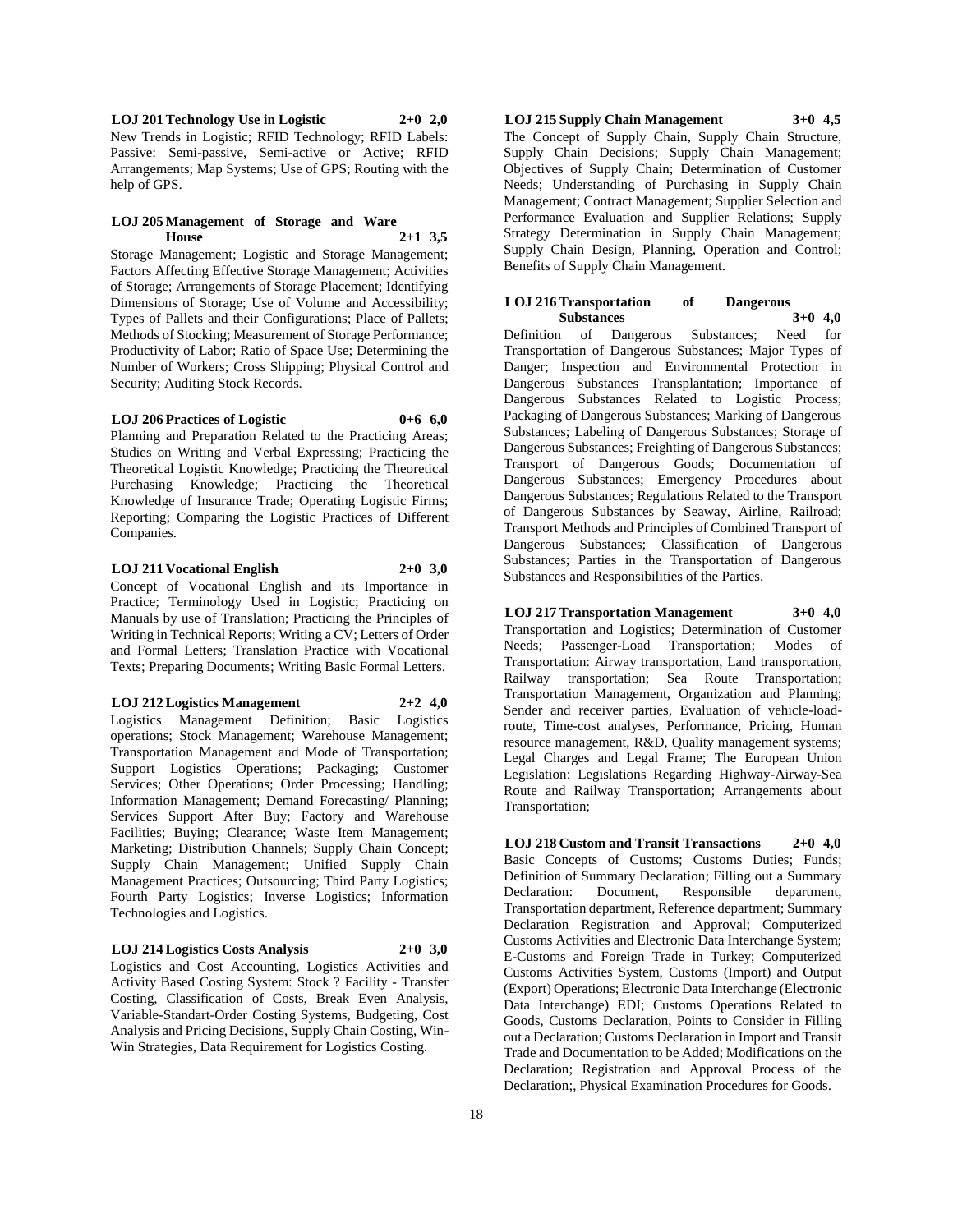**LOJ 219 Logistics Law and Documentations 3+0 4,0** Concept, Content, and Resources of Logistics Law; Settlement of Legal Disputes in Logistics; Harmonisation of Legal Regulations with the European Union; International Logistics Legislation; Obligations of Logistics Enterprises; Rules for Enterprises; Closing of Logistics Enterprises; Global Economy Process and Its Reflections on Customs; Vehicles' Entrance into and Exit from Customs Territory of Turkey; Turkey Customs Document; Compulsory Route; Customs Surveillance; Customs Controlling; Entry of Vehicles and Goods into the Customs Territory of Turkey; Submission of Goods to Customs; Summary Statement of Operations; Empty Vehicles; Unloading Vehicles; Temporary Storage and Storage Areas; Customs Tariff; Prohibitions and Restrictions; Customs Regimes; Free Zones; Re-exportation, Destruction and Abandonment; Specific Operations in Customs.

**LOJ 220 Integrated Logistics Management 2+0 4,0**

Basic Concepts; Retail Logistics; Food Logistics; Textile and Apparel Logistics; Logistics for Electronic Products; Automotive Logistics; Project and Construction Logistics; Tourism Logistics; Hazardous Material Logistics; Exhibition and Event Logistics; Pharmaceutical and Hospital Logistics; Waste and Recycling Logistics; Transport of Live Animals; Humanitarian Logistics; Multi-mode, Intermodal, and Combined Transport Concepts; Main Functions of Intermodal Transport Chain: Load merge, Connections between transportation modes, Transmission and Distribution.

#### **LOJ 221 Railway Transportation 3+0 3,0**

Passenger Transportation; Mainline Passenger Transportation; Arrangement of All Tickets Used in Railway Transportation; International Passenger, Railway Organizations That Regulate the Legal Regime on Luggage and Freight Transportation; Contract Related to International Railway Transport and General Terms of Passenger Transport; Transport Agreement; Tickets Used in International Railway Transport; Definition and Regulation Cards; Relations between International Passenger Luggage Transport and Railway; General Terms of International Luggage Transport: Fulfillment of administrative procedures related to the recognition and issuance of transport documents; International Tariffs; Pricing in Freight Transport via Railway and Freight Payment.

## **LOJ 223 Combined Transport 3+0 3,0**

Basic Concepts; Combined Transport in the World and in Turkey; Railway Goods Transport: Definitions, Structure and operating modes, Intermodal transportation; Performance Criteria in Railway Transportation of Goods; International Delivery Methods; Parties in Railway Transportation; Railway Transportation of Goods in International Organizations; International Documents, Pricing and Freight Payment in International Goods Transportation; Insurance and Liability; Railway Cars: Types, Characteristics and Marking; Types of Goods and Principles of Loading; Railway Car Wafering; Integration of Seaway and Railway; Projects Related to the Integration of

Combined Transport in Turkey; Regulatory Rules in the UN and EU.

# **LOJ 225 Transportation Liability and Insurance 3+0 3,0**

Risks of Institutions in Logistics and Supply Chain; Safety Requirements for Goods in All Modes of Transport and Storage Areas;; Sharing Risk by Insurance; Requirements for Elimination of Liability against Third Parties; Requirements for Transportation Insurance of Annual Subscription; Investigation of the Aspect of Insurance in Legal Restrictions Related to International Transport.

# **LOJ 227 Terminal Planning 3+0 3,0**

Introduction to General Functioning of Terminals; Port Ownership; Railway Terminals Maneuver Areas; Transfer Terminals; Marine Terminals: Ports and Docks; Container Ports and Terminal Operations; Port Management in Container Dock; Storage Area Management in Container Ports; Air Terminals; Overview of Air Terminal Management; Key Actors in Airline Terminal Management; Relationship between Airline Authority/Operators/Regulators and Airline Companies; Changing Trends in Airline Terminal Management; Pipeline Terminals; Terminal Management Decisions; Location of Terminal Facilities; Equipment Selection and Development; Terminals in Turkey and around the World.

#### **LOJ 229 International Logistics and Trade Organizations 3+0 3,0**

Introduction to International Logistics; Differences Between National and International Logistics; International Logistics Network; Role of Logistics in the Global Strategy Development; International Market Entry Strategies; International Logistics Operations and Services; International Logistics Transportation, Storage, Distribution Centers, Ports, Customs; International Outsourcing of Logistics; International Logistics Support Organisations; Documentation in International Logistics Operations; Global Supply Chain Strategy; Transportation Performance Analysis; Shipment and Shipment Planning, Transportation Management and Information Systems; International Logistics Activities Affecting International Trade Organizations.

# **MAT 121 Mathematics I 3+1 4,0**

Numbers: Aritmetical Operations, Power and root calculation, Binary, Octal and Hexadecimal systems; Algebra: Algebric operations, Formulas, Transformation of formulas, Factorization, Simplificaion of rational expressions, Equation and Unequalities: Equation systems and their solution; Functions: Derivation of values, Graphic plotting; Logarithm: Exponentional functions, Operation with powers; Trigonometry: Transformation of angles, Trigonometric ratios, Function skipping; Geometry: Area and volume calculations, Pythagoras and Ochlides Equations.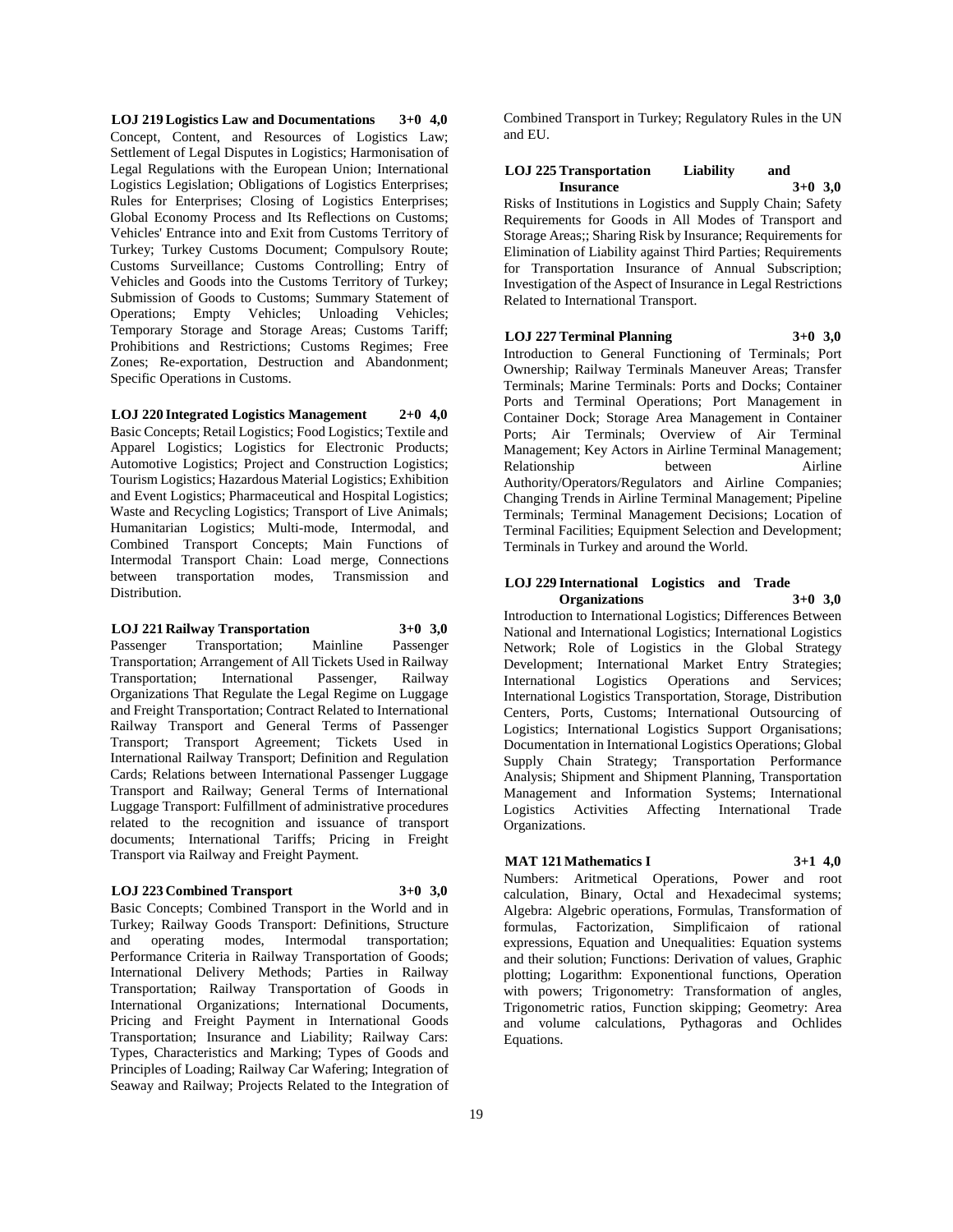#### **MAT 122 Mathematics II 3+1 4,0**

Linear Equation Systems and Matrix: Solution of linear equation systems, Calculation of Determinant, Reverse matrix finding; Limits: Continuity, Diagnosis of limit, Rules of limit, Continuity of functions; Derivative: Definition of derivative; Integration and Applications: Integration, Gravity center calculation with area and volume; Differential Equations: Basic differential equations, Boundary conditions, Solutions of differential equations; Statistic: Fundamental terms, Frequency dissipation, Graphic representation of data.

#### **MAT 126 Mathematics 2+0 2,0**

Numbers: Arithmetic operations, Using a calculator, Power and root account; Algebra: Algebraic operations, Using formulas, Simplification procedures; Equations and Inequalities: Linear and quadratic functions; Logarithms: Compound interest, Economic growth, Growth calculations related to population increase; Systems of Linear Equations and Matrices: The slope of a line, Solving systems of linear equations, Matrices and Determinants; Derivatives: Using derivatives in the profession; Integral: Using integral in the profession.

#### **MAT 134 Vocational Mathematics 3+1 4,0**

Concepts of Percentage and Permille; Concepts of Ratio and Proportion; Cost and Sales Calculations: Calculating the profit based on the rate of cost value, Calculating the loss, Calculating the profit based on the rate of sales price, , Calculating the total amount of loss; Calculation of Cost and Sales Prices; Interest Calculations: Simple and compound interest calculations; Discount Calculations: Simple and compound discount calculations; Concepts of Mixing and Composition; Calculations of Proportional Division.

#### **MAT 169 Mathematics I 3+0 3,0**

Basic Concepts: Sets, Number systems, Expressions with whole and rational powers, Identities; Equations: First and second degree equations, Equations reducible to second degree equations; Inequalities: Solutions of first and second degree inequalities; Relations: Definition, Equivalence relation; Functions: Definition, One to one function and subjective functions, Definition of inverse and composite functions, Graphs of some special functions; Limit and Continuity: Definition of limit, Principles of limit, Definition of continuity.

# **MAT 170 Mathematics II 3+0 3,0**

Derivation: Definition of derivative, Rules of differentiation, Geometric meaning of derivative and equation of tangent line, Derivation of some special functions; Applications of Derivation: Extremum problems, Curve sketching; Integral: Definite integral, Indefinite integral; Techniques of Integration; Applications of Definite Integral: Computation of area and volume; Matrix: Definition, Operations on matrix; Determinants: Definition, Properties.

# **MEK 103 Vehicle Mechanics 3+2 5,0**

Technological Revolution of Vehicles; Motorized Vehicles; Specifications of Motorized Vehicles; Resistance Forces

Affecting Vehicle; Relationship of Air Resistance and Speed; Motorized Vehicle Systems; Linear Control of Vehicles; Mobility of Vehicles; Vehicle Types; Safe Brake Distance of Vehicles; Curve Balance; Forces Affecting Vehicle in Curves; Brake Mechanics; Adhesion Concept and Road-Tire Adhesion; Characteristic and Critical Speeds; Differences Between Blocking Types.

# **MEK 104 Statics Strength of Materials 3+0 4,5**

Introduction to Mechanics; Static of Rigid Materials; Truss Systems; Distributed Forces; Center of Gravity; Analysis of Structures; Forces in Beams and Cables; Method of Virtual Work; Friction; Mechanical Properties of Materials; Linear Elasticity; Hooke's law; Moments of Inertia; Bending Moment.

# **MEK 211 Soil Mechanics 3+0 4,0**

Physical and Index Properties of Soil: Gravity-volume relations, Viscosity limits; Classification of Soil; Water Currents on Soil: Permeability and leakage; Stress-Deformation Relation in Soil Block; Compaction; Squeezed Soil: Consolidation settling and sudden settling; Gliding Resistance of Soil; Ground Pressure; Soil Carrying Capacity for Superficial Foundation.

# **MLZ 104 Handling 2+2 3,0**

Atomic Construction; Composition and Properties of Atoms; Handling Concept; Construction Errors in Handling; Tests on Handling; Mechanical Tests and Characteristics; Deformation; Metallography; Preparing Samples and Microscopic Examination; Operations to Increase Handling Resistance; Thermal Processes; Steels; Cast Iron; Alloys: Aluminium, Titanium and copper alloys.

# **MUH 151 Introduction to Accounting 3+0 4,5**

Concepts of Business and Accounting; Financial Transactions; Balance of Assets-Liabilities; Balance Sheet and Income Statement; Accounts: Concept of account, Types of accounts, Account chart; Document and Books; Accounting Process; Follow up Goods Transactions: Inventories and transactions of the purchase and sale of goods, Periodic inventory system, Perpetual inventory system; Liquid Assets: Cash, Banks, Checkups; Marketable Securities: Share certificates, Bonds; Receivables: Trade receivable, Other receivable; Long Term Assets; Liabilities; Shareholders Equity; Transactions of Income and Expenses; End of Period Transactions; Preparing Financial Statements and Closing Transactions.

# **MÜZ 151 Short History of Music 2+0 3,0**

Mile Stones in the History of Music; Music of the Antique Period; Music of Far East; Music of Anatolia; Music of the Middle Ages: Gregorian Chants; Music of Renaissance: Bach and Handel; Music of the Classical Age; Pianoforte in the Classical Age; Romantic Age; Nationalist Movement; Contemporary Music; Nationalism and Universality.

# **MÜZ 155 Turkish Folk Music 2+0 2,0**

Folk songs from different Regions of Turkey are Taught; Aegean Region Zeybek Folk Songs: Eklemedir koca konak,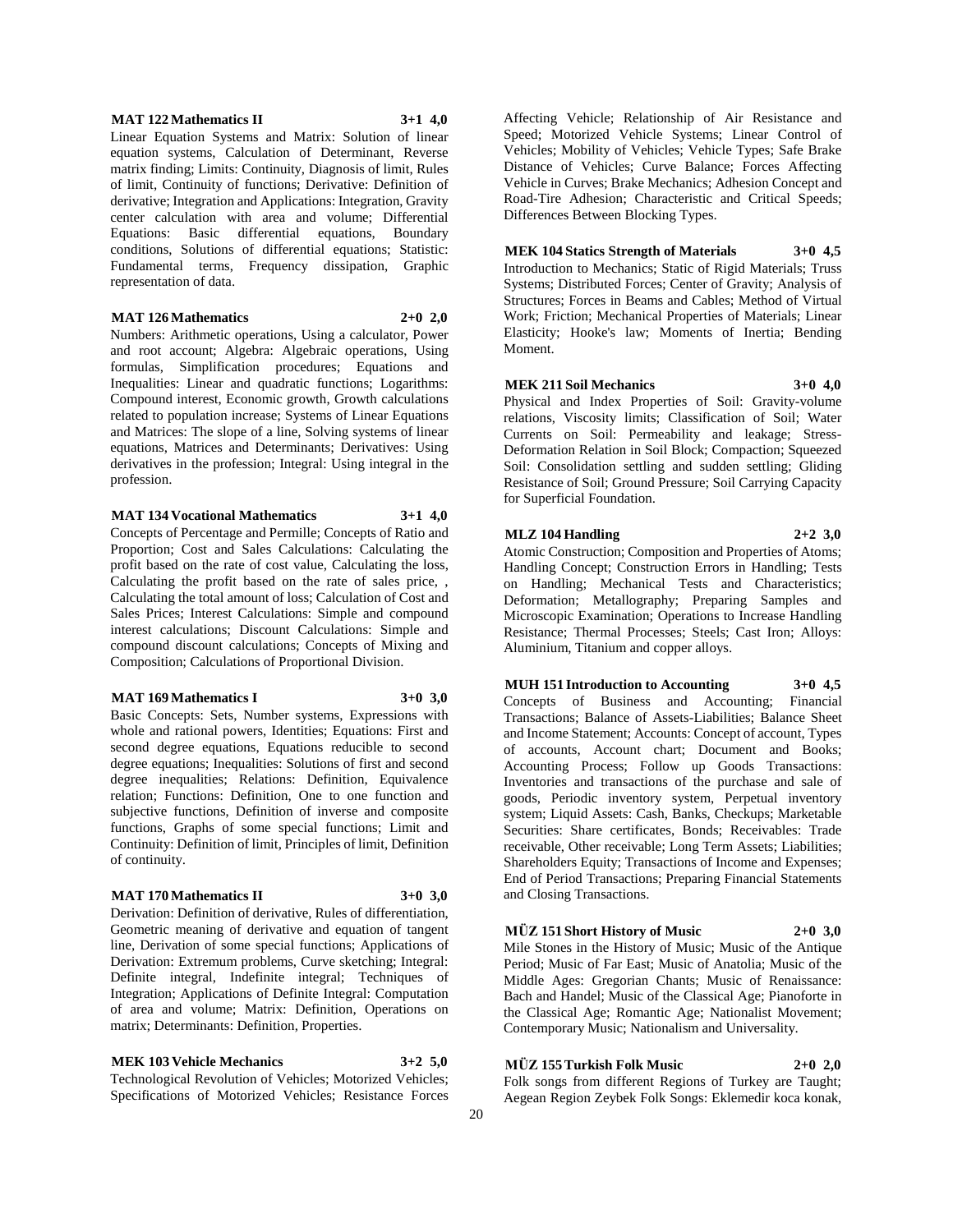Ah bir ateş ver, Çökertme, Kütahya'nın pınarları, Çemberinde gül oya; Kars Region Azerbaijani Folk Songs: Bu gala daşlı gala, Yollarına baka baka, Dağlar gızı Reyhan, Ayrılık, Dut ağacı boyunca; Central Anatolian Region Folk Songs: Seherde bir bağa girdim, Uzun ince bir yoldayım, Güzelliğin on para etmez, Mihriban ve Acem kızı; Southeastern Anatolian Region; Urfa and Diyarbakır Folk Songs: Allı turnam, Urfanın etrafı, Mardin kapısından atlayamadım, Fırat türküsü, Evlerinin önü kuyu; Blacksea Region; Trabzon, Rize, Artvin Folk Songs: Maçka yolları taşlı, Ben giderim Batuma, Dere geliyor dere.

**MÜZ 157 Traditional Turkish Art Music 2+0 2,0** Description of Traditional Art Music: Basic concepts, Characteristics, Types, Notes, Instruments; The Mode System of Traditional Turkish Art Music; The Rhythmic Pattern of Traditional Turkish Art Music; Samples from Different Modes; Samples from Different Rhythmic Patterns.

# **PSİ 203 Traffic Psychology 2+0 2,0**

Basic Behavior and Learning Concepts in Psychology; Behavior Concept; Learning Concept; Test of Learning a Concept; New Behavior Learning; Classical Conditioning; Control-Punishment Relationship; Importance of Psychological Education in Traffic; Control and Application Techniques in Traffic.

**PSİ 208 Conflict and Stress Management 3+0 5,0** Stress Concept and Effects on Human Body; Psychosomatic Stress Model; Stress and Personality; Different Types of Behaviors; Stress Symptoms and Effects; Attitude Stress Symptoms; Psychological Stress Symptoms, Stress Resources; Personal Strategies in Stress Management; Managers' Duties in Decreasing Organizational Stress.

# **PZL 241 Industrial Marketing 2+0 2,0**

Industrial Marketing; Industrial Markets and Products; Nature of Industrial Markets; Examining Industrial Market Opportunities; Industrial Market Segmentation; Models of Industrial Buying Behavior and Factors Affecting Purchasing; Designing and Managing Industrial Marketing Mix; Planning and Developing Industrial Products; Industrial Pricing, Marketing Channel and Promotion Strategies; Gaining Customers and Establishing Long-term Relationship with Buyers; Case Study.

# **PZL 401 Marketing 2+0 3,0**

Marketing Concept and Understanding of Modern Marketing; Environmental Conditions in Marketing; Marketing Information System; Consumption and Purchasing Behavior in Industrial Markets; Market Division and Choice of Market; Product: Product concept, Classification of products, Product groups, New product concept, New product development alternatives, Product life curve, Product properties; Distribution Channel and Physical Distribution; Effort to Increase Price and Sale; International Marketing.

# **PZL 456 Services Marketing 3+0 4,5**

Distinctive Aspects of Services: Characteristics of services, Classification of services; Services and Environment; Marketing Mix for Services: Service as a product; Distribution of Services and Services Intermediaries; Pricing Services and Yield Management; Promoting Services; Human Factor in Service Sector: Importance of personnel, Human resource management, Role of customer in service Production Process; Management of Demand and Capacity in Service Sector; Service Quality: Dimensions of Quality, Measurement of Quality, Gap Model of Quality, Approaches for Quality Improvement, Relationship Marketing: Strategies for Retaining Customers; Internationalization of Services.

#### **RAY 101 Introduction to Railway Transportation 3+0 5,0**

Importance and Role of Railroad Transportation; Classification and Features of Trains; Stations and Switches; Signs; Train Traffic Administration Systems; Passenger and Goods Transportation Operations; Safety Systems; Communications Systems; Electric Power Transmission Systems; Signs and Facilities on the Way; Classification and Features of Locomotives and Cars; Classification of Railways; Infrastructure and Superstructure on Railways; Switches; Basics of Railroad Projects and Track Maintenance.

**RAY 102 Railway System Traffic 3+0 4,0** Information about Trains and Other Railway Vehicles; Signs

and Signals in Railways; Importance of Signs and Signals in Transportation; Regulations and Crisis Management in Breakdowns and Disorders; Classification of Railway Vehicles; Preparation of Trains for Departures; Regulations for Railway Traffic.

**RAY 103 Work Safety 2+0 3,5** Basics of Work Safety; Environmental Threats; Biological Threats; Chemical Threats; Physical Threats; Concepts for Safety at Work Places; Proactive Safety Regulations; Analysis and Classification of Accidents; Injuries and First Aid; Reports of Accidents; Fire; Work Safety Regulations

# **RAY 104 Introduction to Machines 2+2 4,5** Definitions and Classification; Connection Elements; Demountable Connection Elements; Surmountable Connection Elements; Mobilized Connections; Lubrication, Transmission Systems; Brakes; Lifting and Moving;

Hydraulics; Pneumatics; Flux Transmission Elements: Pipes, Hoses and Joints; Transforming Linear Motion to Angular Motion and Angular Motion to Linear Motion.

# **RAY 105 Introduction to Locomotive Electrical**

**Systems 3+1 4,0** Electromechanical Systems: Definition, Block diagram, System components; Switching Elements: Structure, Symbols, Working principles; Package Type Switches; Buttons; Sensors; Limit Switches; Electromechanical Switching Elements: Relays, Contactors; Common Locomotive Equipment; Diesel Electric Locomotives: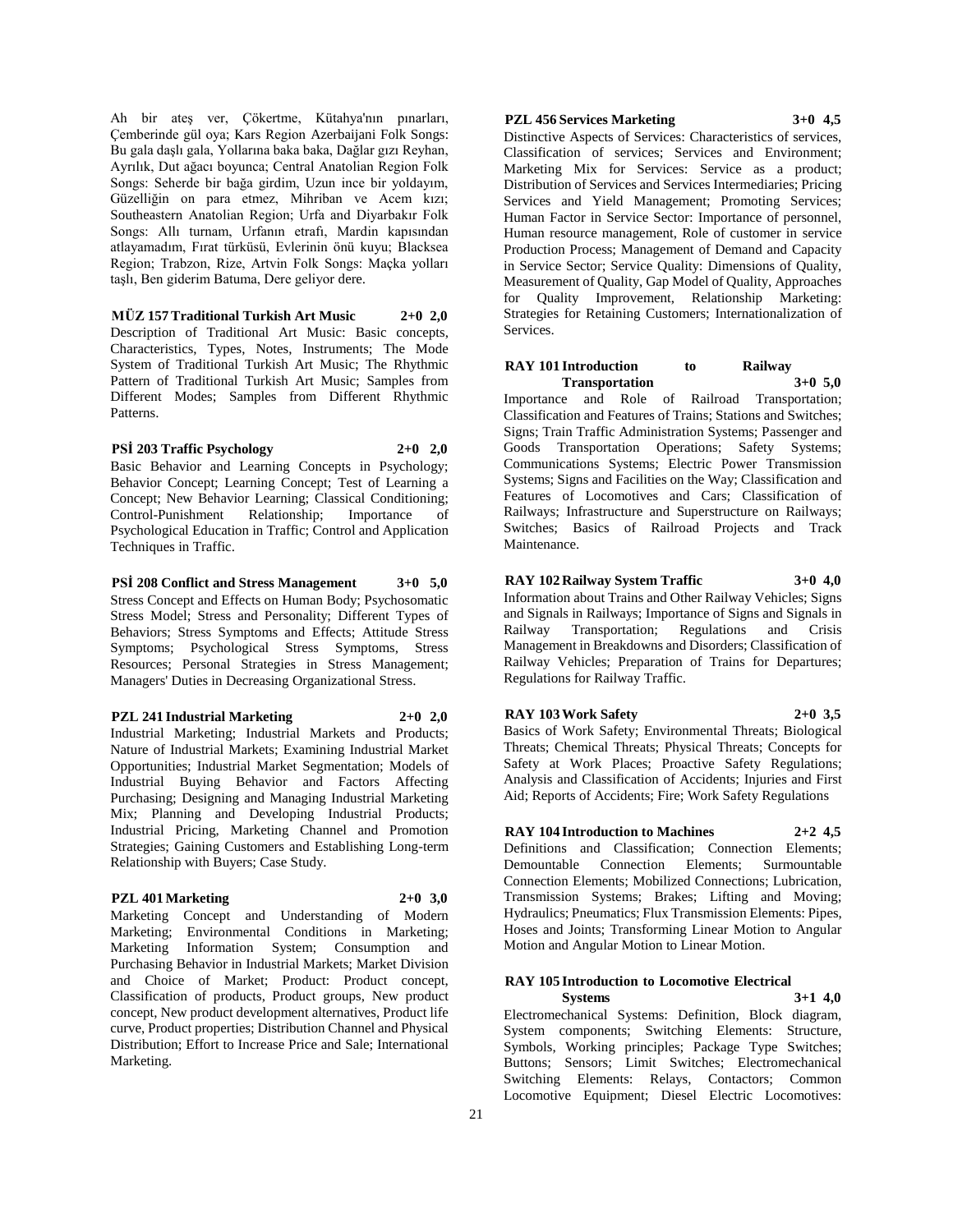Electrical diagram, Electrical equipment and its components, Control and safety systems; Starting and Charging Systems of Diesel Engines and Their Failures; Electric Locomotives: Electrical diagram, Power transfer, Electrical equipment and its components, Control and safety systems; Electrical Diagram of Diesel Electric Rolling Stock; Electrical Principles of Rolling Stock Used in Urban Transport.

#### **RAY 106 Circuit Analysis 4+2 7,0**

Concepts of Circuit Analysis; Electric Current; DC Circuit Elements; Voltage; Energy, Power; Resistance; Capacitance; Inductance; DC Circuit Analysis; Alternating Current; Frequency; Phase; Impedance; AC Circuits Analysis; Relay Systems; Transformers; Principles of Electric Engines; Generators; Engines.

# **RAY 107 Transportation of Dangerous Substances 3+1 4,0**

Definition of Hazardous Substances; Necessity of Transportation of Hazardous Substances; Classification of Hazardous Substances; Major Types of Hazards; Inspection of Hazardous Substance Transportation and Environmental Protection; Packaging of Hazardous Substances; Marking and Labeling of Hazardous Substances; Storage of Hazardous Substances; Freighting of Hazardous Substances; Transport of Hazardous Goods; Documentation of Hazardous Substances; Emergency Procedures about Regulations Related to Transportation of Hazardous Substances by Sea, Airline, Railroad; Methods and Principles Related to the Combined Transport of Hazardous Substances; Parties in the Transportation of Hazardous Substances and Responsibilities of Parties.

#### **RAY 110 Measurement Technique 2+2 5,0**

Measurement Techniques; Measurement Errors and Tolerances; Analog and Digital Measurement Equipment; Current, Voltage, Power and Frequency Measurement; Mechanical, Pneumatic and Hydraulic Measurement; Measuring Speed, Velocity, Heat and Gravity; Quantitative Measurement in Transmission Systems and Determining Failures; Safety Regulations of Electrical Measurement.

**RAY 115 Scientific Principles of Technology I 2+0 2,0** Measurement and Unit Systems; Scaler and Vectoral Quantities; Kinematics: Velocity, acceleration; Dynamic: Work, power and energy; Friction Between Surfaces; Momentum and Collision; Stress and Strain Forces; Equilibrium and Center of Gravity; Electric Fields; Electric Potential; Capacitor, Electric Current; Magnetic Field and Sources; Electromagnetic Induction; Chemical Effects of Electric; Characteristics of Light.

**RAY 116 Scientific Principles of Technology II 2+0 2,0** Fluid Mechanics; Fluid Characteristics: Types of fluids, Density, Pressure, Monometers, Viscosity, Properties of fluid flow, Continuity principle of flow, Equality of energy and friction losses; Heat: Thermometer and temperature scales; Heat and Thermal Energy; Heat Capacity and Specific Heat; Heat Transfer Concept and Heat Transfer

Mechanisms: Conduction, Convexion, Radiation; Heat Transfer Equipments and Principles of Studying; Energy Sources: Fossil sources, Fresh energy sources.

# **RAY 118 Construction Materials 3+0 3,0**

Definition of Materials, History; Natural Stone as an Element of Construction Materials; Aggregate: Classification, Screen Analysis, Granulometry, Properties of Aggregates Used in Foundation Construction; Properties of Bitumen Aggregate; Experiments Applied to Aggregate; Plaster; Lime; Cement, Properties of Cement; Mortar and Properties; Concrete and Properties of Concrete; Mixture Ratios for Concrete Materials; Metals, Woods, Glass, Plastic Materials.

# **RAY 120 Train Mechanics 2+2 3,0**

Properties of Locomotives and Cars; Determining Speed For Trains with Load Types and Amounts; Determining Trip Time; Introduction of Equipment Used in Cars: Strings; Strength of Power Required for Cars? Strings in Straight and Hooked Areas; Harness Equipment and Location of Rantor Locomotive According to the Earth Surface; Types of Brakes: Electric and pneumatic brakes, Stopping distance; Relation of Locomotive?s Power and Load; Pulling Power and Junction Points.

# **RAY 148 Railway System Traffic I 3+0 4,0**

Enumeration, Denomination and Classification of Trains and Related Plants; Train Speed; Preparation of Trains; Passenger Cars and Cold Locomotives in Trains; The Number, Length, Weight and Testing of Axles of Trains; Locomotives and Supporting Operations in Trains; Number of Personnel Working in Trains and Required Equipments; Brake Types, Need for Braking, Brake Calculation; Brake Testing of Trains.

# **RAY 201 Urban Railway Transportation Systems I 3+0 4,0**

General Definitions and Concepts about Urban Railway Transportation Systems; Importance and Kinds of Urban Railway Transportation Systems and Planning of These Systems; Defining the Vehicles Used in These Systems, Features and Repair of These Vehicles; Data Processing Systems in Urban Railway Transportation; Working Principles; Signs and Signals for the Information Processing System.

# **RAY 202 Urban Railway Transportation Systems II 3+0 4,0**

Type, Class and Speed of Trains Used in Urban Railway Transportation Systems; Planning of Traffic and Rules of the Regulation; Checking Vehicle Navigation; Facilities Providing the Safety of Control Systems; Maintenance and Repair of these Facilities Preparing All Vehicles for Traffic; Rules for Urban Railway Transportation Systems.

# **RAY 203 Basics of Engine 2+2 4,0**

Transformation of Alternating Linear Motion to Circular Motion; Compressing Proportion Concept; Valve Setup Diagrams and Engine Diagrams; Diesel Engines and Gasoline Engine Components; Operating Principles;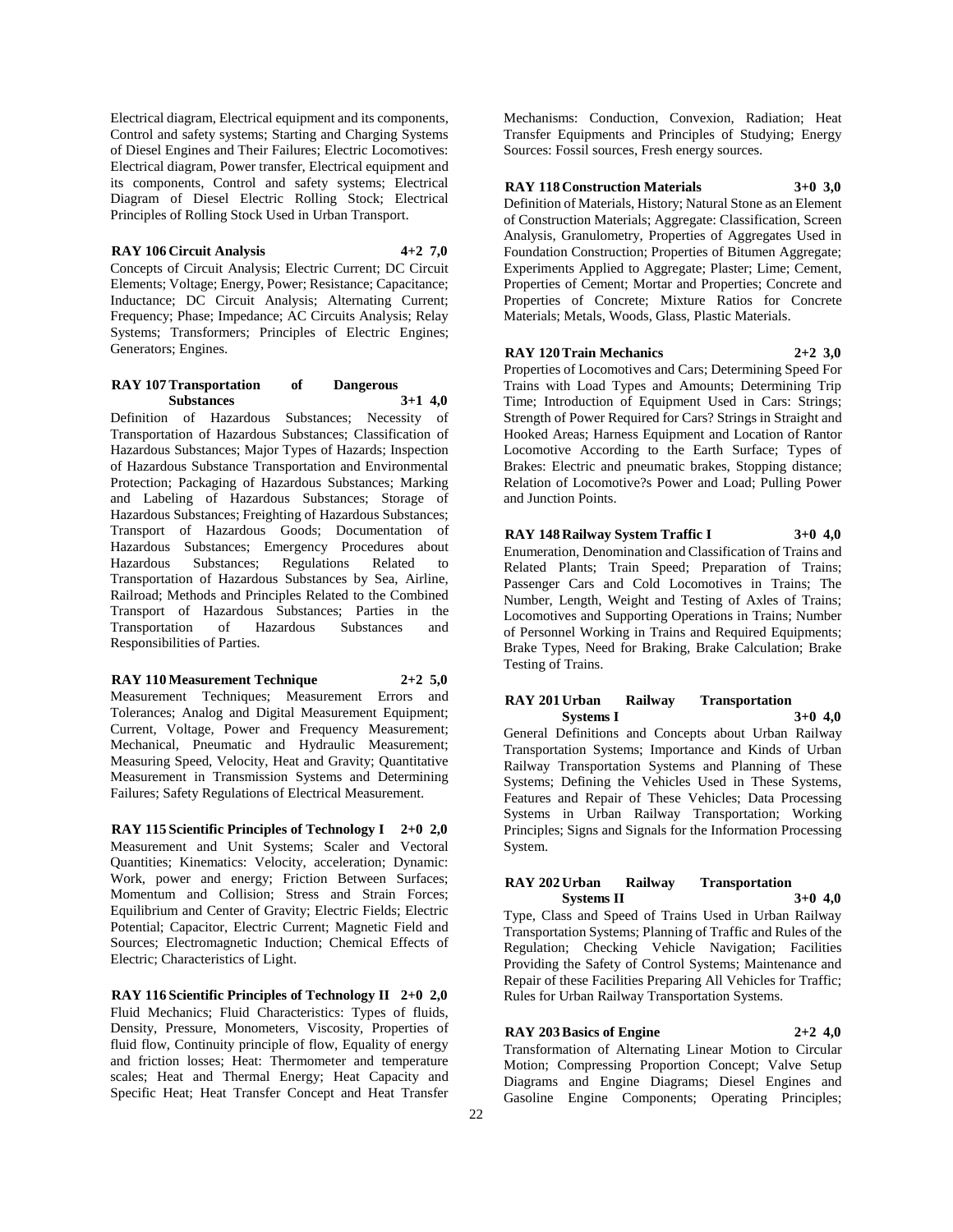Compound Proportions; Fuel Systems; Stroking and Reasons; Power and Efficiency; High pressure Pipes and Injectors; Lubrication Systems; Cooling Systems; Supplementary Parts of Engines.

# **RAY 204 Railway Cars 2+2 4,0**

Position of Passenger and Load Cars in National and International Transportation and Regulations; Passenger Cars, Load Cars, Types of Cars; Loading and Unloading Methods: Measurements and Interpretation: Types of Loading; Conditions of Passenger cars; Teaching Signs and Numbers of Trains and Rolling Stock; Parts of Cars and Their Functions; Containers.

#### **RAY 206 Trains and Roundhouses 2+2 4,0**

Calculations About Rolling Stocks and Hauled Vehicles: Calculations for passengers carried on railways, Calculations for passengers on urban railway transportation system, Load calculations on railways; Revision and Maintenance Programs of Rolling Stocks; Calculation Planning of Rolling Stock Drivers; Evaluation of Rolling Stocks; Planning of Periodic Maintenance of Rolling Stock Depots, Round House Plan, Organization and Process of Rolling Stock Maintenance; Economy of Passenger and Load Transportation: Development of passenger and load transportation for GSMH increase and determination of needs, Intervention of round houses to railway accidents and taking steps.

# **RAY 207 Electric Engines 2+2 4,0**

Operation Principles of Direct Current Machines; Structure; Elements; Their Operation As an Engine And A Generator; Maintenance; Driver Circuits; Monophase and Triphase Induction Machines; Synchroneous Machines; Synchronic Induction Machines; Step Machines and Their Operational Principles, Structure, Elements, Operation, Maintenance; Driver Circuits.

#### **RAY 208 Basics of Brake 2+2 4,0**

Production and Use of Compressed Air; Brake Types; Brake Influence; Brake Hardware; Perception System; Supplementary Brakes and Elements; Determining Failures in System and Repair; Differences Between Basic Line Railway Engines and Maneuver Railway Engines Brakes Hardware; Testing Brake Hardware in Railway Cars and Engine Line.

# **RAY 209 Energy Plants 2+2 4,0**

Diesel and Electrical Locomotives; Diesel Engines; Operating Principles: Maintenance and operating; Electrical and Engines and Generators: Types, Operating principles, Running and maintenance; DC, AC Current Sources; Accumulators, Structure, Running, Maintenance; Invertors and Converters; Tests and Measurements in Energy Plants.

**RAY 211 Electrical Management Plants I 2+2 3,0** Establishing Stationary Electrical Management Plants, Maintenance and Repairs; Necessary Road Plans and Data for Electrical Management Plant Projects; Route and Station Plants Tunnel and Over-Crossing Plants; Speed, Pantograph,

Width, Determining and Planning electrical management plant feeding System; Posts and Foundations; Railway Electrification.

**RAY 212 Electrical Management Plants II 2+2 3,0** Preperation and Interpretation of Installation Report Cards; Protection and Grounding; Interpretation of Grounding Plan; Transformer; Characteristics of Machines; Energy Determination, Voltage Determination and Equipment Selection; Systems and Equipments of Remote Control; Tranformer Construction; Operation and Maintenance of Electrical Facilities.

**RAY 213 Communication Technology 2+2 3,0** Communication Systems and Their Principles; Examining Signals in Time and Frequency Regions; Modulation; Cordless and Cord Communication Systems; Filters; Multiplexing and Demultiplexing; Transmission Errors: Noise, Signal Weakness; Removing Transmission Pipes; Maintenance and Repairing.

**RAY 214 Communication Technology II 2+2 3,0** Communication Systems on Railways; Study of Block Diagrams; System Line and Main Center Filters; Telegraph Bands; System Mounting; Grounding System; Feeding Types; Repeaters; Crossing Circuits; Adjustments; Error Determination; Railway Comprator Network; Telegraph Techniques; Telem Centrals; Adjuster Facilities.

**RAY 217 Infrastructure and Maintenance 2+2 4,0** Basic Technical Principles Which Must Be Taken into Consideration in Preliminary Study of Railway Route; Recognizing of Road Substructure Installations; Maintenance and Repair; Water of Face of the Earth and Underground in Substructure Installations; Preventive Measures Against the Factors such as Snow Avalanche and Landslide Gabaris Relevant to Railway Substructure; Measures Against the Factors such as Snow Avalanche and Landslide Gabaris Relevant to Railway Infrastructure; Station Installations; Recognizing Signs and Signboards on Road Routes, Comprehending when and how to use.

**RAY 218 Telephone Station Technology 2+0 2,0** Concept of Sound; Telephone Apparatus; Telephone Stations and Their Types; Digital Stations; Crossbar Stations; General Station Montage and Taking in to Operation; Roof Signalization; Subscription Roof; Group Selective Roof; Railway Telephony Network; Telecom Network Connections; Direction Selectors; Long Distance Circuit Selectors; Environment Plants.

#### **RAY 220 Superstructure Technique and Maintenance 3+2 4,0**

Superstructure and Duties; Superstructure Materials and Connection Types; Rails, Rail Standard and Connection: Crossroads, Ballast, Short Road Materials, Superstructure Technique, Curves and, Influences, Altitude, Connection parabola, Replacement files, Road construction and repair, Superstructure's relation with speed, Switches and types; Basic Techniques of Superstructure Repair and Maintenance.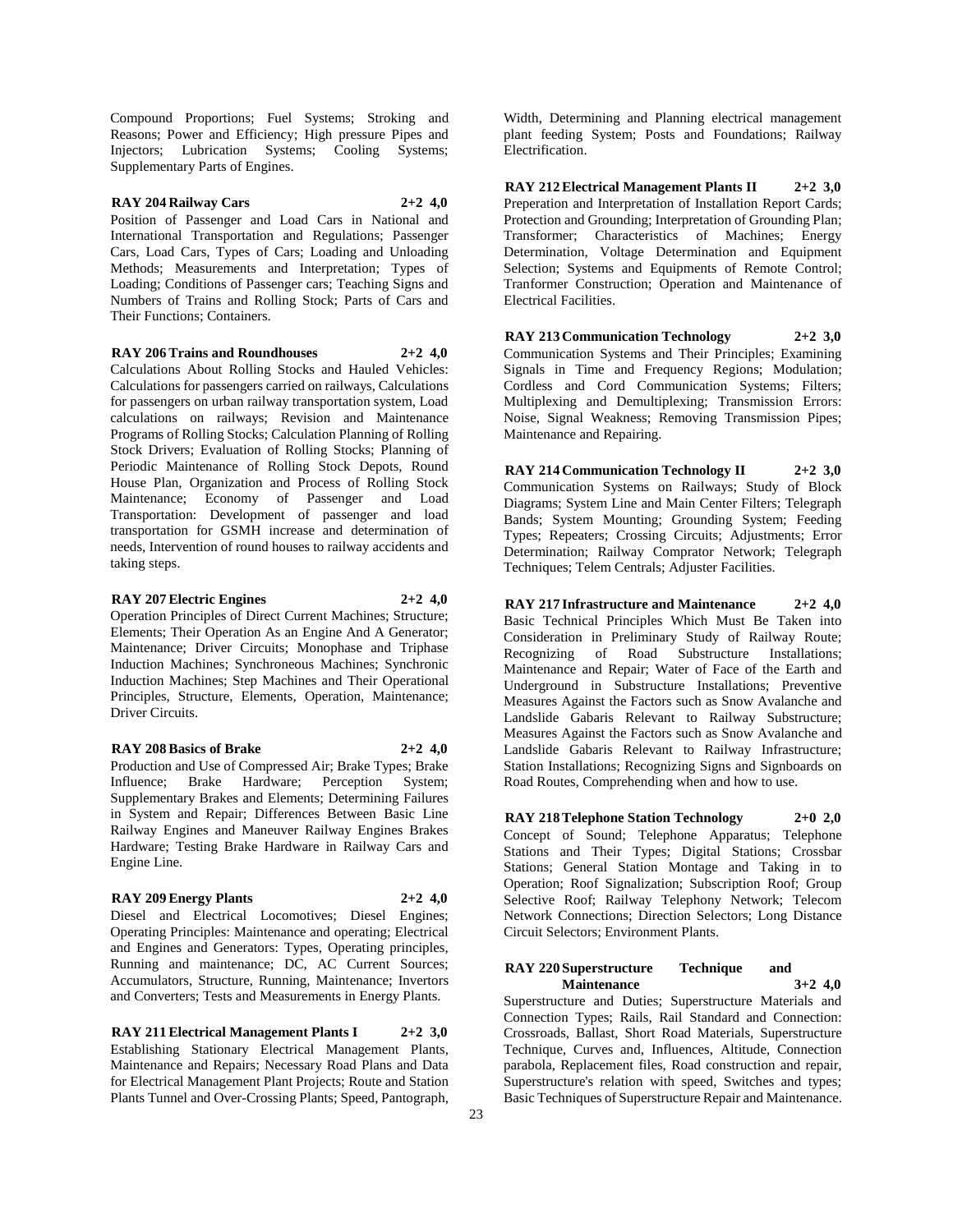#### **RAY 221 Road Machines 2+0 2,0**

General Information About Road Machines; Classification; Road Repair Machines: Rail welding machines, Road Renovation, Ballast adding, Regulator; Road Work Machines: Work otomobiles, Snow Shoveling, Infrastructure improvement and other work machines; Auxiliary Work Machines: Trifonoz blonoz, Rail profile grinding machines, Rail cutting, Rail milling, Crosstie milling, Rail carrying, Stretching, Grazing, Hand burage machine, Jacks and the other helper machines; Machine road repair: Basis, Benefits, Preparations before, after and during the repair, Burage machines and basis of road repair with machine; Giving the value for dever and flange; Laws of Nivelman.

#### **RAY 222 Rail Welding 2+2 3,0**

General Information and Importance in Rail Welding: Aims, Welding types, Works to be done before, after and while welding on railway; Termit Welding: Team forming, Template, Preparing mold, Dampening, Preparing crucible, Casting, Opening molds and cleaning weld waste materials, Welding control; Preparation and Production of Machine Welding; Welding of material used for filling; Electric Arc Face Welding; Aluminothermy Rail Welding; Long Welded Rail Applications, Definition, Works, Measuring average temperatures; Taking Extension; Attention in Maintenance of Rail with UKR; Forming Systematic and Learned Welding Teams: Determining places where will be welded rail, Welding controls, Works in broken Rails.

# **RAY 223 Railway System Management 2+2 3,0**

Position and Importance of Railways in Transportation; Definition and Classification of Haul and Dragged Vehicles in Railway; Types of Stations ; Midways of Stations and Switches; Definition of Signs in Railways; Systems of Train Traffic Operating; Procedures of Carrying Passengers and Loads; Special Loading According to Types of Cars; Loading Gauges; Types of Security on Special Loading.

#### **RAY 224 Railroad Project and Railroad Technique 2+2 4,0**

Introduction to Railroads: Railway mechanics, Traffic and trains; Project Standards; Standard Elements of Route: Design and geometry, Grades, Vertical and horizontal curves, Cant, Easement curves; Route Design: Plan and profile, Loading gauge, Cross sections; Earthworks; Superstructure: Rails, Ballast, Sleepers; Design of Superstructure; ORER Diagrams and Economics.

#### **RAY 225 Train and Wagon Planning 3+2 4,0**

Transportation; Repartition; Vehicles; Importance of Utilization and Rotation for Railway Systems; General Procedures for Planning Trains and Railway Cars; ORER and Works of Orer; Reading Train Itınerary on Graphs; Calculations of Capacity and Personnel; Information on Statistics and Evaluations.

**RAY 226 International Railway Transportation 3+0 3,0** International Organizations Regulating the International Freight and Passenger Transportation; Regulations on International Freight and Passenger Transportation; General Information on International Passenger and Freight Transportation; Tariffs on International Freight and Passenger Transportation; General Trade and Tariff on Freight; Cards and Tolls Used in International Passenger Transportation; General Information about International Freight Transportation; Relationships Between International Passenger and Freight Transportation with Railways; International Tariffs, Application areas; Prices of Freight Transportation on Railways.

**RAY 227 Railway Transportation I 3+0 3,0** Passenger Transportation and Carrying Out; Main Line Passenger Transportations; Preparation of whole Tickets and Season Tickets and Season Tickets Used for Railway Transportation; Preparation of Documents Used for Luggage and Cargo Transportation; Preparation of Necessary Models at Transportation Disorders; Filling in Transportation Disorders Notebook Orderly.

**RAY 228 Introduction to Human Resources 2+2 4,0** Structure of Railway Institutions; Concept of Organization; Personnel Working in Railways: Personnel Working Lines, Duties and Responsibilities, Electric-Electronics Personnel, Duties and Responsibilities; Concept of Job Security, Vacation Time, Retirement; Concept of Duty and Responsibility; Evaluating Human Resources; Concepts of Punishment and Discipline.

**RAY 229 Introduction to Electric-Electronics 2+2 4,0** Facilities Providing Safety in Railway Operation; Telecommunication Facilities; Signal Facilities; Fixed Electrical Operating Facility; Positive Affects on Environment; Signals Facilities along Railway Related to Electrical Operating; Contribution of Service of Facilities to Economy and Business Administration; Providing the Safety of Train Traffic; Increasing the Capacity of Line and Contributing to Economy of the Country.

**RAY 230 Introduction to Railway Networks 2+2 4,0** Basic Concepts of Railways and Classifications: Railway: Radius; Route, Ditch, Application Variant; Switch, Incline, Main Line, Secondary Lines, Division Line, Concepts of Structure and Main Structure; Fissures; Reclaimed Tunnels, Bridges, Passages (Mountain Pass), Fortification Structures and Support Walls, Definition and Kinds of Main Structure; Materials: Definition and kinds of materials connecting rail to rail and rail to travers, Switches, Fixed facilities at stations, Signs and rules; Importance of Railway Maintenance.

# **RAY 231 Introduction to Railway System Administration 2+2 4,0** Transportation, Modes and Importance, History of Railroading in World and Turkey, Description and Properties of Trains, Classification of Trains, Description and Properties of Stations, National Freight Processing, Pricing and Documentation, International Freight Processing and Documentation, Pricing, General International Freight Transportation Documentation, Trade and Tariffs (CIV), Regulations on Exceptions on International Freight Transportation.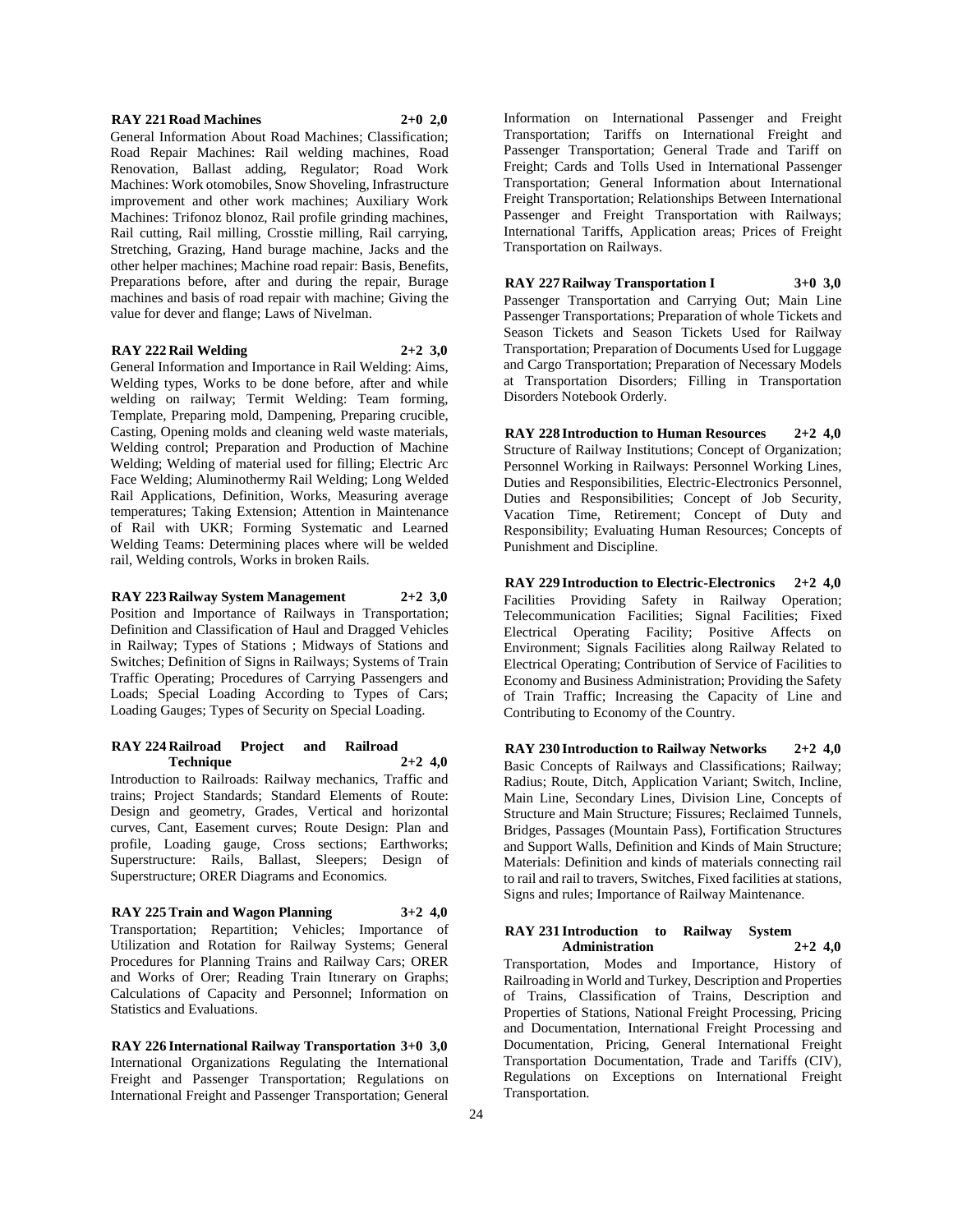# **RAY 233 Introduction to Machinery 2+2 4,0** Basic Concepts and Classification of Vehicles Trailing and Being Trailed on Railways; Trailing Vehicles on Railways: Steam locomotives, Diesel locomotives, Electric locomotives; Railway Vehicles Being Trailed: Passenger railway wagons, Cargo railway wagons, Open-air type railway wagons, General Structure of Railway Wagons.

#### **RAY 234 Technical English 3+0 3,0**

Railway and Railroad Transportation Terminology in English and Turkish Meanings; Translation of Articles in English about Railway Technology;Education with aduio and visual agents designed for Railway Technology Education; Technical Reports and Technical Report Writing.

#### **RAY 235 Electronics 3+2 4,0**

Conductivity, Isolation, Semi-Conductors; Diodes; Transistors: Structure and Types, Characteristics; Amplifiers; Power Supplies; Electro-Optical Circuits; Silicon Controlled Rectifiers; Amplifiers; Differential Amplifiers; Oscillators and Types of Oscillators; Integrated Circuits; Modulation and Demodulation; Senders and Receivers; Transmission Lines.

# **RAY 236 Signal Technique 2+2 3,0**

Development of Signalling Systems; Signalling Concept and Importance; Mechanical Signalling Systems; Level of Mechanical Signaling Systems, Types, and equipment; Design of Electrical Signalling Systems; Remote Controlled Signalling Systems; Direct Remote Signalling Systems; Automated Block Signalling Systems; Equipment Used in Automated Block Signalling Systems, Signals, Switch equipments, Track switch equipments, Grade crossing safety equipments, ATS system equipments, Energy source equipments, Remote center equipments, Conveyance line equipment; Track circuts; Communications Systems.

**RAY 237 Historical Development of Railways 2+2 4,0** Global Development Process of Railways; Railway History in Ottoman Period; Ottoman Empire's Railway Politics (Rumelia- Anatolian- Baghdad, Anatolian-Hedjaz Railways); Construction Period; Station, Locomotives, Passenger and Freight Investigation; Railway Uniform; Railways at Republic Period (1920-1950); Development Period in the First Years of Republic Period; Railways Situation After 1950; EU 's Railway politics Turkish Railway's Approach to EU Railway; Cultural and Social Effect of railway to Turkish People.

# **RAY 238 Railway Systems Cost Analysis 2+0 2,0**

Accounting Information Systems for Railway Systems; Cost Concept of Railway Systems; Materials and Labour Costs of Railway Systems; Operating Costs and Properties; Operating Costs and Budgeting; Expenses in Railway Systems, Pricing in Railway Systems; Application of Cost Accounting in Pass a Tool in Planning, Controlling, Appraisal and Decision making.

# **RAY 239 Towing Vehicles I 2+2 4,0**

Fundamental Concepts; Definitions and Classification of Towing Vehicles in Railway Technology: Definition of train sets and motor coaches, Transmission equipments Main and supplementary equipments in towing vehicles; Power supplies, Engines and Transformers; Wheels and Rails: Side and longitudal actions of cars and train sets in general; Lase Movements; Axle run downs and affects.

# **RAY 240 Towing Vehicles II 2+2 3,0**

Diesel Hydraulics Main Line and Maneuvour Locomotives:Transmission systems, Engines and characteristics, Properties of diesel engines; Diesel Hydraulics Trains' and Motor Coaches' Characteristics of Engines and Transmission Systems; Diesel-electric and Electric Locomotives: Properties and Transmision systems; Electric Powered Motor Coaches: Suburban lines, Subways; Lightrail Transportation Systems: Power and transmission systems of lightrail systems; Protection Circuits and Safety Sytems in Cars; Power Schemes; Dynamic Brakes.

# **RAY 241 Locomotive Failure and Maintenance**

**Techniques 3+0 2,0** Maintenance and Maintenance Types: Preventive Maintenance, Annual Maintenance, Periodic Maintenance, Maintenance of Diesel Locomotive and Detection of Failure: Lubricant control, Fuel control, Water control, Motor cooling system test; Nondestructive Test of Diesel Locomotive Equipment: Brake system control, Transmission test, Bogie test; Maintenance of Electrical Locomotive and Detection of Failure: Lubricant control, Fuel control, Water control, Motor cooling system test; Nondestructive Test of Electrical Locomotive Equipment: Brake system control, Transmission test, Bogie test.

**RAY 242 Computer Aid Circuit Analysis 2+2 4,0** Structure of Packet Program; Schematicaly drawing-ISIS: What is ISIS?, Chosing, Locating and Connecting of components, General concepts of ISIS: Graphics, Raporing, Print outputs; Simulation-VSM: Interactive simulation, Graphic based simulation; Types of Analysis: Analog analyse, Digital analyse, Frequency analyse, Noise analyse, Audio analyse, Interactive analyse, Digital conformance analyse; Models of SPICE: Definitrion of SUBCKT, Card of model, Libraries of model.

**RAY 243 Electrical Management Plants 3+0 2,0** Establishing Stationary Electrical Management Plants, Maintenance and Repairs; Fundamentals of Catenary Systems; Factors Affecting Catenery Type Selection; Necessary Road Plans and Data for Electrical Management Plant Projects: Route and station plans, Tunnel and overcrossing plants, Speed, Pantograph width; Determining and Planning Electrical Management Plant Feeding System; Determination of Catenary System; Poles and Ground Mountings; Catenary Equipments and Elements; Railway Electrification.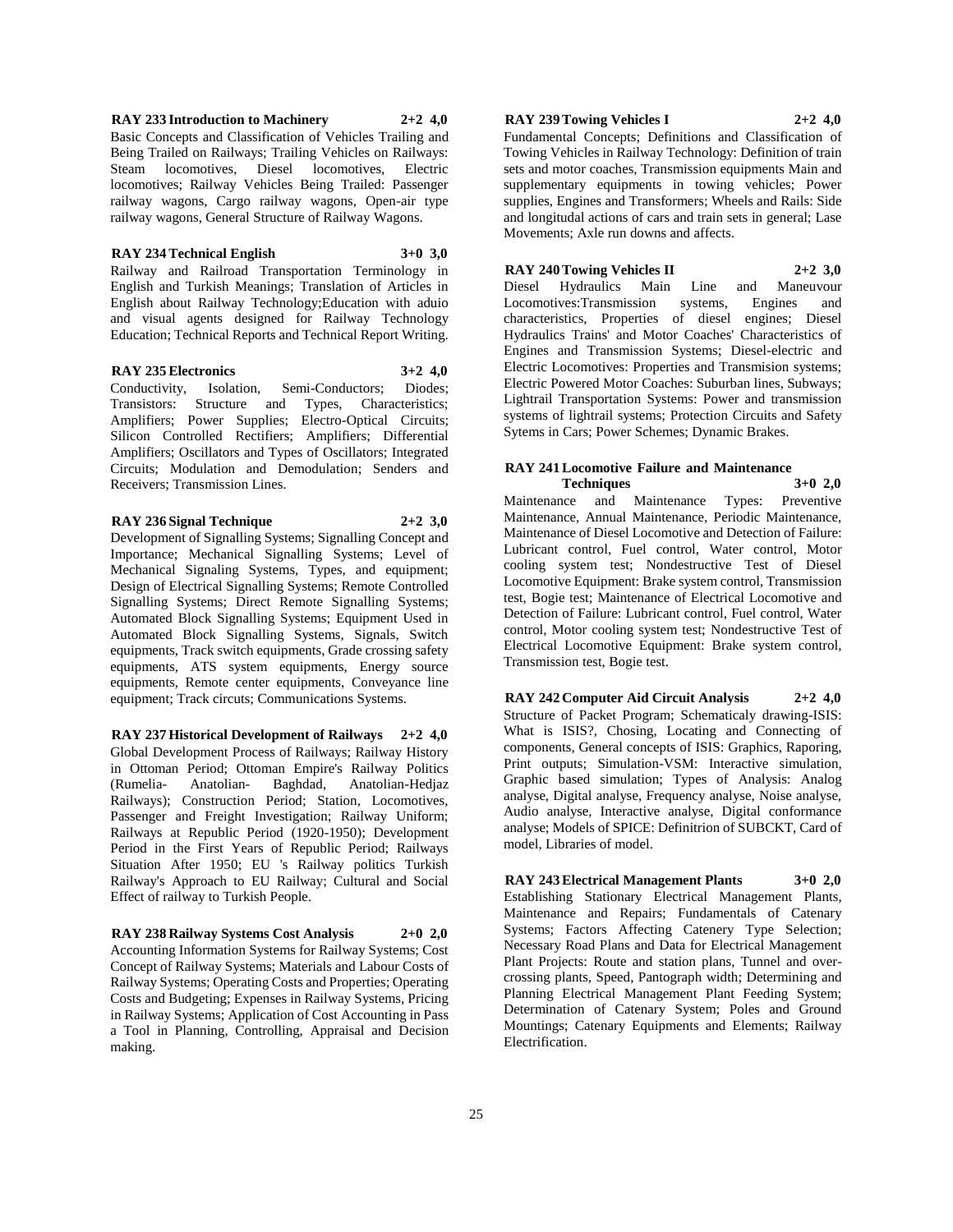#### **RAY 244 Digital Electronic 2+2 4,0**

Basic concept; Number systems: Decimal, Binary, Octal, Hexadecimal number systems; Conversion of number systems; Logic Gates: And, Or, Nand, Nor etc., gates; Truth tables; Boolean Algebra: Rules, De- Morgan theorems, Simplification of logic circuits; Karnaugh Maps, Simplification of Logic Circuits; Adders and Subtractors: Half-Full adders, Half-Full subtractors; Combinational Circuits: Decoder, Encoder, 7 segment display; Flip-Flops: S-R, D, T, J-K flip flops and truth tables; Counters; Registers; Memory Units: RAM, ROM, EPROM, EEPROM and their characteristics.

**RAY 245 Telecommunication Technique 2+0 2,0** Communication Systems Used in Railways; Investigation of Block Diagrams; System Line and Main Center Filters; Telegraph Lines; System Installation; System Grounding; Feding Types; Repeaters; Transition Circuits; Calibrations; Failure Detection; Railway Kramportör Network; Telegraph Technique; Telem Stations; Dispatcher Plants.

**RAY 246 Train Driving Signal Technique 2+0 2,0** Development of Signalling Systems; Signalling Concept and Importance; Mechanical Signalling Systems; Level of Mechanical Signaling Systems, Types, and Equipment; Design of Electrical Signalling Systems; Remote Controlled Signalling Systems; Direct Remote Signalling Systems; Automated Block Signalling Systems; Equipment Used in Automated Block Signalling Systems: Relays, Signals, Switch equipments, Track switch equipments, Grade crossing safety equipments, ATS system equipments, Energy source equipments, Remote center equipments, Conveyance line equipment; Track Circuts; Communications Systems.

#### **RAY 247 Train Air Conditioning 2+2 4,0**

Basic Concepts: Temperature, Heat, Measurement, Specific heat, Change of state, Boiling and melting point, Entalphy curve, Heat transfer, Effective pressure, Absolute pressure; Cooling System: Cooling, Types of cooling systems, Cooling cycle schema, Compressor, Condenser, Evaporator, Heat exchanger; Cooling Electricity: The elements used in electrical circuit and their working principles;Air Conditioner Systems: Air, Cooling, Electrical circuit, Heat pump electrical circuit; Train Air Conditioner Systems.

#### **RAY 248 Train Drive Techniques 2+2 3,0**

Straight Line Practice: Upward Light Slope Practice; Upward Perpendicular Slope Practice; Downward Light Slope Practice; Downward Perpendicular Slope Practice; Mixed Practice; RANFOR application; ATS Application; Maneuvers: Regular maneuver, ATMA Maneuver, Manual maneuver, Sliding maneuver, Side maneuver, Control of Maneuver Process: Train formation maneuver, Brakes on maneuver, Switch Services, Maneuver Line Control and **Observation** 

**RAY 249 Railway System Traffic II 3+0 4,0** Train Traffic; Acceptance and Departure of Trains; Disorders in Train Traffic; Models Assigned to Trains; Traffic Scale; Traffic of Service Trains, Railroad Machines

and Railway Rotary Snow Plugh; Train Traffic in Muti-Way Lines; Special Regulations of Different Traffic Systems; Signal Colour Notifications; Train Traffic in Special Regions; Railroad Vehicle Traffic; Maneuvers; Signs Used in Railways.

**RAY 251 Train Mechanics I 3+0 3,0**

Properties of Locomotives and Cars; Determining Speed For Trains with Load Types and Amounts; Determining Trip Time; Introduction of Equipment Used in Cars: Strings; Strength of Power Required for Cars; Strings in Straight and Hooked Areas; Harness Equipment and Location of Rantor Locomotive According to the Earth Surface; Calculations About Rolling Stocks and Hauled Vehicles: Calculations for passengers carried on railways, Calculations for passengers on urban railway transportation system, Load calculations on railways; Revision and Maintenance Programs of Rolling Stocks; Types of Brakes: Electric and pneumatic brakes, Stopping distance; Relation of Locomotive's Power and Load; Pulling Power and Junction Points.

**RAY 252 Train Mechanics II 3+0 3,0** Production and Use of Compressed Air; Brake Types; Brake Influence; Brake Hardware; Perception System; Supplementary Brakes and Elements; Determining Failures in System and Repair; Differences Between Basic Line Railway Engines and Maneuver Railway Engines Brakes Hardware; Testing Brake Hardware in Railway Cars and Engine Line; Calculation Planning of Rolling Stock Drivers; Evaluation of Rolling Stocks; Planning of Periodic Maintenance of Rolling Stock Depots, Round House Plan, Organization and Process of Rolling Stock Maintenance; Economy of Passenger and Load Transportation: Development of passenger and load transportation for GSMH increase and determination of needs, Intervention of round houses to railway accidents and taking steps.

**RAY 253 Towing Vehicles 2+2 4,0**

Fundamental Concepts; Definitions and Classification of Towing Vehicles in Railway Technology: Definition of train sets and motor coaches, Transmission equipments Main and supplementary equipments in towing vehicles; Power supplies, Engines and Transformers; Wheels and Rails: Side and longitudal actions of cars and train sets in general; Lase Movements; Axle run downs and affects; Properties and Transmission Systems of Diesel Hydraulics Main Line and Maneuvour Locomotives, Diesel Hydraulics Trains and Motor Coaches, Diesel-electric and Electric Locomotives; Electric Powered Motor Coaches; Lightrail Transportation Systems; Protection Circuits and Safety Sytems in Railway Cars; Power Schemes; Dynamic Brakes.

#### **RAY 254 European Union Transportation Legislation 2+2 4,0**

Railway Legislation: Framework law for rail sector, TCDD law, Foreseen legal arrangements in rail freight due to harmonisation with European Union; Mutual Operability; Railway Infrastructure Access Regulation: Limits for the rail freight; International Rail Freight Organizations; International Rail Freight Pricing; Combined Transport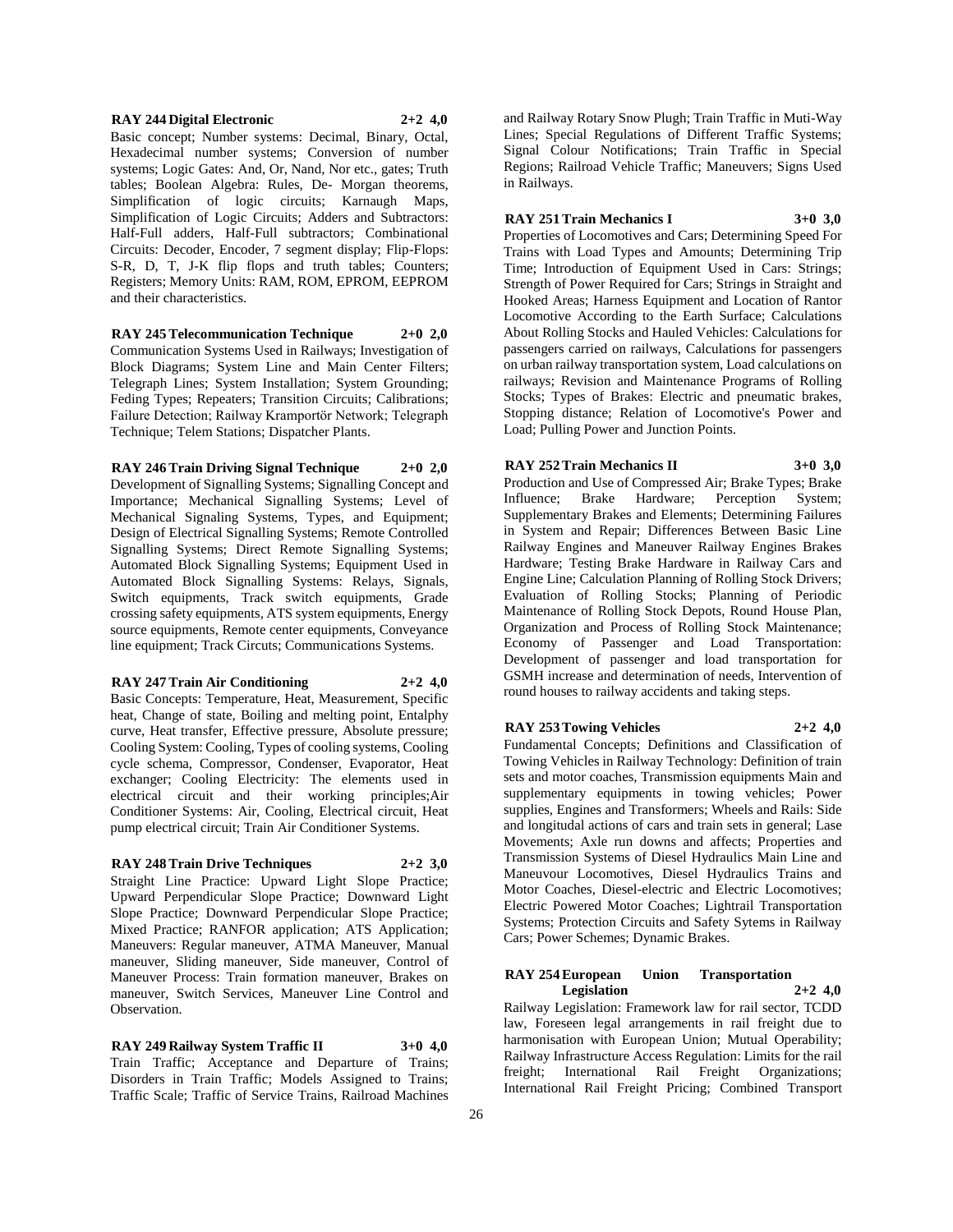Legislation; United Nations International Combined Transport Convention; Turkish Foreing Trade Legislation: Investment and promotion legislation for international trade, International transportation and logistics legislation, International carriage contracts legislations, rights and responsibilities due to contracts; Transport Associations.

## **RAY 255 Maintenance of Railway Vehicle and Certification 2+2 4,0**

Equivalence of European and OTIF ECM (Entity in Charge of Maintenance) Regulations; Quality Management System, Maintenance Management and Efficiency; Main Actors and Responsibilities in the Wagon Operation; Main Actors, Responsibilities and relationships in the ECM Certification Process; ECM Working Models; Maintenance Management Systems Before ECM Regulations; ECM Functions: Management, Maintenance development, Fleet maintenance management, Maintenance delivery; Relationship Between ECM Functions; Purpose of Maintenance Workshop Certification and Certification Process; Sample Procedure; Developed Checklist for Evaluation of Maintenance Workshop.

# **RAY 256 Railway Cars 2+0 3,0**

Position of Passenger and Load Cars in National and International Transportation and Regulations; Passenger Cars, Load Cars, Types of Cars; Loading and Unloading Methods; Measurements and Interpretation; Types of Loading; Conditions of Passenger cars; Teaching Signs and Numbers of Trains and Rolling Stock; Parts of Cars and Their Functions; Containers.

**RAY 257 New Technologies in Rail Systems 2+2 4,0** Train Control System with Radio Communication, Asset Management, and Energy Management for Smart Grid; Technological Changes in Source of Fuel; Improved Border Crossing Arrangements, Information and Tracing Systems; The Standardization of Railway Systems for Fostering Interoperability in International Railway Corridors; Staffand Customer-Friendly Train Designs; Modular Approach Based on Plug and Play; Energy Consumption By Rail Sub-Systems and Components.

# **RAY 258 Railway Networks 2+0 2,0**

Basic Concepts of Railways and Classifications; Railway; Radius; Route, Ditch, Application Variant; Switch, Incline, Main Line, Secondary Lines, Division Line, Concepts of Structure and Main Structure; Fissures; Reclaimed Tunnels, Bridges, Passages (Mountain Pass), Fortification Structures and Support Walls, Definition and Kinds of Main Structure; Materials: Definition and kinds of materials connecting rail to rail and rail to travers, Switches, Fixed facilities at stations, Signs and rules; Importance of Railway Maintenance.

# **RAY 260 Transportation Management 2+2 4,0**

Transportation and Logistics; Determination of Customer Needs; Passenger-Load Transportation and Main Transportation Classes: Airway Transportation, Highway Transportation, Railway Transportation, Sea Route Transportation; Transportation Management; Transportation

Planning; Sender and Receiver Sides; Evaluation of Vehicle-Load-Route; Time-Cost Analyses; Performance Analyses in the Transportation Management; Contract Genres; Pricing; Jural Charge and Legal Frame; The European Union Legislation: Legislations Regarding Highway-Airway-Sea Route and Railway; Arrangements About Transportation; Education of Human Sources; R&D Activities; Quality Management Systems.

# **RAY 261 Railway System Vehicle Mechatronics**

**I 3+1 4,0** Control Algorithms: Traction motor control algorithms, PWM rectifier control algorithm, Traction based slipping ? skidding control, Dynamical brake system control (via braking resistance); Start Up/Switch Off Procedures: VCB, Main contactors and pre-charge contactors, DC bus discharge contactor, Manual switch off; Monitoring and Protection Procedures: Protection procedures for traction system related error/warning conditions, Traction system related event and error logging, Controlling and monitoring the traction system related cooing circuits/devices; Traction Motor Speed, Thermal, Current and Voltage Monitoring Circuits; Air Brake and Its Interface with Central Control Unit.

#### **RAY 262 Railway System Vehicle Mechatronics II 3+1 4,0**

Cruising and System Logging; Monitoring, Protection and Control Procedures related to Auxiliary Systems; Processing Error Scenarios and Error Identification; Sending the Engine Driver?s Requests to Related Subsystems Considering Security Parameters; Manual Control of Pantograph and VCB; Sending Traction and Brake Requests to Related Units; Monitoring Locomotive Parameters; Manual Command and Control Signs Production; Collecting Engine Driver?s Data; Collecting the Data from Units related to Maintenance Monitor; Locomotive Protection and Warning Circuits; Railroad Signal Equipments and Communication Techniques; Control Desk (EUDD standard requirements).

## **RAY 264 Cultural Values in Railway Transportation 2+2 4,0**

Cultural History of Railway Transportation; Railway Transportation Culture; Elements of Railway Transportation Culture; Subcultures in Railway Transportation; Emergence of The Subcultures in Railway Transportation; Historical Development of Turkish Railway Transportation; Historical Development of The Railway Transportation Education; Institutional Structure of Turkish Railway Transportation; Legislation about Turkish Railway Transportation; Institutional Culture in Turkish Railway Transportation; Cultural Values in Turkish Railway Transportation; Professional Ethics in Railway Transportation.

# **RAY 266 New Approaches in Railroad Traffic**

**Management 2+2 4,0** Historical Development of Railway System Traffic; Centralized Traffic Control (CTC) System; Traffic Control using Signals (TSI); Automatic Train Stop (ATS): Structure, Operation, Units, Railroad signal equipment; Automatic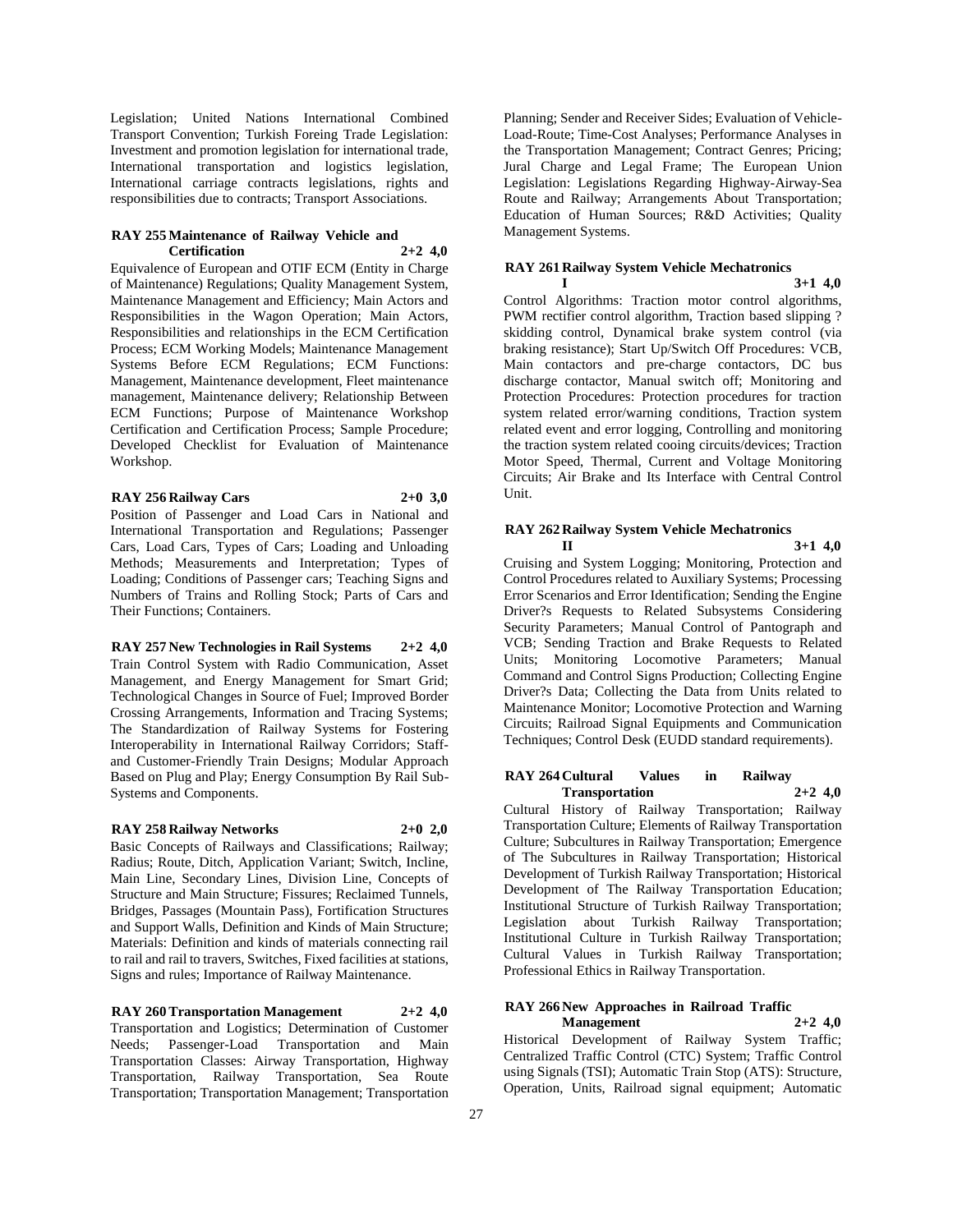Train Control System (ATB): Structure, Operation, Units, Railroad and on board signal equipment; ATCS System: Structure, Operation, Classification, Railroad and on board signal equipment; The European Train Control System (ETCS): Structure, Operation, Level-1, level-2 and level-3 ETCS Systems, Railroad and on board signal equipment; SCADA System: Structure, Control systems, Planning, Railroad and on board central signal equipment, Communication and programmable electronic control units, Electrical panels; Global Development Process of the High Speed Train Management; High Speed Train Management Traffic Control in Turkey: Ankara-Eskişehir and Ankara-Konya examples.

#### **RAY 268 Scientific Principles in Railway Engineering 2+2 4,0**

Physics Concepts in Railway Applications; Implementation of Physics Concepts; Application of Newton's Laws, Forces Affecting Trains in Motion; Work-Power-Energy Calculations of Trains; Electric and Magnetic Fields; Grounding Railway Tracks, Information Transmission Lines and of Information Transmission, Electromagnetic Waves, Light and Optics.

# **RUS 115 Russian I 3+0 4,0**

Introduction; Introduction of the Russian Alphabet; Stressed and Unstressed Sounds (, ); Introduction of Letters in the Alphabet (continuation): Phonetic perception and construction study; Introduction of Letters in the Alphabet (continuation): 1st and 2nd types of intonation; Introduction of a Human Being or an Object: " ?" and " ?"; Noun Particles That Indicate Gender; Welcoming Passengers, Greetings, Farewell; 3rd and 4th Types of Intonation; Plural Nouns: The construction of plurals, Possessive; Polite Request, Apologizing; The Questions "?/?/?" and Their Consistence with Nouns; Exceptions in Plural Nouns; Possessive Pronouns; Verbs, Types of Verbs, First Type of Verb Conjugation of the verbs; Introducing Oneself; Verbs in Infinitive Form; Sentence Formation, Second Type of Verb Conjugation; Introduction of Adjectives and Their Combination with Nouns.

# **RUS 116 Russian II 3+0 4,0**

Using Possessive Expressions Such as " "; Introduction to Complex Sentences: Making complex sentences in present tense, present continuous tense, simple past tense and future tense "", "", "", "", ""; Information about Family, Past Tense, Verbs in Infinitive Forms; Commonly Used Phrases in Conversation and Telephone Conversation; Duties of a Flight Attendant; Basic Knowledge of Refreshments in the Cabin; Adverbs; Making a Glossary and Sentence Construction; Use of Verbs Such as "" and ""; Glossary of Drinks and Food, Offering Drinks; Imperative Form of Verbs; Assisting Passengers to Take Their Seats and Pretakeoff Controls; Important Words about Aviation and Airlines; Making the First Announcement; Question of "?" and Response to the Question; How to Say Where an Object or Person Is Located and Where an Action Takes Place, Conjugation of the Verbs "", "" and ""; Future Tense, Introduction of Oneself; Presentation of the Human Body,

Clothing and Seasons; Prohibited and Restricted Baggage Items and Related Rules.

#### **RUS 217 Russian III 3+0 4,0**

Prefixes in Verbs of Motion; Prefixes of "-" and "-"; Airport and Airport Services; Directions; The Accusative Case of Adjectives and Inanimate Nouns and Answering the Questions "?/?"; Use of the Phrase " ", Complaints and Handling Disruptive Passengers; Handling Medical Problems in Flight and First Aid; The Preposition " ?/ ?"; The Genitive with Prepositions ""; Responses to Questions "?", "?", "?", Analysis of Differences Among These Questions; Prefixes in Verbs of Motion: Prefix "-"; Prefixes in Verbs of Motion: Prefix "-"; Talking about the Flight; Introduction Aircraft Equipment; Pre-flight Briefing.

#### **RUS 218 Russian IV 3+0 4,0**

Genitive and Accusative Forms of Nouns, Adjectives and Pronouns; Dative Case, Nouns and Prepositions; Answering the Questions "?/?"; Instrumental Case; Adjectives and Pronouns in Instrumental case; Formation of Perfective Verbs by Means of Prefixes; Duty-free Sales; Passive Verbs, Reflexive verbs, Direct and Indirect Speech; Reading, Understanding and Explaining a Story; Use of Verbs with the Prefixes "-, -, -, -, -"; Use of Verbs with the Prefixes "-, -, -, -, -, -, -"; Use of Verbs with the Prefixes "-, -, -, -, -, -, -, -, -, - , -/-"; In-flight Emergencies; Identifying Passenger Problems, Dealing with Serious Incidents, Reporting a Medical Incident; Preparing for landing, Saying Goodbye to Passengers.

# **SAĞ 102 First Aid 2+0 2,5**

Social Importance of First Aid; Aims of First Aid; Precautions To Be Considered by The One Who Will Apply First Aid; Human Body; First Aid Materials; Strangulations and Supplying Respiration; Stopping Bleedings and Supplying The Blood Circulation: External and internal bleeding signs and first aid, Recognition of blackout of consciousness and first aid, Shock causes and recognition of shock related to bleeding and first aid, Coma degrees and first aid, First aid in heartbeat stopping, Applying cardiopulmonary resuscitation (CPR) and artificial respiration together; Injury Types and First Aid; Burn and Boils; Fractures, Dislocations and Spraining; Poisonings, Freezing, Hot and Electric Shocks; Communication; Preparation of Injured Person for Carrying and Carrying Types.

## **SAĞ 116 Health Information and First Aid in the Cabin 1+2 3,0**

Knowledge of Basic Anatomy; Infectious Diseases and Prevention; Flight Hygiene; Physiological Effects of Flight; Basic Concepts of First Aid and Responsibilities of Cabin Attendants; First Aid Materials and Applications; Patient Consultation and Three Vital Situations; Respiration Halt and Opening of Airway: Artificial respiration, Heimlich method; Shock; Bleeding and Ways to Stop Bleeding; Wounds and Tetanus; Heart Attack and Cardiac Arrest; Revival of Heart and Lungs and Revival Table; Burns; Fractures; Sprains; Loss of Conscious; Stroke; Food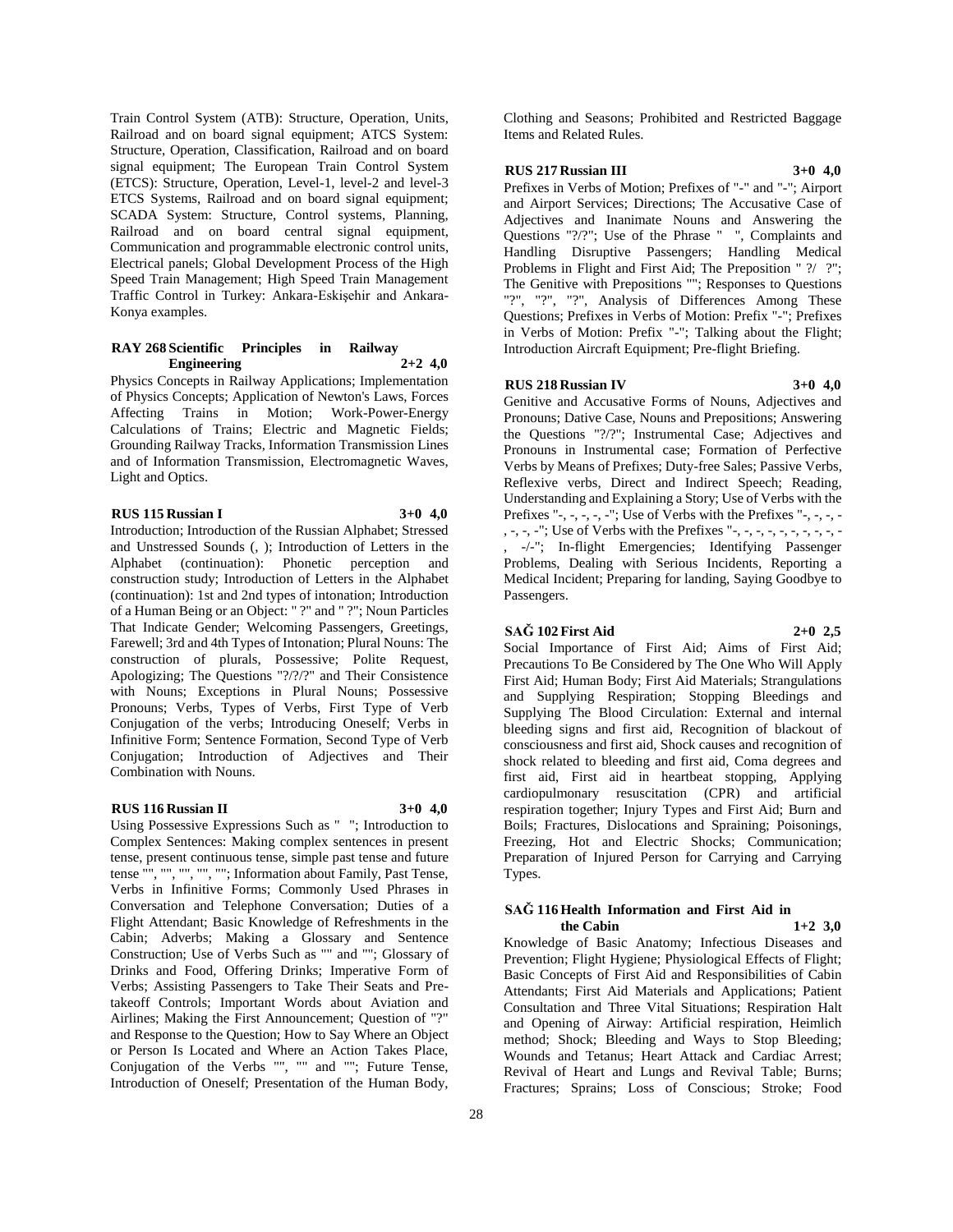Poisonings; Psychological First Aid; Delivery and Reporting; Death on Board and Reporting.

# **SAN 155 Hall Dances 0+2 2,0**

Basic concepts. The ethics of dance, Dance Nights, Dance Costumes, National International Competitions and rules/grading, Basic Definitions, Classifications of Dances: Social Dances; Salsa, Cha Cha, Samba, Mambo, Jive, Rock'n Roll, Jazz, Merenge; Flamenko, Rumba, Passa -Doble, Argentina tango, Vals, Disco, Quickstep, Foxtrot, Bolero, European Tango: Ballroom Dances; Sportive Dances; Latin American Dances; Samba, Rumba, Jive, Passa-Doble, Cha Cha, Standart Dances; European Tango, Slow vals (English), Viyana vals, Slow foxtrot, Quickstep.

# **SHK 101 Knowledge of Basic Flight and Aircraft 1+1 2,0**

Theory of flight, Aerostatics Aerodynamics, Basic Airodynamics, Physical characteristics of air, Standard atmosphere, airflow, components of aerodynamic force, wing configurations, flaps, Fuselage, Types of aircraft, Flight control surfaces.

# **SHK 102 Meteorology 2+0 3,0**

History of Meteorology, The Atmosphere, Pressure, Density, Synoptic Charts, Pressure Systems, Altimetry, Temperatura, Humidity, Stability, Turbulence, Wind, Local winds, Upper winds, Air masses, Global circulation, Jet Stream, Cloud formation and precipition, Thunderstroms, Meteorological Visibility, İcing, Meteorological documentation, Weather Charts, Weather Report (METAR, TAF..)

#### **SHK 103 Professional English I 2+1 3,0**

Aviation Alphabet; Terms/ Aviation terminology, Historical Development of Civil Aviaiton, National and International Civil Aviation Organizations, Legal Statements: Nine Air Trafic Statements; general view to Air transport Industry; Airline Services, Airport Services, Ground Services. Reading and examining articles about aviation sector/field based on the curriculum; Case studies.

# **SHK 104 Professional English II 2+1 4,0**

Announcements: announcements for normal conditions/situations, announcements for emergency conditions/situations. Human Sources in Aviation Industry: the importance of human sources in the process of industry, The importance and position of cabin attendants in this process, human psychology, English communication skills; Reading and examining articles about responsibilites for cabin attendants; case studies.

**SHK 106 Introduction to Cabin Attendant 1+2 3,0** Cabin Attendant Duties and Responsibilities: Safety of cabin, Safety of passenger, Catering, Documentation, Dutyfree; Cabin Attendant Lifestyle: Cabin Attendant Healthy Living, Considering the time and climate differences in cabin attendant health, Relocation; Diction; Personal Hygiene, Make-up; Etiquette and grace.

# **SHK 107 English in Real Life I 3+0 4,0**

Oral Communication Functions: Meeting, Greeting, Saying goodbye, Shopping, Asking for/Giving Permission, Stating opinion about any topics and issues; Making Reservations; Offering and Suggesting and/or Refusing; Phrases and Vocabulary: Phrasal verbs and meanings; Adjectives and Phrases Used to Define and Describe People, Events and Social Contexts; Structures: Comparisons; Modal Verbs Used to Express Possibility, Obligation, Permission, Ability.

**SHK 108 English in Real Life II 3+0 4,0** Samples of Various Written Text Types: Short story, Newspaper article, Advertisement, Curruculum Vitae/Resume, Diary, Critic, Anecdote; Reading Comprehension Strategies: Guessing unknown words in the context, Finding main and specific ideas, Scanning, Skimming; Parts of Speech: Nouns, Adjectives, Verbs, Adverbs; Effective Dictionary Use.

#### **SHK 201 Normal Safety Procedures 1+3 3,5**

Cabin description: Electronic communication systems, Lavatories, Galleys, Water systems, Passenger oxygen systems, Passenger overhead lockers, Doors, Practical education, Passenger management: Knowing the passengers under medication or alcohol and methods, Controlling the crowd, Settlement of disabled passengers, Carrying pets in the cabin, Hand luggage on bags, Practical education; General methods during turbulence and methods during turbulence, Methods before flight and during take off, Methods during flight; methods of landing and after flight; fuel-loading on the ground when passengers on board; carrying dangerous materials by air; practical education.

**SHK 202 Emergency Procedures 1+3 3,5** Emergency Equipment: Oxygen and oxygen systems, Survival equipment, Aircraft evacuation equipment, Lifejacket, Practical training; Basic Principles; Decompration; Emergency Oxygen Applications; Types of Fire and Fire-related Procedures: Fire Extinction Training; Emergency Procedures During Takeoff, Flight and Landing; Evacuation Procedures: Survival techniques, Practical training; Passenger and Crowd Control in Emergency; Emergency Procedures Related with Dangerous Goods; Practical Training.

# **SHK 203 Basic Service Knowledge 1+1 2,0**

Basic concepts of catering and hospitality; Presentation of service material and storage; Hijyene and Sanitation; Service Procedures: Standard service, Preparation; Food Knowledge: Hot foods, Cold foods; Drink information: Bar management, Beverage types, Spirits, Kocktail, Wine varieties, Beer varieties, Soft drink, Drink service, Aperitives, Drinks served at dinner, Digestion, Practical Training

#### **SHK 204 In-Flight Services 1+1 2,0**

In-Flight Service and Its Importance; Main Factors in In-Flight Service Planning; Financial Benefits of Food-Drink Finance Control on Airlines and Role of Flight Attendants in Finance Control; Materials Served in Cabin: Storage of food and drinks, Use of seals, Newspaper service, Headphone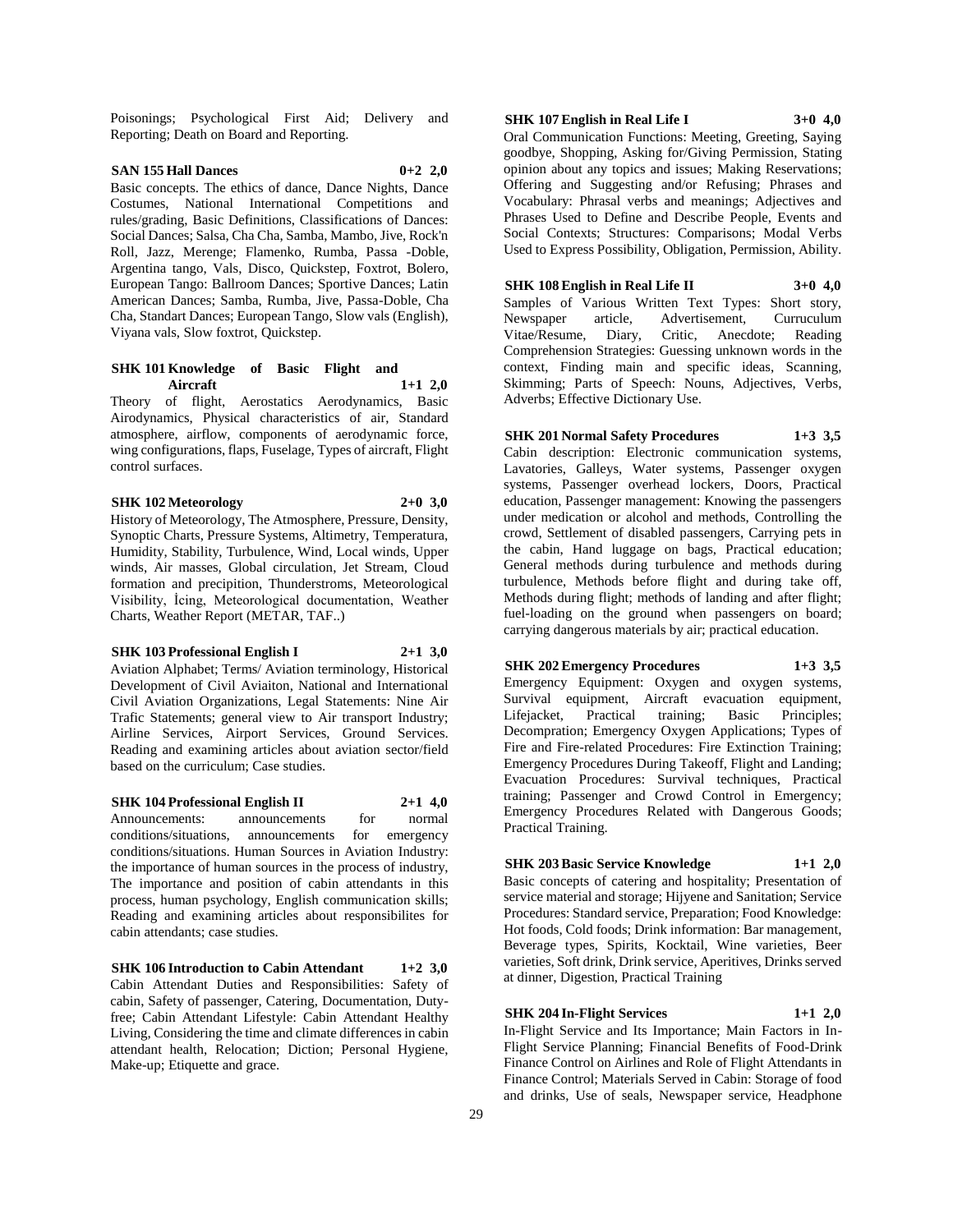service, Amenity service, Hot towel service; Types of Services According to Various Hours of a Day; Types of Service According to Passengers; Service to Cockpit; Service of Duty-Free; Service Procedures; Galley, Food heating procedures, Procedures to follow during service, Rules for beverage service; Standard Ways of Service; Reports and Forms; Practical Training.

# **SHK 205 In-Flight Customer Services 1+2 3,0**

The importance and role of front-line attendant in airlines. Communication with passengers and using body language; Welcoming and saying goodbye to passengers; Passenger types and meeting their expectations: Passenger types in different classes on board, Businessmen, frequent flyers, loyal flyers, very important passengers, workers, unaccompanied miners, ill and disabled passengers, pregnant passengers and passengers with babies, passengers who required special menu, tourist groups, free flyers, dissatisfied passenger management, in-flight entertaintment.

# **SHK 206 CRS Application 1+3 3,5**

Concepts; Global Indicators; Fare Calculation for One-Way and Return Tickets and Ticket Issuance; PTA, MPD Issuance; Special Fares; Mixed Class; Fares for Children and Infants; Coding; Encoding; Timetable Entries; Flight Display; Sale from Flight Display; Waitlist; ARNK Segment; Name, Telephone, Ticketing and Booking Entries; OSI, SSR Entries; Division of a Reservation File; Fare Screen: Pricing procedure; Various Entries; Ticket Printing.

#### **SHK 207 Passenger Service 1+1 2,0**

Definition of Passenger; Handling of Valuable Documents; Baggage Handling; Intermediate Points During Journey: Stopover, Transfer, Transit; Points to Consider Regarding Passenger Tickets; Tickets Subject to Special Fare; Baggage Subject to Special Fare; Peace Rate System Transportation; Excess Baggage Handling Procedures; Procedures for Traveling with Pets; Rules Related with Cabin Baggage; Endorsement; Reissue.

#### **SHK 208 Dangerous Goods 1+1 2,0**

The Concept of Dangerous Goods and Classification of Dangerous Goods; Dangerous Goods Not Transported by Air; Units and Documents Used; Responsible Parties in Air Transportation of Dangerous Goods: Shippers, Cargo agencies, Airline companies, Load planners and flight crew, Loading and storing personnel; Use of Dangerous Goods Table; Use of Packaging Instructions and Tables; Packaging Procedures and Performance Tests; Package Marking and Labeling; Responsibilities of Shipper and Transporter with Regard to Dangerous Goods; Making a Bill of Loading; Reception, Storage, Loading and Control of Dangerous Goods.

**SHK 210 In-Flight Resource Management 1+2 3,0** Basic Concepts Concerning Flight Safety; Human Factors; Aircraft Flight Attendant and Resource Management; Human Performance and Its Limitations; Human Error and Its Management; Stress Management; Fatigue and Attention; Self-confidence and Persistence; Situational Awareness;

Workload Management; Communication and Coordination between Cabin Attendant and Cockpit Crew; Communication and Coordination with Other Personnel; Leadership in Aircraft Cabin Attendant; Management of Human Factors Among Passengers: Crowd control, Passenger stress, Crowd conflict management, Factors Concerning Flight Types; Cases Related with In-Flight Safety.

**SHK 212 Ground Handling and Operation 1+1 2,0** Weights Concerning Load and Balance: Importance of Balance: Center of gravity and balance, moment, imaginary starting line, ground number for aircraft fuselage center of gravity, center of gravity of an empty plane. Aerodynamic Blade Section: Blade section, the distance of frontend of blade section to starting line, the distance of backend of blade section to starting line, main wing cross-section calculations, stabilizer trim graph, limits of gravity center, failure to hover. Effects of Overloading on Aircraft Performance: During takeoff, flight and landing, and failure to hover. Effects of Loading at Front and Back Limits of Gravity Center on Aircraft Performance: During takeoff, flight and landing. Passenger and Cargo Transportation by Air: Passenger, cargo, luggage regulations and limitations Loading Limitations: Load limitations, loading limitations, aircraft limitations. Preparation of Load and Balance Forms: Preparation of load and balance forms for Boeing 737 airplanes, Preparation of load and balance forms for Airbus A-340, Preparation of load and balance forms for Airbus A-319-320-321.

# **SNT 155 History of Art 2+0 2,0**

History of Civilization and Evolution of Art: Prehistory to Present; Concepts and Terminology in Art with Samples; Interrelation among Art-Religion and Society; Effects of Religion on Artistic Development; Reflections and Interpretations of Judaism, Christianity and Islam on Art; Renaissance: Emergence, Effects, Artists, Works of Art; Architecture and Plastic Arts; Art in the 19th and 20th Centuries: Relevanceof the main historical events of the period.

# **SOS 155 Folkdance 2+0 2,0**

Dance in Primitive Cultures; Dance in Earlier Civilizations; Dance in the Middle Age and Renaissance; Dance in the 18th and 19th Centuries; Dances of the 20th Century; Ballet; Turkish Dances; Emergence of Folkdance; Anatolian Folkdance: Classification, Accompanying instruments; Methods and Techniques of Collecting Folkdance; Problems in Collecting Folkdance; Teaching of Folkdance; Adapting Folkdance for Stage: Stage, Stage aesthetics and Choreography, Orientation and choreography.

# **TAR 165 Atatürk's Principles and History of**

**Turkish Revolution I 2+0 2,0** Reform efforts of Ottoman State, General glance to the stagnation period, Reform searching in Turkey, Tanzimat Ferman and its bringing, The Era of Constitutional Monarchy in Turkey, Policy making during the era of first Constitutional Monarchy, Europe and Turkey, 1838-1914,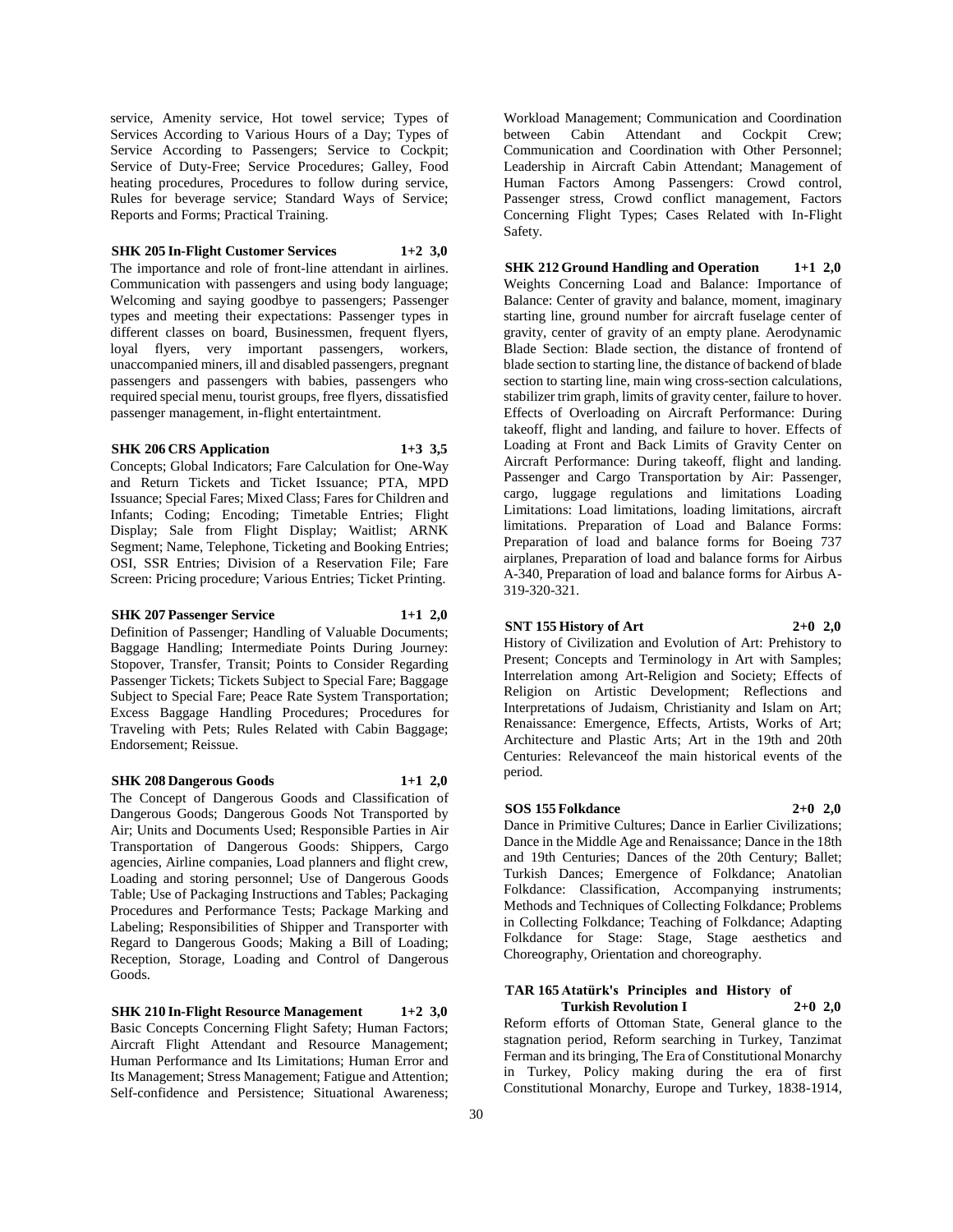Europe from imperialism to World War I, Turkey from Mudros to Lausanne, Carrying out of Eastern Question, Turkish Grand National Assembly and Political construction 1920-1923, Economic developments from Ottomans to Republic, The Proclamation of New Turkish State, from Lausanne to Republic.

#### **TAR 166 Atatürk's Principles and History of Turkish Revolution II 2+0 2,0**

The Restructuring Period; The Emergence of the fundamental policies in the Republic of Turkey (1923-1938 Period); Atatürk's Principles, and Studies on Language, History and Culture in the period of Atatürk; Turkish Foreign Policy and Application Principles in the period of Atatürk; Economic Developments from 1938 to 2002; 1938-2002 Period in Turkish Foreign Policy; Turkey after Atatürk's period; Social, Cultural and Artistic Changes and Developments from 1938 to Present.

# **TEK 107 Scientific Principles of Technology 3+1 4,0**

Material Properties: Chemical operations in burning and oxidation, Prevention from oxidation, Elasticity of material and Hook's Law; Static: Static balance state, Vctorial and scalar quantities, Moment, Center of gravity; Dynamics: Path, time, velocity and acceleration; Mechanic and Electromagnetic Wave Movement: Wave length, Frequency; Fluid Pressure: Pressure and its units, Absolute presuure, Relative Pressure; Electric and Magnetism: Simple circuits with serial and parallel connected resistants, Current, voltage difference and resistant problems.

# **THU 201 Community Services 0+2 2,0**

The course aims to integrate the students with the community and enable them to utilize the knowledge they have accumulated in their courses. The students participate in different community projects such as helping young students at their study periods or after school study sessions , aiding the elderly in nursing homes, helping disabled individuals with various tasks, helping Social Services and aiding children with their education etc. The students also try to work in projects which raise environmental awareness.

## **THU 205 Community Services 0+2 4,0**

The course aims to integrate the students with the community and enable them to utilize the knowledge they have accumulated in their courses. The students participate in different community projects such as helping young students at their study periods or after school study sessions, aiding the elderly in nursing homes, helping disabled individuals with various tasks, helping Social Services and aiding children with their education etc. The students also try to work in projects which raise environmental awareness.

**TİY 308 Republic Era Turkish Theatre 2+0 3,0** Republic Era Turkish Theatre: Political, Social, Cultural Art Life; Theatre Concepts; Western Theatre; Theatre Perception; Effects of Western Theatre on Turkish Theatre; Dramatic Types; Acting Methods, Directing, Playwriting, Dramatic Styles; Theatre Buildings; Directing Techniques;

Analyzing Developments of Theatre; Theatre Education; State Theatres; Private Theatre Companies.

**TKY 204 Total Quality Management 2+0 2,0** Quality Concept; Historical Evolution; Strategic Quality Concept; Quality Dimensions; Factors Effecting Product and Service Quality; Quality Management and Evolution of Management; Characteristics of TQM as a Management System; Preparing TQM; Tools Using TQM; TQM in Turkey; TQM, ISO 9000 Quality Assurance Systems and Quality Circle Applications for Problem Solving.

# **TOP 102 Surveying 2+2 4,5**

Concepts Related to Topography; Simple Measurement Tools and Horizontal Measurement: Application of right angles, Application of right angles by the help of prisms, Application of lines; Length Measurement: Calculation of Surveying and levelment; Calculation of Area: Calculation of area according to measurement values, Calculation of area according to coordinate values, Calculation of area according to Cross Method; Theodolite and Angle Measurement: Measuring horizontal and vertical angles, Length measuring; Drawing Maps and Plans Using The Dimensions of a Field: Calculation of Coordinates; Calculation of Polygons.

# **TRA 101 Introduction to Transportation and Traffic Technique 3+0 5,0**

Transportation and Traffic Concept; Urban Transportation; Traffic Arrangement and Beginning of Traffic; Changes in Traffic Trend; Transferring Traffic and Saturation Point; Basic Elements of Traffic and Relations Between Them; Capacity Concept and Speed-Flow Relationship for Capacity; Service Level; Studies and Measurements in Traffic; Human as a Traffic Element; Vehicle; Roads and Crossroads; Traffic Lights, Traffic Signs.

# **TRA 104 Traffic Regulations and Law 2+0 2,5**

Definitions; Organizations; Traffic Signs; Signals; Signaling Regulations and Road Information; Using the Road; Speed Regulations, Distance to be kept between the vehicles during traffic flow, Overtaking; To Let the Others Overtake, Passing priority, Rail road cross, Zebra crossings; Stopping, Waiting and Parking Regulations; Service Vehicles, Legal responsibility and insurance; Highway Regulations; Regulations for Responsibility in Accidents; Major Fault; Experts; Traffic Documents.

**TRA 106 Transportation Politics and Planning 3+0 4,0** Transportation Politics, Basic Concepts in Planning and Introduction Long Term Planning; Determination of Research Areas in Transportation Planning; Data Types and Methods of Data Collecting; Travel Distribution; Long Term Planning: Transportation creation, Assignment; Short Term Planning: Short term planning application, Preventions and observations, Urban transportation systems, Sample planning and cautions.

**TRA 201 Traffic Planning and Application I 2+2 4,5** Traffic Technique and Scientific Fundamentals of Traffic Technique; Relations between Elements of Traffic; Analysis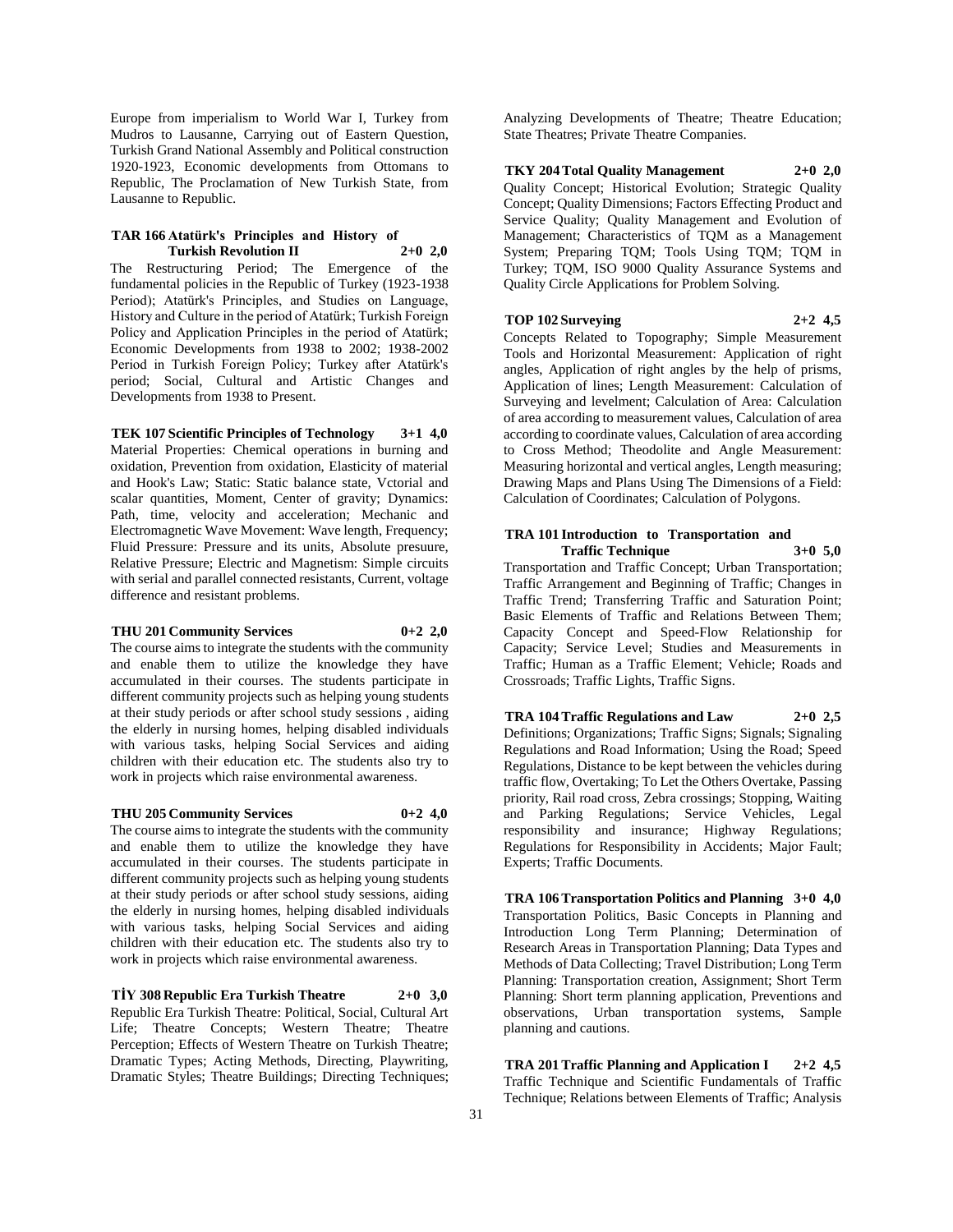of Relation and Alternation Between Traffic Elements; Study Concept in Traffic, Importance and Performation; Traffic Load Concept; Road Design With Respect to Load, Examination of Urban and Intercity Crossroads with Respect to Load and Obtain of Project Information.

**TRA 202 Traffic Planning and Application II 2+2 3,0** Light Signals Theory and Practice; Traffic Signs; Car Parks; Study on Effects of Traffic Elements such as Roads and Crossroads on Accidents; National and International Projects and Their Results; Long Term Planning in Transportation and Planning: Landscape usage, Traffic; Short Term Planning: Effective usage of existing establishment; Public Transportation.

**TRA 203 Bridges and Tunnels 3+0 4,0** Bridges: Definition of bridges, Parts, Types; Bridge Standarts; Types of Bridges: Choosing, Factors effect on choosing; Road Bearing by Bridge and Complementary Parts; Computations and Solution Methods about Bridges; Bridge Project; Definitions about Tunnels; Aims of Tunnel Construction; Classification of Tunnels; Standarts of Tunnels; Transportation Tunnels; Strength Effect on Tunnels; Behavior of Tunnels under Effect; Technics of Opening Tunnels, Effect of factors on selection of tunnels; Machines Using on Construction of Tunnels; Tunnel Project.

**TRA 204 Road Superstructure 2+0 2,0** Elastic Pavements: Elastic pavements with low standart, Elastic pavements with high standart; Bituminous hot emulsions: BSK emulsion compozision, Bituminous hot emulsion construction, Defects of elastic pavements, Restoration and design of elastic pavements; Rigid Pavements: Concrete and concrete components, Properties of early concrete, Concrete hardening properties, Concrete

# and restoration of concrete pavements, Construction and design of concrete cobblestone pavement. **TRA 206 International Traffic Law**

pavement design, Concrete pavement construction, Defects

Road Concept; Urban Roads and their Characteristic; Urban Pass of Main Distribution Road; Regional Distribution Roads; Local Distribution Roads; Pedestrian and Bicycle Roads; Standards and Projects of Pedestrian and Bicycle Roads; Inter city Roads, Standards and Projects; Urban Roads, Standards and Projects

**Enforcement 3+0 4,0**

**TRA 209 Traffic Documentation Operations 3+0 4,0** Basic Operations in Traffic Documentation Operations; The Necessity of Vehicle Registration; Authorized Institutions in Registration Operations and Vehicles to be Registered; Conditions Where Registration Is Not Necessary; Registration Periods; Traffic Fines; Traffic Documents and Validity; New Registration and New Registration Procedures; Procedure for Sales and Transferring of Vehicles; Work Machines; Non-Motorized vehicles.

#### **TRA 210 Accident Location, Investigation and Consultative Authority 2+2 3,0**

Accidents on Roads; Experts; Working Principles; Studying Effects of Weather Conditions and Road Elements on Accidents; Handling the Traffic without Accident by Educational Side; Infrastructure Arrangement: Signs, Traffic lights, Road elements; Studying Effects of Infrastructure Arrangement on Accidents; Deaths and Injuries; Social-Economical Costs; Effects of Accidents on Injured Parties.

# **TRA 211 Traffic Education 3+0 4,0**

Importance of Traffic Education; Arrangement of Educational Activities; Co-operation Between Associations; Educational Activity: Using suitable materials in education; Choosing the Right Place for Educational Activity; Evaluation of Education Activities; Examination of Traffic Education and Traffic Safety.

# **TRA 212 Technical English 3+0 3,0**

Description and Usage of the Frequently used Words and Expressions about Highway Transportation and Traffic; Equivalents of these Words and Expressions in Turkish; Translation of Sections of Highway Transportation and Traffic in Turkish; Studying on this Subject with Computer Programs and Films at Class; Writing Technical Report.

**TRA 213 Highway Services and Maintenance 3+0 4,0** Perpendicular and Horizontal Marking on Highways: Determination and application of locations; Vehicle Examination: Properties of vehicles required for entering highway traffic, Reasons and controling; Weight Controling Methods and Applications: Contribution to Economy; Keeping Highway Open to Traffic: Prevents of keeping highway open to traffic under all environmental and climate conditions, To project, Preparing scenario, To make a decision against sudden events and applications.

#### **TRA 214 Computer Applications in Traffic Planning 2+2 3,0**

Basic Arithmetical Methods on Computers in solving Complex Problems; Program Writing; Basic Principles of Using Computers; Matrix Operations and Definition of Linear Equations: Their solutions, Solutions of non-linear equations; Interpolation and Regression; Derivation and Integral; Solutions of Differential Equations; Optimization.

**TRA 215 Motorized Vehicle Technology 3+0 4,0** Definition of Motorized Vehicle: Internal combustion engines; Parts and Materials of Engines; Systems of Forming Vehicles; Fuel Systems; Cooling Systems; Ignition Systems; Lubrication Systems; Concepts; Gearboxes, Shafts, Differential wheels; Brake System; Front Mechanic Geometry; Tires; Tire Materials; Measurement Standarts.

**TRA 216 Highway Traffic Safety Control 3+0 4,0** General Look at Highway Safety; Safety and Highway Design: Human factors affecting highway traffic accidents, Road factors affecting highway traffic accidents, Vehicle factors affecting highway design accidents, Determination of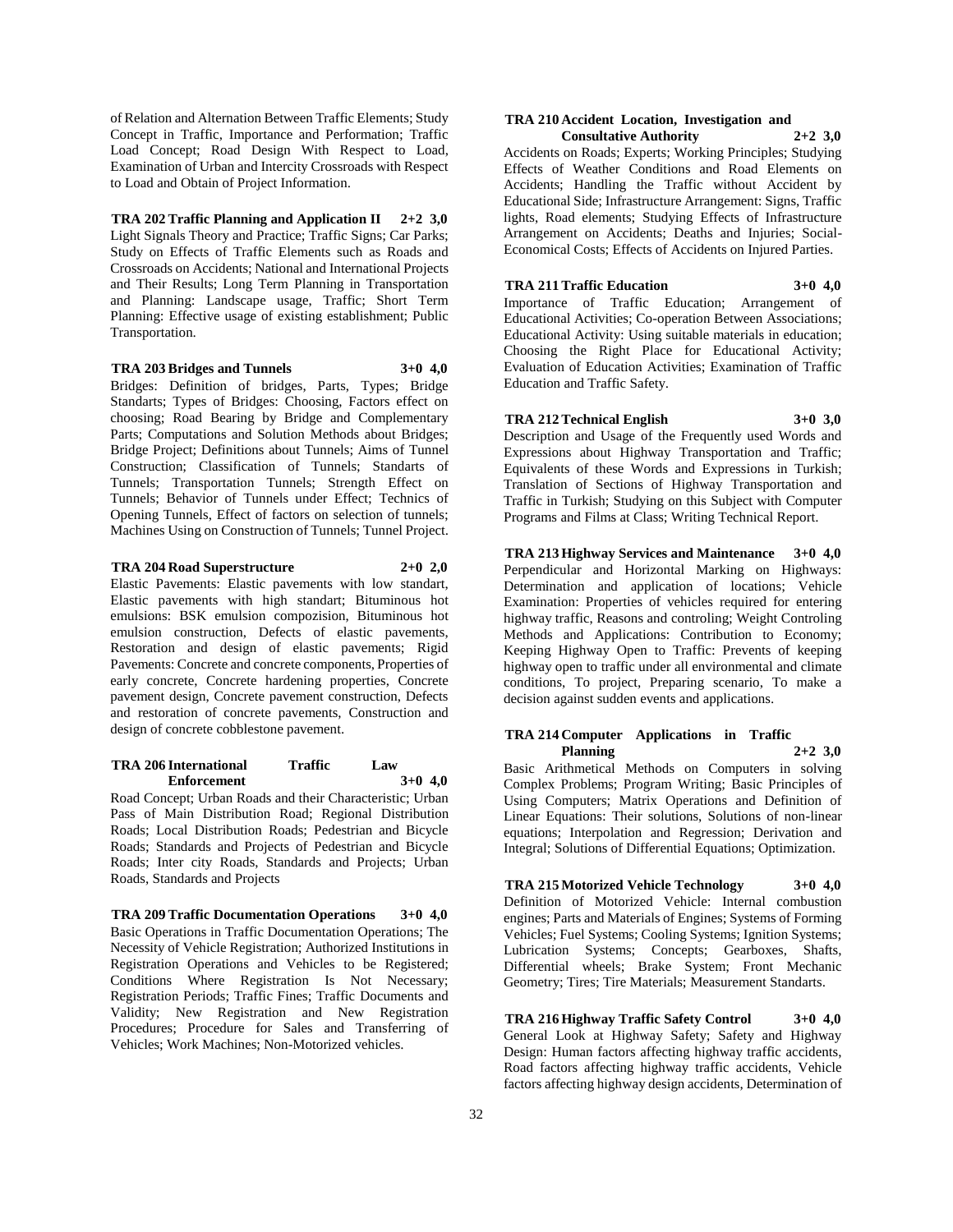points and sections having highway safety problems (Methods and Selection of Method), Relations between design elements concerning highway safety (Horizontal-Vertical Geometry and Safety); Sight Distance and Safety; Traffic Condition; Design Speed and Safety-Platform Characteristics and Safety; Roadside and Safety; Traffic Control Elements (Signing, lighting etc.) and Safety; Other Highway Design Elements and Safety; Cost Effectiveness of Safety Development; Modeling Highway Safety; Worldwide Highway Safety.

#### **TRA 217 Road Projects and Highway Techniques 2+2 4,0**

Road Concept; Characteristics of Road Users; Vehicle Movements and General Properties of Highway Traffic; Capacity of Roads: Counting traffic mass of the year of project; Choosing Geometrical Standarts: Planing urban roads and characteristics, Standarts of highways and projects, Distributor roads, Pedestrian and bicycle roads, Planning crossroads; Route Examination: Horizontal curves and crossing curves, Cross section and perpendicular curves; Measurement of Surveying: Substructure formation, Drainage of roads, Economical research.

**TRA 219 Traffic Audits and Regulations 3+0 4,0** Types of Audits: On motion, Informing, stable, Selector controls; Types of Advanced Controls: Hidden, Open, Camouflaged audits; General Audit Components: transportation of dangerous materials on highway, speed, alcohol, load and passenger, Parking limits, Lighting of vehicles, Following distance, Documents of vehicles and drivers, Lane and Light violations, Motorless vehicles and Pedestrians audits, Audits of safety belt; Works of Traffic Regulation: Prohibition of vehicles and drivers from traffic, how to open a congested road, warning of drivers about road conditions and giving information, education of commercial vehicle drivers.

#### **TRA 221 Geographic Information Systems and Road Modeling 3+0 4,0**

What is Geographic Information Systems (GIS)?; How GIS can be apply to the Transportation Sector ; Flow Chart of an General GIS Application Project; Data Collection, Digitization, Vector Data Editing; Data Structure Desing in the Transportation Sector; Relationships of the Graphic Data and Database; Preparation of Vector Graphic Features of Railroad Definitions: Point, Line and Poligon; Line and Node Logic in the Transportation Analysis; Topology Logic in the GIS; General Overview of the Railroad Transportation and GIS; Linear Segmentation (AM/FM); General Definitions and Concepts; Some Linear Segmentation Concepts; Some Linear Segmentation Concepts in Turkey; Some Linear Segmentation Softwares.

**TRA 223 Geotechnics for Roads 2+2 4,0**

Geotechnical Investigation for Road Construction; Soil Borings; Soil Compaction and Stabilization for Pavements; Fundamental of Drainage and Consolidation; Slope Stability and Retaining Structure Practices; Geosynthetics Design for Road Construction; Ground Anchors Practices for Road

Construction; Road Earth Structures; Rock Mechanics for Road Construction.

**TRA 225 Vehicle and Driving Safety 3+1 4,0** Safe Driving; Pre-Driving Preparations and Controls; Importance of Tires; Seat Belt, Airbags and Protective Assemblies; Vehicle Safety Systems; Importance of Traffic Rules and Signs; Vehicle Speed and Stopping Distance; Driving Techniques in Different Conditions; Factors that Affect Driving Safety; Importance of Periodic Maintenance of Vehicles.

**TRS 102 Technical Drawing 2+2 4,5** Engineering Drawing and Tools: Drawing tools,

introduction, use and care; Engineering Drawing Papers: Papers used at drawing, Measurements of paper standards; Scales: Applications; Standard Line: Areas of application; Line studies; Standard Writing: Inclined and Perpendicular writing, Writing studies; Geometrical Drawings: Angles, Setsquare, Ruler, Drawing angles by using compasses, Dividing to equal parts, combinations, Drawing regular polygons into a circle; Geometric Projection and Drawing Views; Scaling and Measuring; Cross Section Views; Perspective; Roughness of Surfaces and Surface Processing Signs; Tolerance and Exercises.

# **TRS 123 Technical Drawing 2+2 4,0**

Drawing and Tools: Drawing tools, introduction, usage and care; Engineering Drawing Papers: Papers used at drawing, Measurements of paper standarts; Scales: Applications; Standart Line: Usage areas, Line studies; Standart Writing: Inclined and Perpendicular writing, Writing studies; Geometrical Drawings: Angles, Setsquare, Ruler, Drawing angles by using compasses, Dividing to equal parts, combinations, Drawing regular polygons into a circle; Geometric Projection and Drawing Views; Scaling and Measuring; Cross Section Views; Perspective; Roughness of Surfaces and Surface Processing Signs; Tolerance and Exercises.

# **TÜR 120 Turkish Sign Language 3+0 3,0**

Overview of Sign Language: Characteristics of sign language; History of Sign Language in the World: Emergence of language and sign language, Verbal education and approaches to sign language; History of Turkish Sign Language: Early period, Ottoman period, Period of the Republic of Turkey; Introduction to Turkish Sign Language: Finger alphabet, Pronouns, Introducing oneself and family, Greetings, Meeting, Relationship words; Showing Basic Words: Adjectives: Adjectives of quality, Adjectives of quantity; Verbs: Present tense, Past tense, Future tense, Time adverbs, Antonyms; Healthy Living: Expression of healthrelated problems, Sports terms, Expressing requirements; In a Bank: Expressions required to carry out basic procedures in a bank; Vacation: Basic words about vacation.

# **TÜR 125 Turkish Language I 2+0 2,0**

Language: Characteristics of language, Relationship between language and thought and language and emotion, Theories about the origin of languages, Language types, The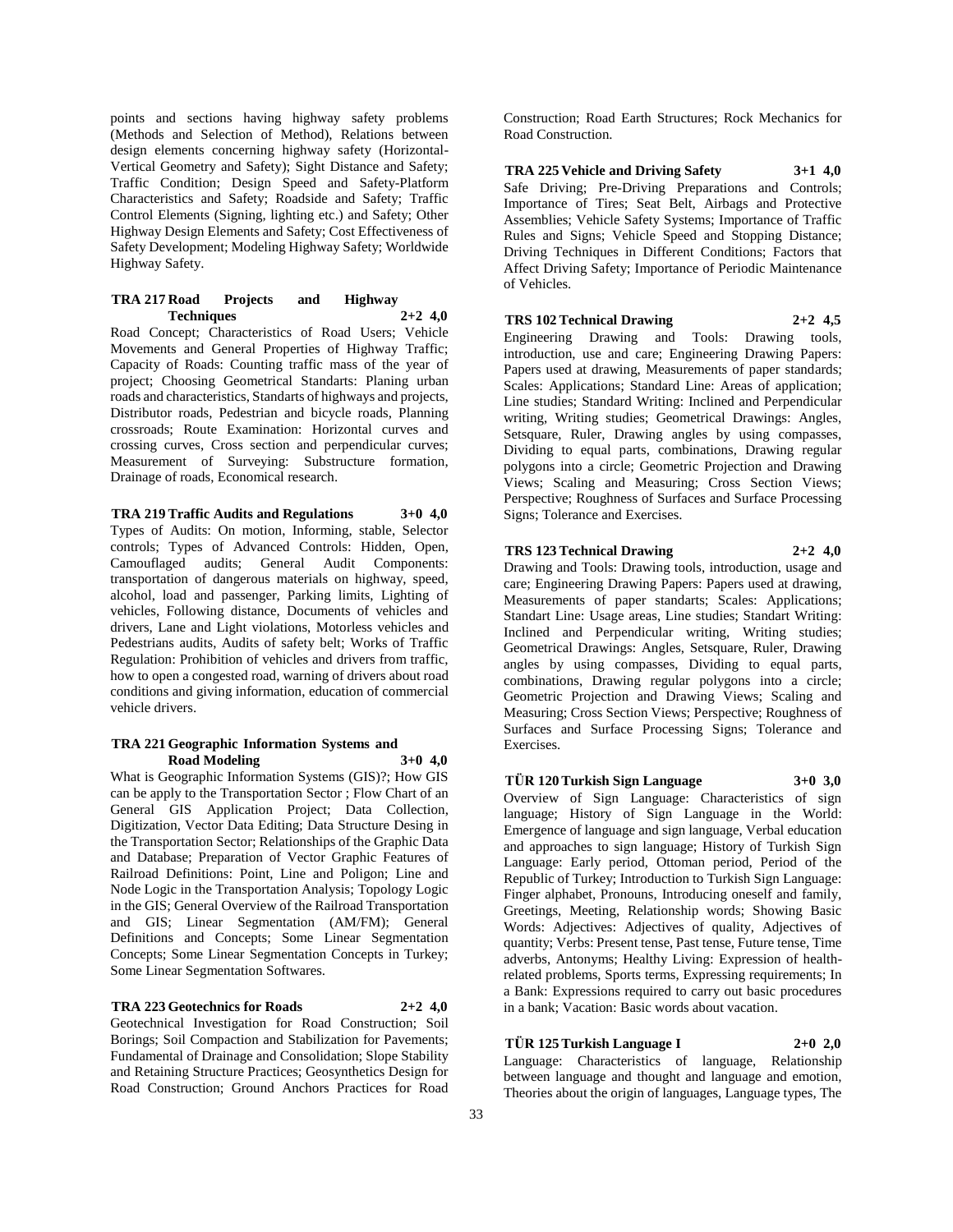position of Turkish Language among world languages; Relationship Between Language and Culture; Historical Progress of the Turkish Language; Alphabets Used for Writing in Turkish; Turkish Language Studies; Turkish Language Reform; Phonetics; Morphology and Syntax; The Interaction of Turkish Language with Other Languages; Wealth of Turkish Language; Problems Facing Turkish Language; Derivation of Terms and Words; Disorders of Oral and Written Expression.

**TÜR 126 Turkish Language II 2+0 2,0**

Composition: Written composition, Paragraph and ways of expression in paragraphs; Punctuation; Spelling Rules; Types of Written Expression and Practices I: Expository writing; Types of Written Expression and Practices II: Narrative writing; Academic Writing and Types of Correspondence; Reading and Listening: Reading, Reading comprehension strategies, Critical reading; Listening; Relationship between Listening and Reading; Oral Expression: Basic principles of effective speech; Body Language and the Role of Body Language in Oral Expression; Speech Types; Principles and Techniques of Effective Presentation; Some Articulatory Features of Oral Expression.

# **TÜR 215 Sign Language 1+1 3,0**

Sign Language and Environment: Features, Letters, Definitions and usage, Signs related to the signer, Signs related to the environment, Building sentence; Signs of School and Education: Educational materials, Numbers and math signs, Measurement signs: Sign of Food and Clothes: Names of meals-fruit-vegetable and legumes, clothes; Grammar in Turkish Sign Language: Nouns, Verbs, Adjectives, Antonyms: Feelings and Properties: Feelings, Colors, Home and domestic appliances; Time and Periods of Time: Calendar, Hour, Adverbs of time; Traffic and Living Creatures: Traffic and traffic signs, Plants, Animals; Professions; Terms of Sports and Geography; Terms of sports, Meteorological events, Geographical terms: states, cities of Turkey, local settlements; Dialogue: Sentence construction, Meaningful sentences, Tenses, Dialogues using Turkish Sign Language.

#### **UÇT 101 Airplane Knowledge I 2+0 2,0**

Atmosphere: Physical properties of the air, International Standard Atmosphere, ; Aerodynamics: Airflows, Boundary layer, Types of airflow, Vortices, Stagnation; Wings and related terms, Aerodynamic forces, Thrust, Weight, Lift and Drag, Lift and Drag Coefficients, Angle of Attack, Stall, L/D Ratio; Flight Theory: Lift, Drag, Thrust and Weight relations, Glide ratio, Steady flight, Turning flight, Load factor, Structural limitations.

**UÇT 102 Airplane Knowledge II 2+1 4,0**

Aircraft Stability and Dynamics: Longitudinal Stability, Lateral stability and Directional Stability; Aircraft Controls: Ailerons and Spoilers, Roll control, Elevator systems and Pitch attitude control, Rudder and Directional control; Lift augmentation systems: Slots, Slats, Flaps; Drag generation systems: Spoilers, Lift dumpers, Air Brakes, Wing fences,

Sawtooth leading edges; Boundary layer control systems; Trimming Surfaces; High Speed Flight: Speed of sound, Subsonic, Transonic and Supersonic Flights, Mach number, Shock waves, Critical Mach number, Aerodynamic heating.

#### **UÇT 104 Aircraft Materials 2+1 4,0**

Ferrous Materials: Properties and identification of common alloy steels used in aircraft; Heat treatment of alloy steels; Non-Ferrous Metals: Characteristics, properties of common non-ferrous materials used in aircraft; Heat treatment of nonferrous materials; non-metallic materials other than wood and fabric, Properties of composite materials, production methods and repair of composite materials. Other materials such as Plastic, Rubber; Wooden structures: Properties of wooden structures and adhesives used in aircrafts, Types of defect in wood structure and detection of defect, wood production and repair of Wood Structures; Fabric Coverings, Fabric coverings and repair of damages; Corrosion: Corrosion Occurrence and Types of Corrosion, Corrosion Protection Measures.

**UÇT 106 Aircraft Hardware 3+2 6,0**

Fasteners: Screws, Bolts, Studs, Nuts, Locking Devices, Rivets, Specification, Identification and Use of Fasteners, Aircraft Practices; Pipes and Unions: Rigid and Flexible Pipes, Pipe Connectors, Standard Unions for Aircraft Hydraulic, Fuel, Oil, Pneumatic and Air Systems; Bearings; Transmissions: Gears, Belts and Pulleys, Chains and Sprockets; Control Cables: Pulleys and Cable System Components; Electrical Cables and Connectors.

# **UÇT 201 Aircraft Maintenance, Repair and Manufacturing I 3+3 7,0**

Occupational Safety: Occupational Safety Equipment, Pre-Safety Measures, First Aid in fire or accidents; Tools and Kits: Hand Tools and Kits, Motor driven tools and kits, Precision Measuring Instruments, Test Equipment, Lubrication Sets; workshop Study: Care and usage of tools and kits Dimensions, tolerances, calibration of tools and instruments, Fits and Tolerances: Dimensions of Bolt Holes, Aircraft and Engine Fit Tolerances, Limits of Wear and Torsion, Wire Safety Method; Electric Cables and Connectors: Insulation and Connecting Techniques, Use of compression Instruments, Testing of compressed links, Removing and Replacing the connection pins, Laying and Test of coaxial cables and Protection Techniques.

#### **UÇT 202 Aircraft Maintenance, Repair and Manufacturing II 3+4 8,5**

Riveting: Riveting Connections, Rivet Ranges, Rivet Connection Inspection, Pipes: Pipes Bending Aircraft, Testing, Compression and Connecting; Springs Inspection; Bearings: Bearings test, Clearance, Inspection, Lubrication, Bearings Claims; Transmissions: Inspection of gears, belts, pulleys, Inspection and Maintenance of the chain and sprockets, worm screws, Link Bars Repair; Control Cables: Inspection, Maintenance and Repair; Technical publications: Aircraft Equipment Maintenance, Repair, Service and Controls; Hydraulic Units: Overhaul of the units, such as Pumps, Actuator, Valve and Testing of them.